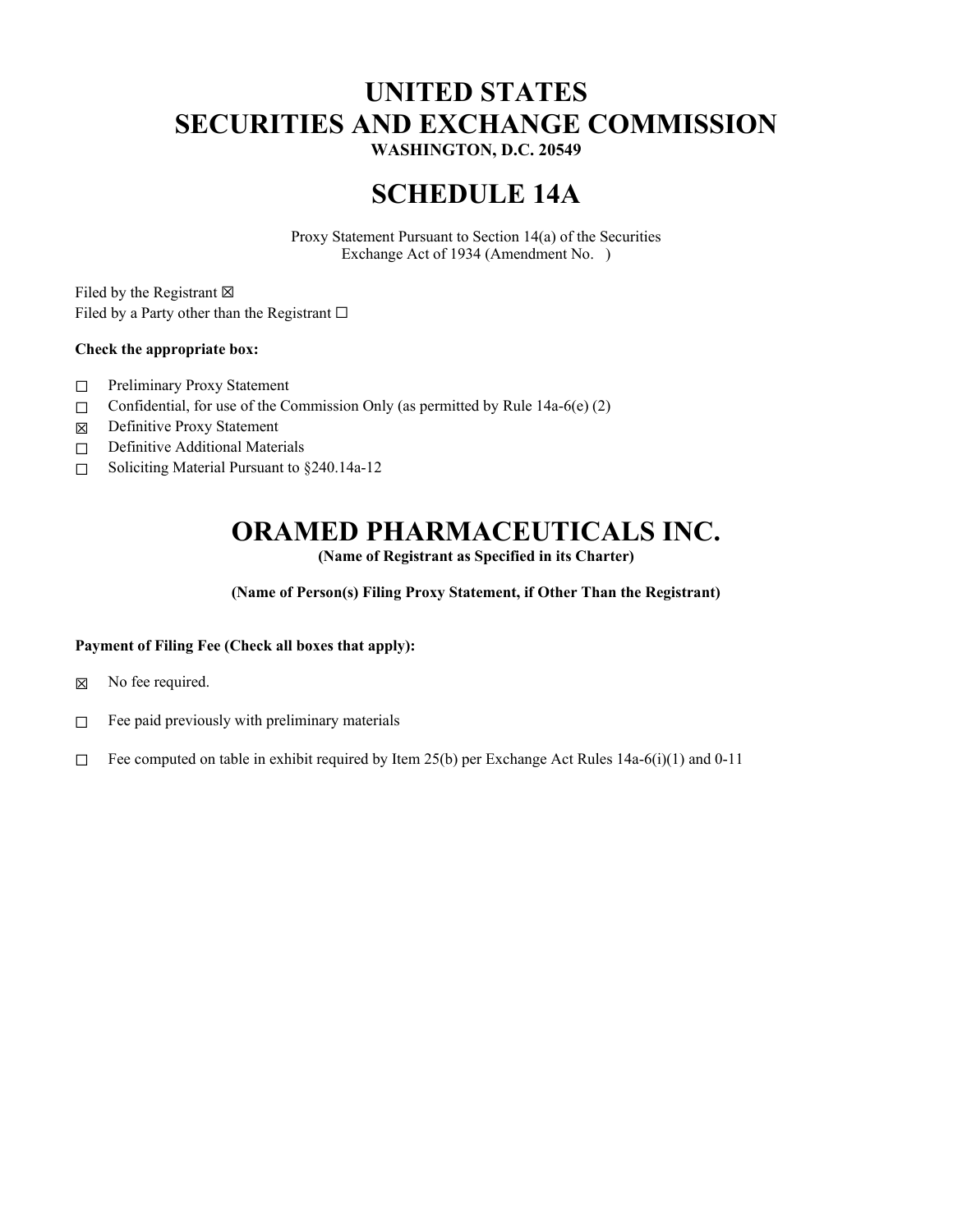#### **ORAMED PHARMACEUTICALS INC.**

1185 Avenue of the Americas, Third Floor New York, New York 10036

## **NOTICE OF ANNUAL MEETING OF STOCKHOLDERS TO BE HELD ON JUNE 30, 2022**

To Our Stockholders:

You are cordially invited to attend the Annual Meeting of Stockholders (the "Annual Meeting") of Oramed Pharmaceuticals Inc. (the "Company," "we," "us," or "our"). The Annual Meeting will be held at our Israeli office, located at 20 Mamilla Avenue, Jerusalem, 9414904, Israel, on June 30, 2022, at 4:00 p.m. (Israel time). We intend to hold the annual meeting for the following purposes:

- 1. To re-elect five directors of the Company to hold office until our next annual meeting of stockholders and until their respective successors shall be elected and qualified or until their earlier resignation or removal;
- 2. To consider and approve, by a non-binding advisory vote, the compensation of our Named Executive Officers as described in the accompanying proxy statement;
- 3. To consider and approve an amendment to the Company's Amended and Restated 2019 Stock Incentive Plan (the "2019 Incentive Plan");
- 4. To ratify the appointment of Kesselman & Kesselman, certified public accountants in Israel, a member of PricewaterhouseCoopers International Limited (the "Independent Auditors"), as the independent registered public accounting firm of the Company for the 2022 fiscal year; and
- 5. To transact any other business as may properly come before the Annual Meeting or any adjournments thereof.

Our Board of Directors has fixed the close of business on May 26, 2022, as the record date for the determination of stockholders entitled to notice of and to vote at the Annual Meeting and at any adjournments or postponement thereof.

**All stockholders are invited to attend the Annual Meeting in person. Whether or not you plan to attend the Annual Meeting, please complete, date and sign the enclosed proxy card and return it in the enclosed envelope, as promptly as possible. If you attend the Annual Meeting, you may withdraw the proxy and vote in person. If you have any questions regarding the completion of the enclosed proxy card or would like directions to the Annual Meeting, please call 844-967- 2633. You may also find directions at** *http://www.oramed.com/investors/governance-documents/annual-shareholder-meeting***.**

By Order of the Board of Directors,

 Nadav Kidron President, Chief Executive Officer and Director

New York, New York June 2, 2022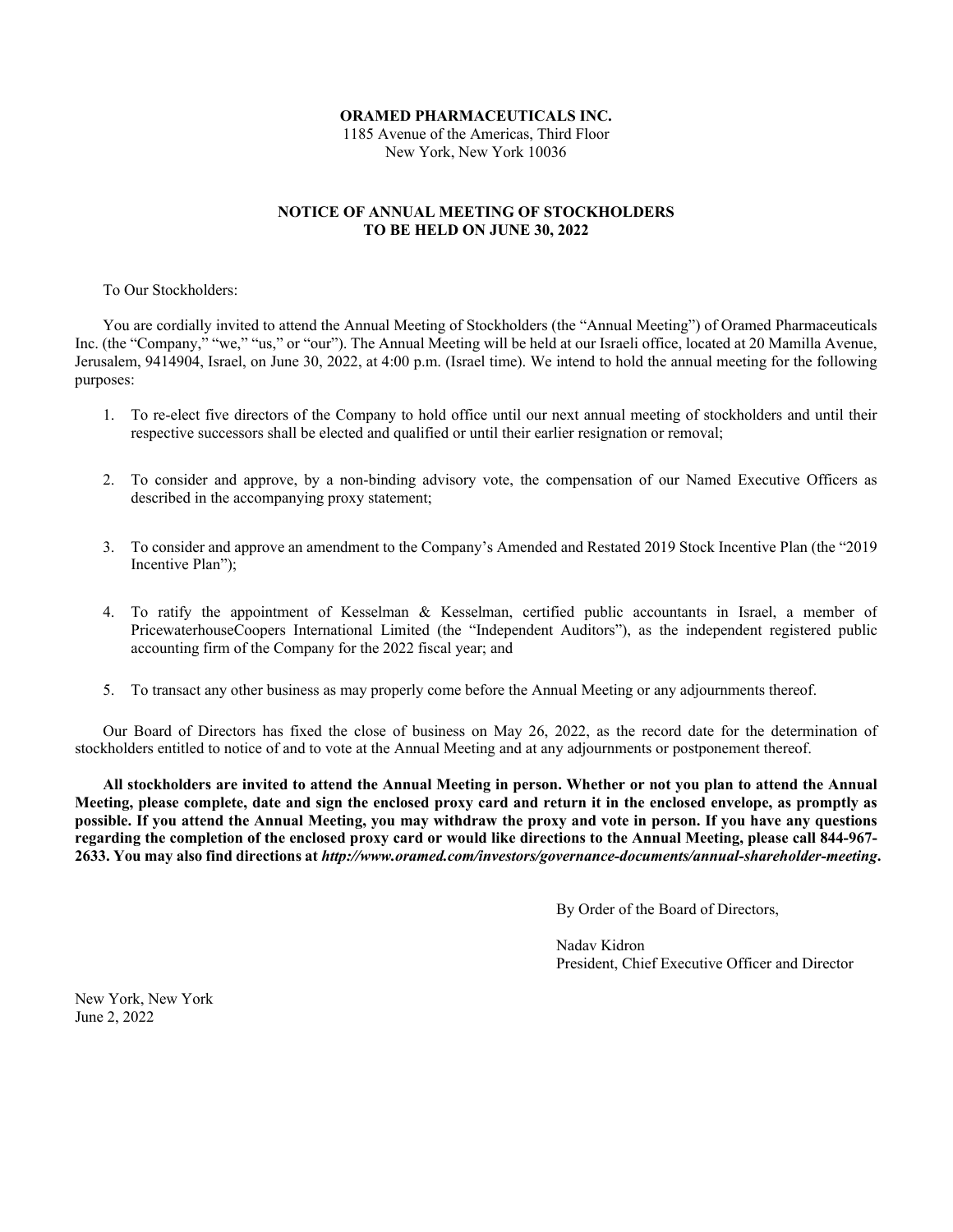## **PROXY STATEMENT OF ORAMED PHARMACEUTICALS INC.**

## **ANNUAL MEETING OF STOCKHOLDERS TO BE HELD ON JUNE 30, 2022**

The enclosed proxy is solicited on behalf of the Board of Directors (the "Board") of Oramed Pharmaceuticals Inc. (the "Company," "we," "us," or "our"), for use at the Annual Meeting of Stockholders to be held on June 30, 2022, at 4:00 p.m. (Israel time) (the "Annual Meeting"), or at any adjournment or postponement thereof, for the purposes set forth herein and in the accompanying Notice of Annual Meeting of Stockholders. The Annual Meeting will be held at our Israeli office, located at 20 Mamilla Avenue, Jerusalem, 9414904, Israel. We intend to first mail this proxy statement and our annual report to stockholders (the "Annual Report") for the fiscal year ended August 31, 2021 ("Fiscal 2021"), as well as the enclosed proxy card, on or about June 2, 2022, to all stockholders entitled to vote at the Annual Meeting. On February 28, 2022, the Board acted to change our fiscal year from a year beginning on September 1 and ending on August 31, to a year beginning on January 1 and ending on December 31. In this proxy statement, references to the "Transition Period" refer to the four-month period from September 1, 2021 to December 31, 2021.

**Important Notice Regarding the Availability of Proxy Materials for the Annual Meeting:**  The proxy statement, proxy card and Annual Report are also available at *http://www.oramed.com/investors/governance-documents/annual-shareholder-meeting.* Stockholders may also obtain additional paper or e-mail copies of these materials by writing to Oramed Pharmaceuticals Inc., 1185 Avenue of the Americas, Third Floor, New York, New York 10036, attention: Secretary, or by sending an e-mail to netanel@oramed.com.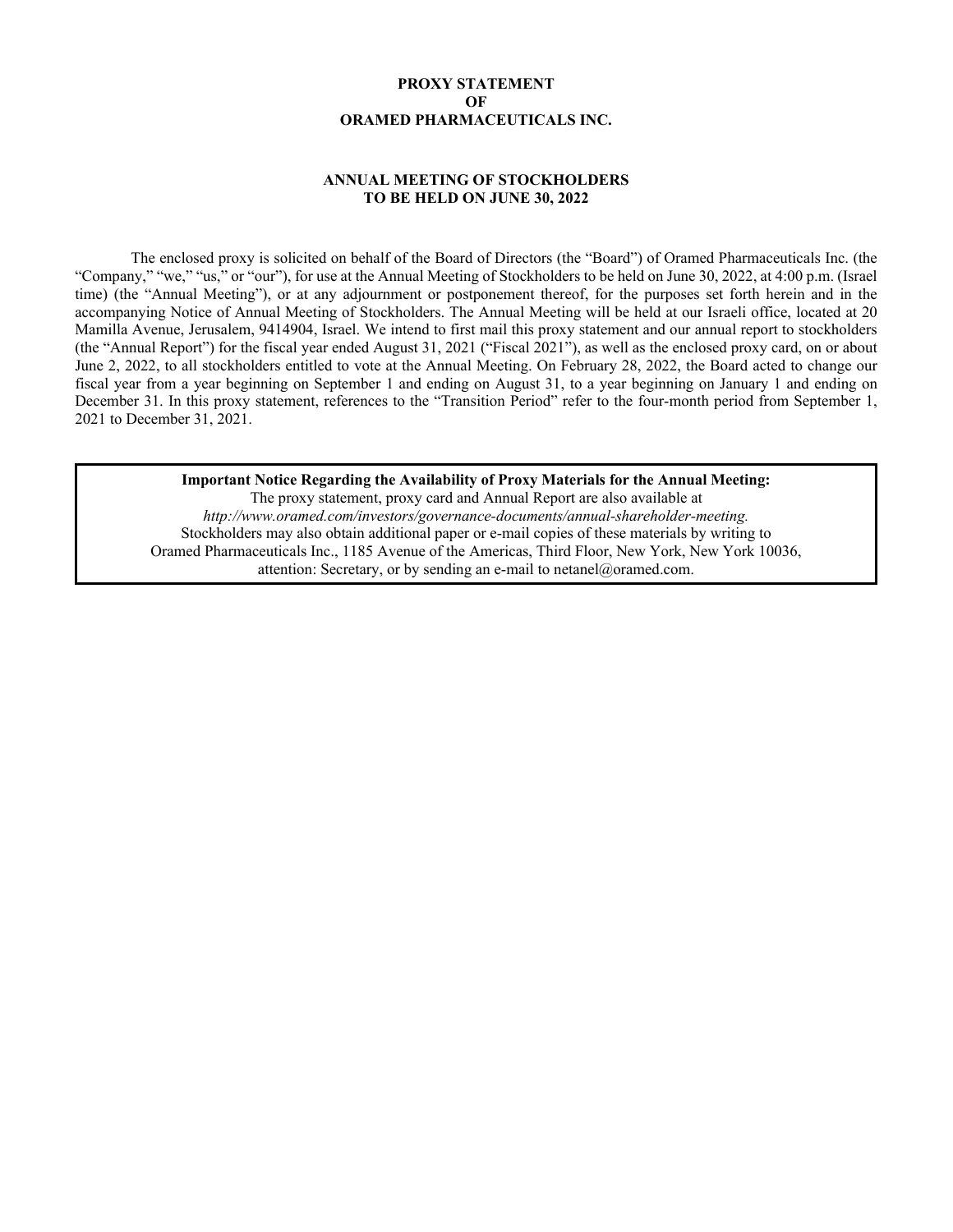#### **QUESTIONS AND ANSWERS ABOUT THE PROXY MATERIALS AND VOTING**

#### **Why am I receiving these materials?**

We sent you this proxy statement and the Annual Report, as well as the enclosed proxy card, because our Board is soliciting your proxy to vote at the Annual Meeting. You are invited to attend the Annual Meeting to vote on the proposals described in this proxy statement. The Annual Meeting will be held on June 30, 2022, at 4:00 p.m. (Israel time) at our Israeli office, located at 20 Mamilla Avenue, Jerusalem, 9414904. You do not need to attend the Annual Meeting to vote your shares. Instead, you may simply complete, sign and return the enclosed proxy card.

Website addresses included in this proxy statement are textual references only, and the information in any website is not incorporated by reference into this proxy statement.

#### **Who can vote at the Annual Meeting?**

Only stockholders of record at the close of business on May 26, 2022, will be entitled to vote at the Annual Meeting.

#### *Stockholder of Record: Shares Registered in Your Name*

If as at the close of business on May 26, 2022, your shares were registered directly in your name with our transfer agent, Continental Stock Transfer & Trust Company, then you are a stockholder of record. As a stockholder of record, you may vote in person at the Annual Meeting or vote by proxy. Whether or not you plan to attend the Annual Meeting, we urge you to fill out and return the enclosed proxy card to ensure your vote is counted.

#### *Beneficial Owner: Shares Registered in the Name of a Broker, Bank or Other Similar Organization*

If as at the close of business on May 26, 2022, your shares were held, not in your name, but rather in an account at a brokerage firm, bank, dealer or other similar organization, then you are the beneficial owner of shares held in "street name" and these proxy materials are being forwarded to you by that organization. The organization holding your account or its agent is considered to be the stockholder of record for purposes of voting at the Annual Meeting. As a beneficial owner, you have the right to direct your broker or other agent on how to vote the shares in your account. You are also invited to attend the Annual Meeting. However, since you are not the stockholder of record, you may not vote your shares in person at the Annual Meeting unless you request and obtain a valid proxy from your broker or other agent.

#### **What am I voting on?**

The matters scheduled for a vote at the Annual Meeting are:

- 1. the re-election of five directors of the Company to hold office until our next annual meeting of stockholders and until their respective successors shall be elected and qualified or until their earlier resignation or removal;
- 2. the consideration and approval, by a non-binding advisory vote, of the compensation of our Named Executive Officers (as defined below) as described below under "Compensation of Executive Officers and Directors";
- 3. the consideration and approval of an amendment to the Company's 2019 Incentive Plan; and
- 4. the ratification of the appointment of the Independent Auditors, as the independent registered public accounting firm of the Company for the 2022 fiscal year.

Our Board unanimously recommends that you vote FOR all of the above proposals.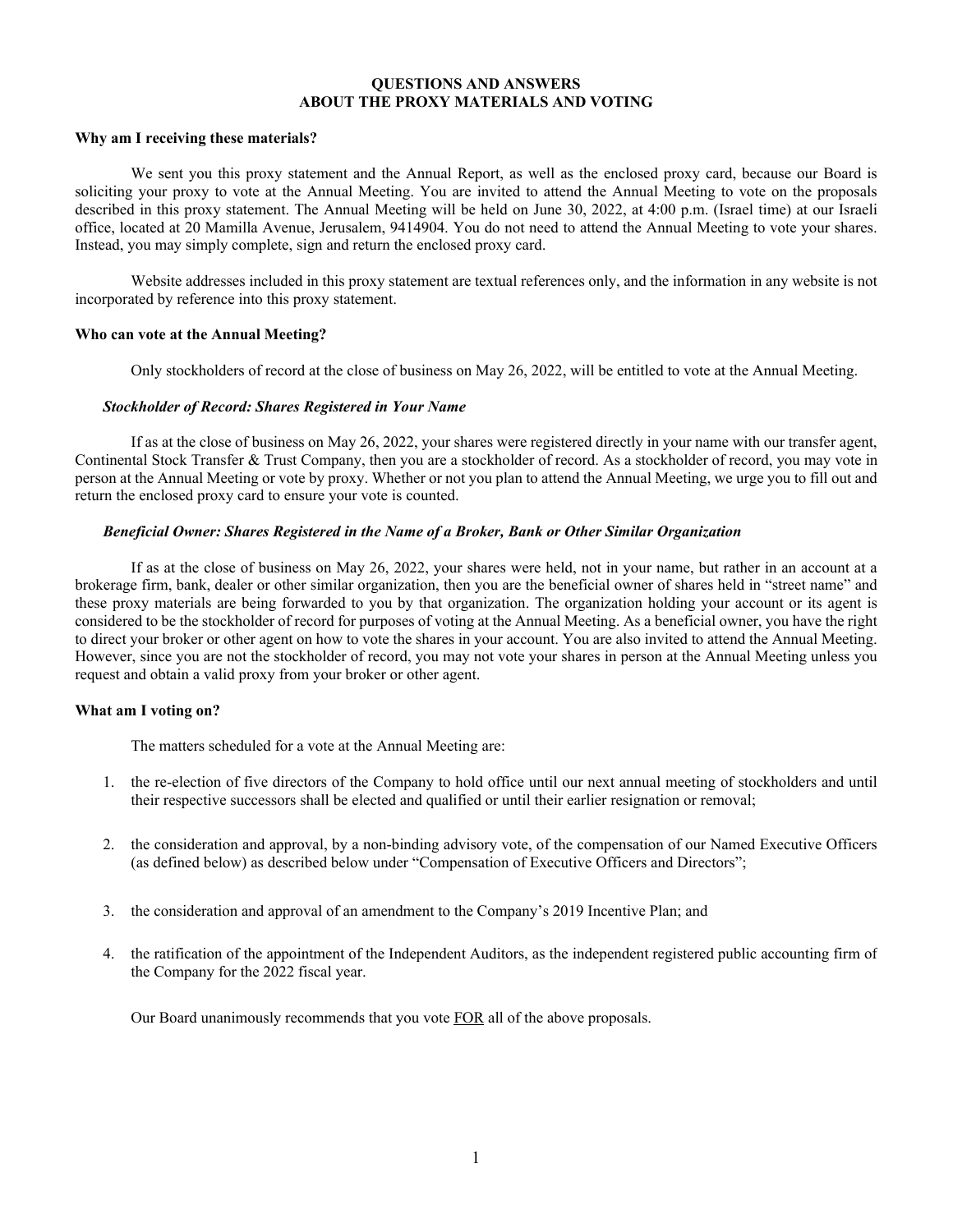### **How do I vote?**

The procedures for voting are as follows:

## *Stockholder of Record: Shares Registered in Your Name*

If you are a stockholder of record, you may vote in person at the Annual Meeting, or vote by proxy using the enclosed proxy card. Whether or not you plan to attend the Annual Meeting, we urge you to vote by proxy to ensure your vote is counted. You may still attend the Annual Meeting and vote in person if you have already voted by proxy.

- To vote in person, come to the Annual Meeting, where a ballot will be made available to you. Directions to attend the Annual Meeting where you may vote in person can be found at: *http://www.oramed.com/investors/governancedocuments/annual-shareholder-meeting*.
- To vote using the proxy card, simply complete, sign and date the enclosed proxy card and return it promptly in the envelope provided. If you return your signed proxy card to us no less than 24 hours before the Annual Meeting, we will vote your shares as you direct. The chairman of the Annual Meeting may, at his or her discretion, decide to accept proxy cards even if received less than 24 hours before the Annual Meeting.

## *Beneficial Owner: Shares Registered in the Name of Broker, Bank or Other Similar Organization*

If you are a beneficial owner of shares registered in the name of your broker, bank or other agent, you should have received a proxy card and voting instructions with these proxy materials from that organization rather than from us. Simply complete and mail the proxy card to ensure that your vote is counted. Alternatively, you may vote by telephone or over the Internet as instructed by your broker, bank or other agent, provided that your broker, bank or other agent makes telephone or Internet voting available. To vote in person at the Annual Meeting, you must obtain a valid proxy from your broker, bank or other agent. Follow the instructions from your broker, bank or other agent included with these proxy materials, or contact your broker, bank or other agent to request a proxy form.

#### **How many votes do I have?**

You have one vote for each share of common stock you own as of the close of business on May 26, 2022.

#### **What if I return a proxy card but do not make specific choices?**

If you return a signed and dated proxy card without marking any voting selections, your shares will be voted "FOR" with respect to Proposals 1, 2, 3 and 4. If any other matter is properly presented at the Annual Meeting, your proxy (one of the individuals named on your proxy card) will vote your shares using his or her best judgment.

If your shares are held by your broker as your nominee (that is, in "street name"), you will need to obtain a proxy form from the institution that holds your shares and follow the instructions included on that form regarding how to instruct your broker to vote your shares. If you do not give instructions to your broker, your broker can vote your shares with respect to "discretionary" items, but not with respect to "non-discretionary" items. Discretionary items are proposals considered "routine" under applicable rules on which your broker may vote shares held in street name in the absence of your voting instructions. On non-discretionary items for which you do not give your broker instructions, the shares will be treated as "broker non-votes." We believe that Proposals 1, 2 and 3 are considered non-discretionary items and Proposal 4 is considered a discretionary item.

#### **Who is paying for this proxy solicitation?**

We will pay for the entire cost of soliciting proxies. In addition to these mailed proxy materials, our directors and employees may also solicit proxies in person, by telephone or by other means of communication. Directors and employees will not be paid any additional compensation for soliciting proxies. We may also reimburse brokerage firms, banks and other agents for the cost of forwarding proxy materials to beneficial owners. In addition, we have retained Alliance Advisors LLC to assist in the solicitation of proxies for a fee of \$7,500 plus customary expenses.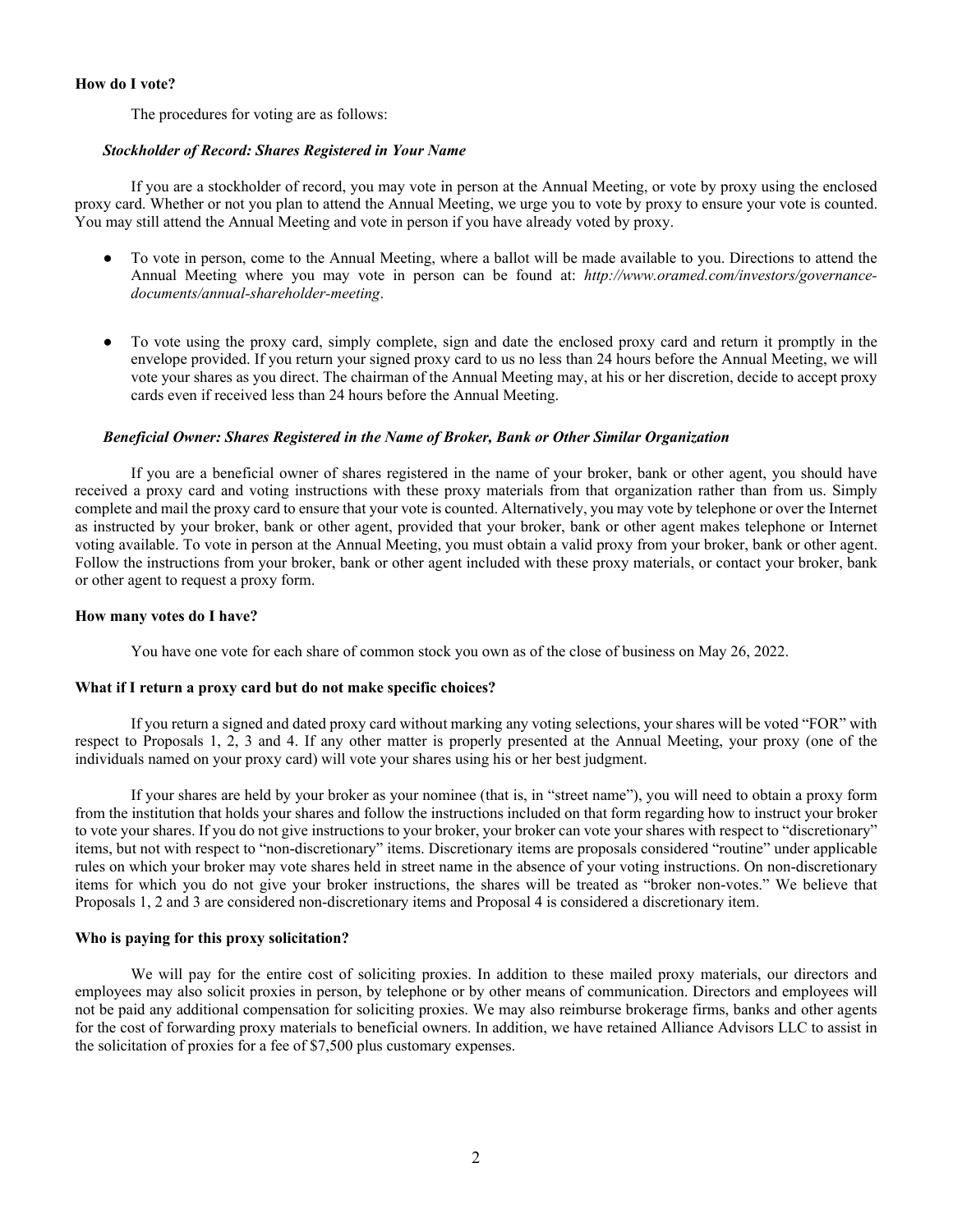#### **What does it mean if I receive more than one proxy card?**

If you receive more than one proxy card, your shares are registered in more than one name or are registered in different accounts. Please complete, sign and return each proxy card to ensure that all of your shares are voted.

#### **Can I change my vote after submitting my proxy?**

Yes. You can revoke your proxy at any time before the final vote at the Annual Meeting. If you are the record holder of your shares, you may revoke your proxy in any one of three ways:

- You may submit another properly completed proxy card with a later date;
- You may send a written notice that you are revoking your proxy to our Secretary at 1185 Avenue of the Americas, Third Floor, New York, New York 10036; or
- You may attend the Annual Meeting and vote in person. Simply attending the Annual Meeting will not, by itself, revoke your proxy.

If your shares are held by your broker, bank or other agent, you should follow the instructions provided by your broker, bank or other agent.

#### **How are votes counted?**

Votes will be counted by the inspector of election appointed for the Annual Meeting, who will separately count "For," "Against" and "Abstain" with respect to Proposals 1, 2, 3 and 4.

#### **How many votes are needed to approve each proposal?**

The approvals of Proposals 1, 2, 3 and 4 each require the vote of a majority of the number of shares of common stock present in person or represented by proxy at the Annual Meeting and entitled to vote on the subject matter. Broker non-votes will not be counted as entitled to be voted (other than for the purpose of establishing a quorum, as discussed in the following paragraph), and will therefore not affect the outcome of Proposals 1, 2 and 3 (as noted above, because Proposal 4 is considered a discretionary item, there will not be broker non-votes with respect to this Proposal). With respect to all matters to be voted on, abstentions will have the same effect as a vote against such matters.

#### **What is the quorum requirement?**

The holders of at least one third (1/3) of the common stock issued and outstanding and entitled to vote on the subject matter, present in person or represented by proxy, shall constitute a quorum at the Annual Meeting for the transaction of business. As of May 26, 2022, there were 38,564,016 shares of common stock outstanding and entitled to vote. Your shares will be counted towards the quorum only if you submit a valid proxy (or one is submitted on your behalf by your broker, bank or other agent) or if you vote in person at the Annual Meeting. Abstentions and broker non-votes will be counted towards the quorum requirement. If there is no quorum, the stockholders entitled to vote on the subject matter, present in person or by proxy, have the power to adjourn the Annual Meeting, without notice other than announcement at the Annual Meeting. At such adjourned Annual Meeting at which the requisite amount of voting stock shall be represented, any business may be transacted which might have been transacted at the Annual Meeting as originally notified.

#### **How can I find out the results of the voting at the Annual Meeting?**

Preliminary voting results will be announced at the Annual Meeting. Final voting results will be reported in a current report on Form 8-K filed with the Securities and Exchange Commission (the "SEC") within four business days after the Annual Meeting.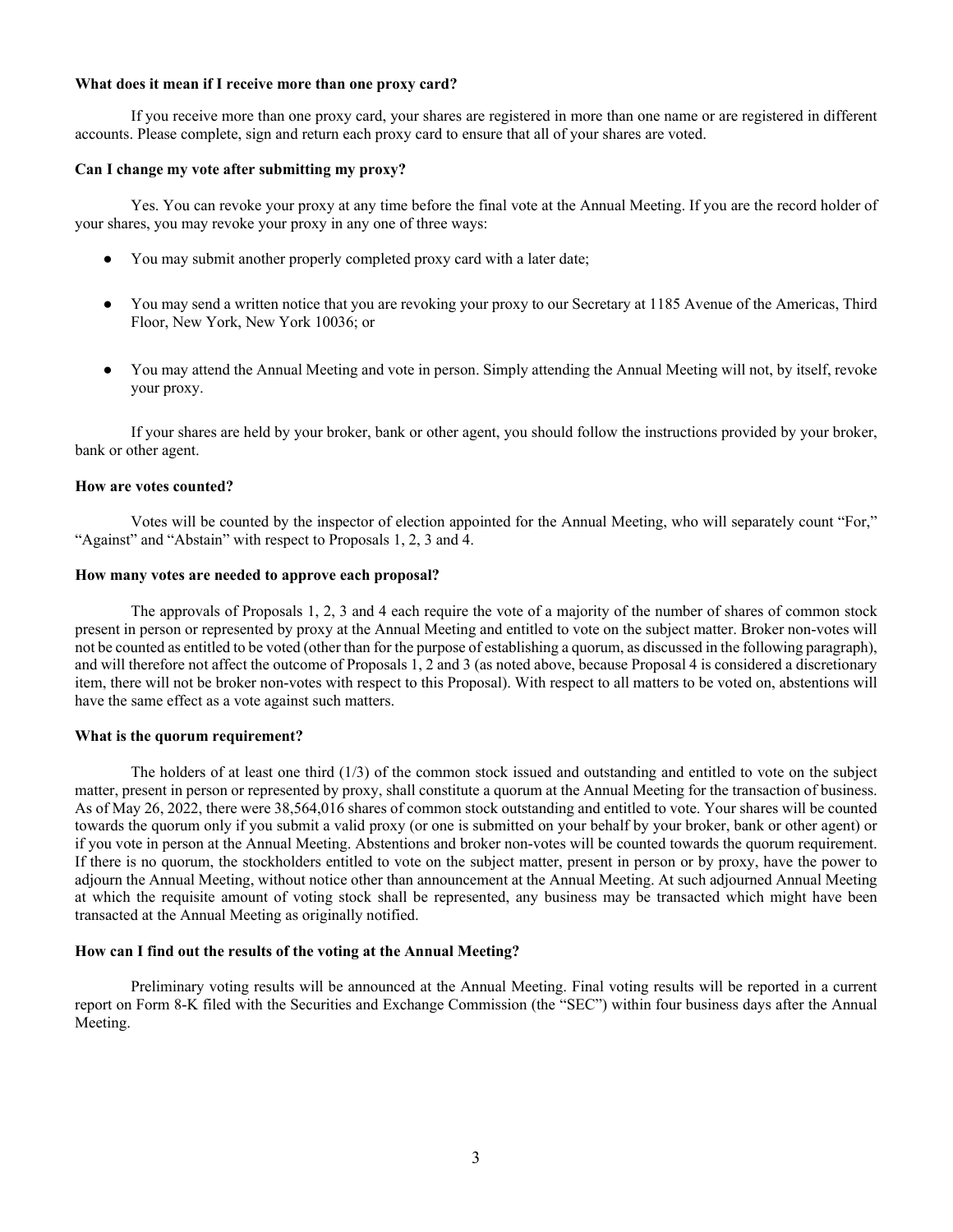## **SECURITY OWNERSHIP OF CERTAIN BENEFICIAL OWNERS AND MANAGEMENT**

The following table sets forth certain information regarding the beneficial ownership of our common stock as of May 26, 2022 by: (1) each person who is known by us to own beneficially more than 5% of our common stock; (2) each of our current directors and each director nominee (a "Director Nominee"); (3) each of our Named Executive Officers listed below under "Compensation of Executive Officers and Directors – Summary Compensation Table"; and (4) all of our directors and executive officers as a group. On such date, we had 38,564,016 shares of common stock outstanding.

As used in the table below and elsewhere in this form, the term "beneficial ownership" with respect to a security consists of sole or shared voting power, including the power to vote or direct the vote, and/or sole or shared investment power, including the power to dispose or direct the disposition, with respect to the security through any contract, arrangement, understanding, relationship or otherwise, including a right to acquire such power(s) during the 60 days following May 26, 2022. Inclusion of shares in the table does not, however, constitute an admission that the named stockholder is a direct or indirect beneficial owner of those shares. Unless otherwise indicated, (1) each person or entity named in the table has sole voting power and investment power (or shares that power with that person's spouse) with respect to all shares of common stock listed as owned by that person or entity and (2) the address of each of the individuals named below is: c/o Oramed Pharmaceuticals Inc., 1185 Avenue of the Americas, Third Floor, New York, New York 10036.

| <b>Name and Address of Beneficial Owner</b>                               | Number of<br><b>Shares</b> | <b>Percentage of Shares</b><br><b>Beneficially Owned</b> |
|---------------------------------------------------------------------------|----------------------------|----------------------------------------------------------|
| Naday Kidron #+                                                           | $1,631,341^{(1)}$          | $4.2\%$                                                  |
| Miriam Kidron $#$ +                                                       | $530,799^{(2)}$            | $1.4\%$                                                  |
| Aviad Friedman #                                                          | $34,190^{(3)}$             | $\ast$                                                   |
| David Silberman+                                                          |                            | $\ast$                                                   |
| Joshua Hexter+                                                            | $184,583^{(4)}$            | $\ast$                                                   |
| Michael Rabinowitz+                                                       | $36,301^{(5)}$             | $\ast$                                                   |
| Arie Mayer #                                                              | 13,333(6)                  | $\ast$                                                   |
| Kevin Rakin#                                                              | $45,661^{(7)}$             | $\ast$                                                   |
| Yadin Rozov#                                                              |                            | $\ast$                                                   |
| Leonard Sank $#$                                                          | $202,089^{(8)}$            | $\ast$                                                   |
| All current executive officers and directors, as a group (eleven persons) | $2,678,297^{(9)}$          | $6.9\%$                                                  |

## Less than  $1\%$

# Director

- (1) Includes 545,009 shares of common stock issuable upon the exercise of outstanding stock options and 89,636 shares of common stock underlying vested RSUs that are issuable upon request. Mr. Nadav's beneficial ownership includes the 218,603 shares of common stock held by Xiaopeng Li, a former director of the Company, over which he holds a proxy.
- (2) Includes 389,133 shares of common stock issuable upon the exercise of outstanding stock options and 141,666 shares of common stock underlying vested RSUs that are issuable upon request.
- (3) Includes 34,190 shares of common stock issuable upon the exercise of outstanding stock options.
- (4) Includes 81,250 shares of common stock issuable upon the exercise of outstanding stock options.
- (5) Includes 12,500 shares of common stock issuable upon the exercise of outstanding stock options.
- (6) Includes 13,333 shares of common stock issuable upon the exercise of outstanding stock options.
- (7) Includes 5,000 shares of common stock issuable upon the exercise of outstanding stock options
- (8) Includes 63,200 shares of common stock issuable upon the exercise of outstanding stock options.
- (9) Includes 1,143,615 shares of common stock issuable upon the exercise of options beneficially owned by the referenced persons and 231,302 shares of common stock underlying vested RSUs that are issuable upon request.

<sup>+</sup> NEO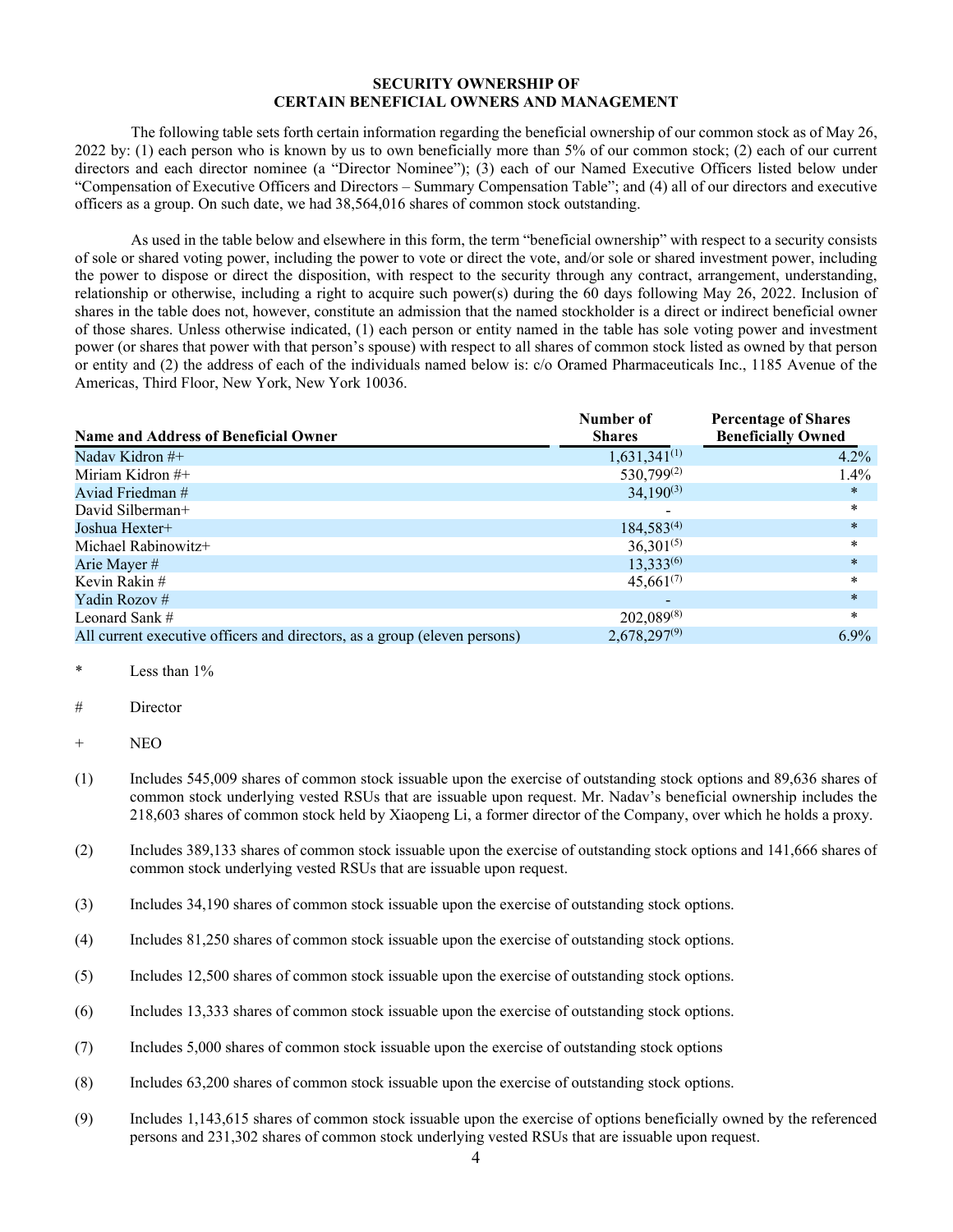## **PROPOSAL 1: RE-ELECTION OF DIRECTORS**

The number of directors comprising our Board is currently set at seven and our Board is presently composed of seven members. Two of our current Board members, Kevin Rakin and Aviad Friedman, will not be nominated for re-election. Upon the recommendation of our Board and our nominating committee, the Board has nominated for re-election the remaining current directors, who are listed below along with additional information about each of them. The number of directors comprising our Board following the Annual Meeting will be set at five. Vacancies on our Board may be filled by persons elected by a majority of our remaining directors. A director elected by our Board to fill a vacancy (including any vacancy created by an increase in the number of directors) shall serve until the next meeting of stockholders at which the election of directors is considered and until such director's successor is elected and qualified or until such director's earlier resignation or removal, but in no case will a decrease in the number of directors constituting the Board shorten the term of any incumbent director.

Each Director Nominee is currently a director of the Company. If re-elected at the Annual Meeting, each of the Director Nominees below would serve until our next Annual Meeting of Stockholders and until his or her successor is elected and has qualified, or until such director's earlier death, resignation or removal.

#### **Vote Required**

The approval of Proposal 1 requires the affirmative vote of the holders of a majority of the number of shares of common stock present in person or represented by proxy at the Annual Meeting and entitled to vote on the subject matter.

#### **The Board unanimously recommends that you vote "FOR" all of the nominees listed below.**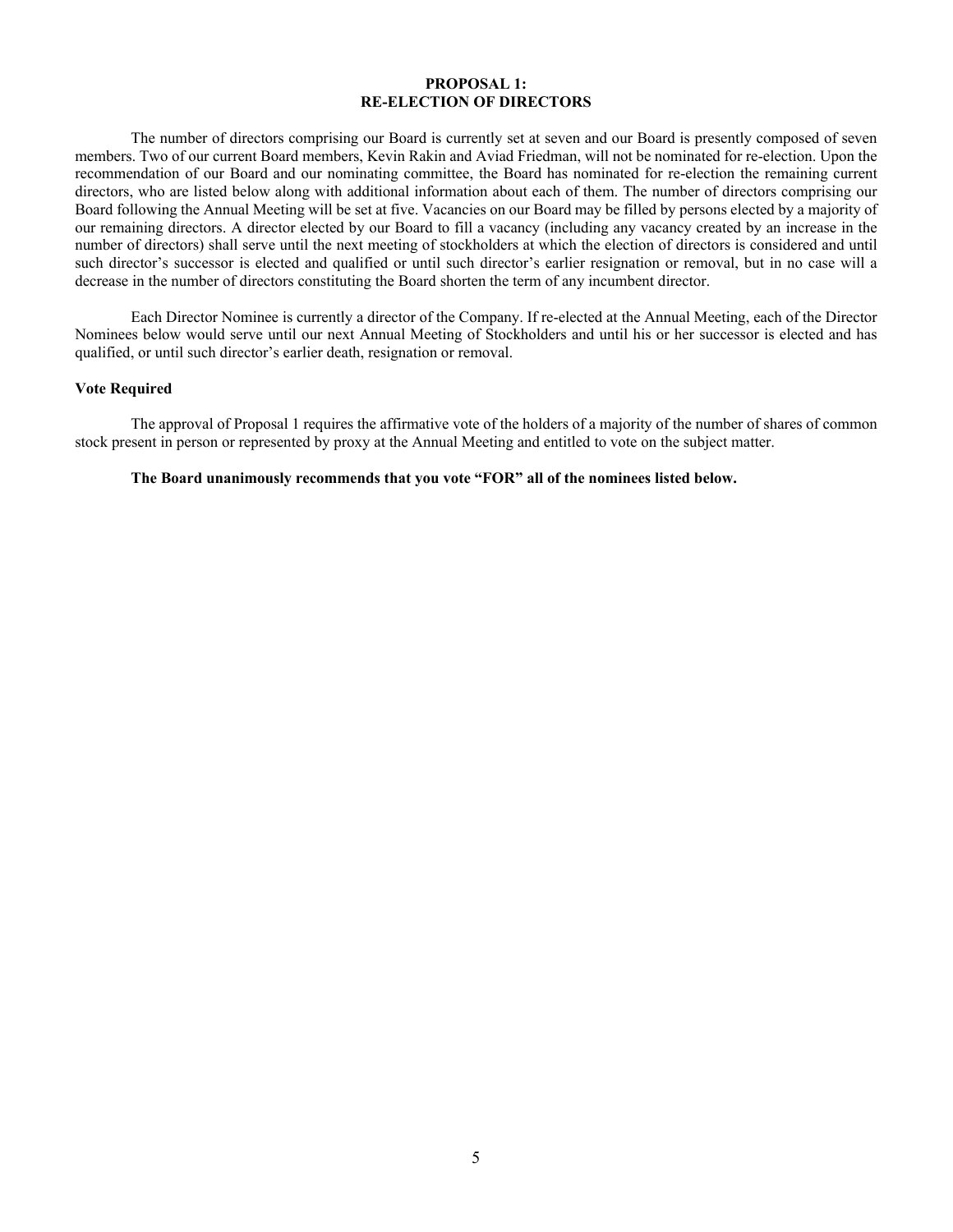### **DIRECTORS, EXECUTIVE OFFICERS AND CORPORATE GOVERNANCE**

## **Directors and Executive Officers**

The name and age of each of the five Director Nominees and of our executive officers, his or her position with us and the period during which such person has served as a director or officer of the Company are set forth below.

| Name               | Age | <b>Position</b>                                  | <b>Serving Since</b> |
|--------------------|-----|--------------------------------------------------|----------------------|
| Nadav Kidron       | 47  | President, Chief Executive Officer, Director and | 2006                 |
|                    |     | Chairman (effective as of June 30, 2022)         |                      |
| Miriam Kidron      | 81  | Chief Scientific Officer and Director            | 2006                 |
| David Silberman    | 38  | Chief Financial Officer and Treasurer            | 2021                 |
| Joshua Hexter      | 51  | Chief Operating & Business Officer               | 2019                 |
| Michael Rabinowitz | 56  | Chief Commercial Officer                         | 2021                 |
| Netanel Derovan    | 47  | Chief Legal Officer and Secretary                | 2022                 |
| Arie Mayer         | 66  | Director                                         | 2019                 |
| Yadin Rozov        | 44  | Director                                         | 2022                 |
| Leonard Sank       | 57  | Director                                         | 2007                 |

Dr. Miriam Kidron is Mr. Nadav Kidron's mother. There are no other directors or officers of the Company who are related by blood or marriage.

## **Biographical Summaries of Nominees for the Board and Executive Officers**

The following is a brief account of the education and business experience during at least the past five years of each Director Nominee and of our executive officers who are not also directors, indicating the principal occupation during that period, and the name and principal business of the organization in which such occupation and employment were carried out.

*Mr. Nadav Kidron* was appointed *President, Chief Executive Officer and director* in March 2006, and *Chairman of the Board* effective as of June 30, 2022. He is also a director of Israel Advanced Technology Industries organization, and until 2016 was a director of Entera Bio Ltd. In 2009, he was a fellow at the Merage Foundation for U.S.-Israel Trade Programs for executives in the life sciences field. From 2003 to 2006, he was the managing director of the Institute of Advanced Jewish Studies at Bar Ilan University. From 2001 to 2003, he was a legal intern at Wine, Mishaiker & Ernstoff Law Offices in Jerusalem, Israel. Mr. Kidron holds an LL.B. and an International MBA from Bar Ilan University, Israel.

We believe that Mr. Kidron's qualifications to serve on our Board include his familiarity with the Company as its founder, his experience in capital markets, as well as his knowledge and familiarity with corporate management.

*Dr. Miriam Kidron* was appointed *Chief Scientific Officer and director* in March 2006. Dr. Kidron is a pharmacologist and a biochemist with a Ph.D. in biochemistry. From 1990 to 2007, Dr. Kidron was a senior researcher in the Diabetes Unit at Hadassah University Hospital in Jerusalem, Israel. During 2003 and 2004, Dr. Kidron served as a consultant to Emisphere Technologies Inc., a company that specializes in developing broad-based proprietary drug delivery platforms. Dr. Kidron was formerly a visiting professor at the Medical School at the University of Toronto (Canada), and is a member of the American, European and Israeli Diabetes Associations. Dr. Kidron is a recipient of the Bern Schlanger Award.

We believe that Dr. Kidron's qualifications to serve on our Board include her expertise in the Company's technology, as it is based on her research, as well as her experience and relevant education in the fields of pharmacology and diabetes.

*Mr. David Silberman* was appointed *Chief Financial Officer and Treasurer* in July 2021. Prior to his appointment, from April 2018 to May 2021, Mr. Silberman served as a Corporate Financial Planning and Analysis associate director and director at Teva Pharmaceutical Industries Ltd., a global pharmaceutical company, committed to helping patients around the world to access affordable medicines and benefit from innovations to improve their health. From 2014 to 2018, Mr. Silberman served as Global Internal Audit Senior Manager at Teva Pharmaceutical Industries Ltd. From 2009 to 2014, Mr. Silberman provided internal audit and risk management services in the advisory department of Grant Thornton Fahn Kanne Control Management. From January 2009 until June 2009, Mr. Silberman worked in the audit department of KPMG, a certified public accounting firm. Mr. Silberman holds DCG and DSCG degrees from the French Ministry of Higher Study and Research and is a certified public accountant in Israel.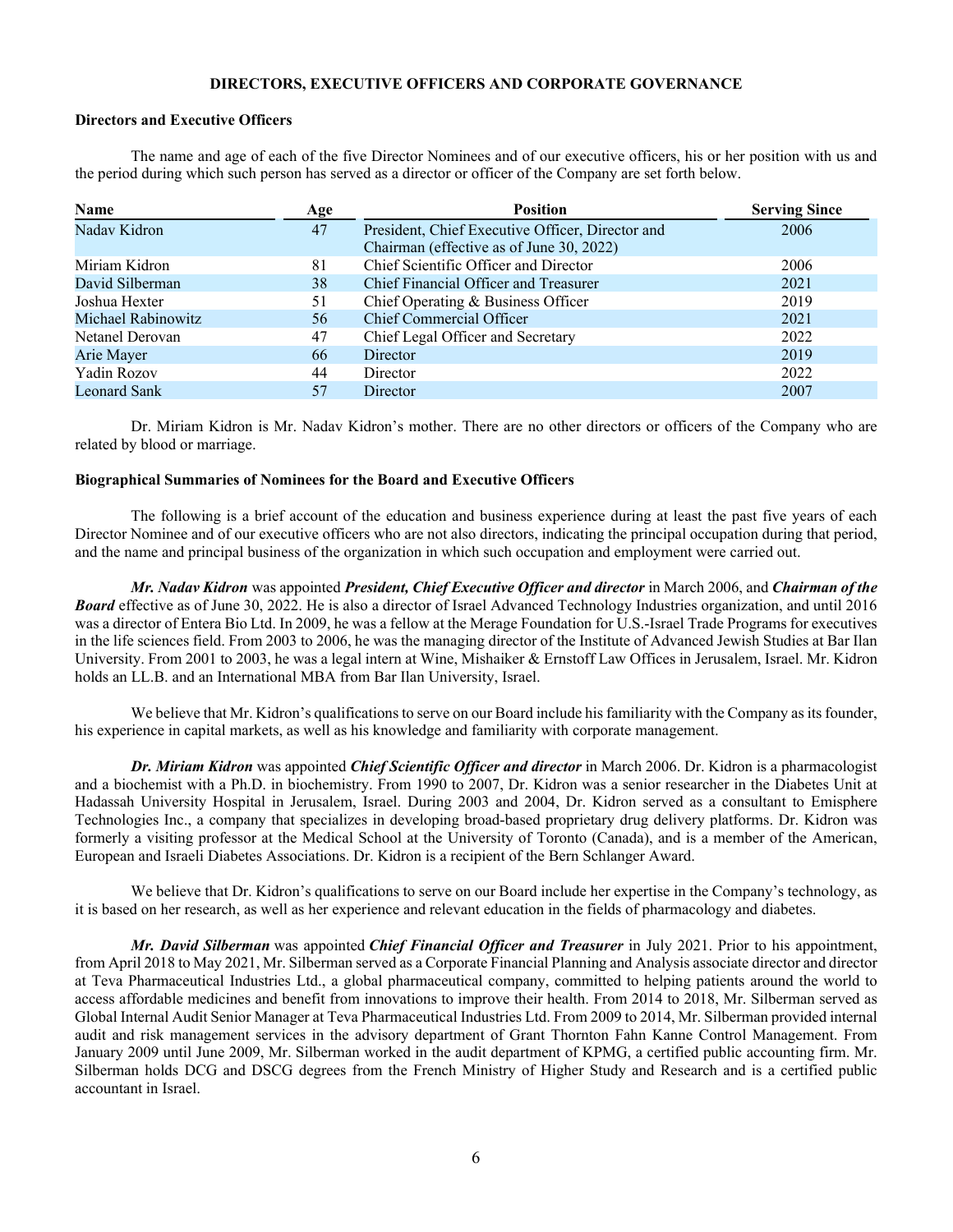*Mr. Joshua Hexter* was appointed *Chief Operating & Business Officer*, in September 2019. Prior to his appointment, Mr. Hexter served as Chief Business Officer at BrainsWay Ltd. (Nasdaq/TASE: BWAY) from 2018 to 2019, a commercial stage medical device company focused on the development and sale of non-invasive neuromodulation products. From 2013 to 2018, Mr. Hexter served as Chief Operating Officer and VP Business Development of the Company and from 2007 to 2013, Mr. Hexter was a Director or Executive Director of BioLineRx Ltd. (Nasdaq/TASE: BLRX), a biopharmaceutical development company dedicated to identifying, in-licensing and developing innovative therapeutic candidates. Prior to his employment with BioLineRx, Mr. Hexter was a member of the board of directors and Chief Executive Officer of Biosensor Systems Design, Inc., a company developing market-driven biosensors. Mr. Hexter holds a bachelor's degree from the University of Wisconsin and a master's degree in management from Boston University.

*Mr. Michael Rabinowitz* was appointed *Chief Commercial Officer* in August 2021. Prior to his appointment, Mr. Rabinowitz served for over 25 years, from 1993 to 2021, in various marketing, sales, business development, and financial leadership roles at the global biopharmaceutical company Merck & Co., where he launched and marketed products in over 30 countries across several disease areas, including launching billion-dollar oral agents in diabetes and managing a global business. Mr. Rabinowitz holds a bachelors' degree *summa cum laude* from Northwestern University and a masters' degree from The Carlson School of Management at the University of Minnesota. He has also participated in executive health care programs at the Harvard Business School and the Wharton School of the University of Pennsylvania.

*Mr. Netanel Derovan* was appointed *Chief Legal Officer and Secretary* in January 2022. Prior to his appointment, from 2012 to 2021, Mr. Derovan served as executive counsel, corporate and securities, in the legal department of Teva Pharmaceutical Industries Ltd. From 2004 to 2012, he served as senior counsel in the International Corporate and Securities Department of Goldfarb Seligman & Co. From 2002 to 2004, he served as an associate attorney in the International Corporate Department at Caspi & Co. From 2001 to 2002, he served as a legal intern at Gornitzky & Co. Mr. Derovan holds an LLB degree from Bar Ilan University and is a member of the Israel Bar Association.

*Dr. Arie Mayer* became a *director* in December 2019. Dr. Mayer is currently the Managing Director and Chairman of the Board of Sigma-Aldrich Israel Ltd. and has held that position since January 2010. Dr. Mayer has held various roles with Sigma-Aldrich Israel Ltd. since 1995 and was instrumental in introducing and developing the Cell Culture and Molecular Biology business for Sigma Aldrich Israel Ltd. Dr. Mayer holds a Bachelor of Science degree in chemistry from Hebrew University and a Ph.D. in biochemistry from Israel Institute of Technology.

We believe that Dr. Mayer's qualifications to serve on our Board include his experience as an executive in the biotechnology industry, as well as serving his experience and relevant education in the fields of chemistry and biochemistry.

*Mr. Yadin Rozov* became a *director* in April 2022. Mr. Rozov is the founder and managing partner of Terrace Edge Ventures LLC, a financial advisory firm, since January 2022. From 2019 to 2021, Mr. Rozov was a Partner of GoldenTree Asset Management LLC, a leading global credit asset management firm. From 2019 to 2021, Mr. Rozov also served as the Chief Executive Officer and President of Syncora Guarantee Inc. and from 2020 to 2021, as Chief Executive Officer of Financial Guaranty UK Ltd, each of which is a stand-alone specialty insurance company owned by GoldenTree. From 2009 to 2019, he was a Partner and Managing Director at Moelis & Company where he headed the Financial Institution Advisory group and was on the Management Committee of Moelis Asset Management. From 2014 to 2019, Mr. Rozov helped co-found College Avenue Student Loans LLC and served on its board and co-founded Chamonix Partners Capital Management LLC. From 2007 to 2009, Mr. Rozov was a Managing Director at UBS AG, where he was the Head of the Americas for the Repositioning Group. Mr. Rozov holds an M.Sc. in data science from Columbia University and a bachelor's degree with highest honors in physics and materials engineering from Rutgers University.

We believe Mr. Rozov's qualifications to serve on the Board include his many years of experience in capital markets, corporate finance, investment banking and investment management, with substantial experience in corporate strategy and governance.

*Mr. Leonard Sank* became a *director* in October 2007. Mr. Sank is a South African entrepreneur and businessman, whose interests lie in entrepreneurial endeavors and initiatives, with over 25 years' experience of playing significant leadership roles in developing businesses. Mr. Sank serves on the boards of a few national businesses and local non-profit charity organizations in Cape Town, where he resides.

We believe that Mr. Sank's qualifications to serve on our Board include his years of experience in development stage businesses, as well as his experience serving as a director of many entities.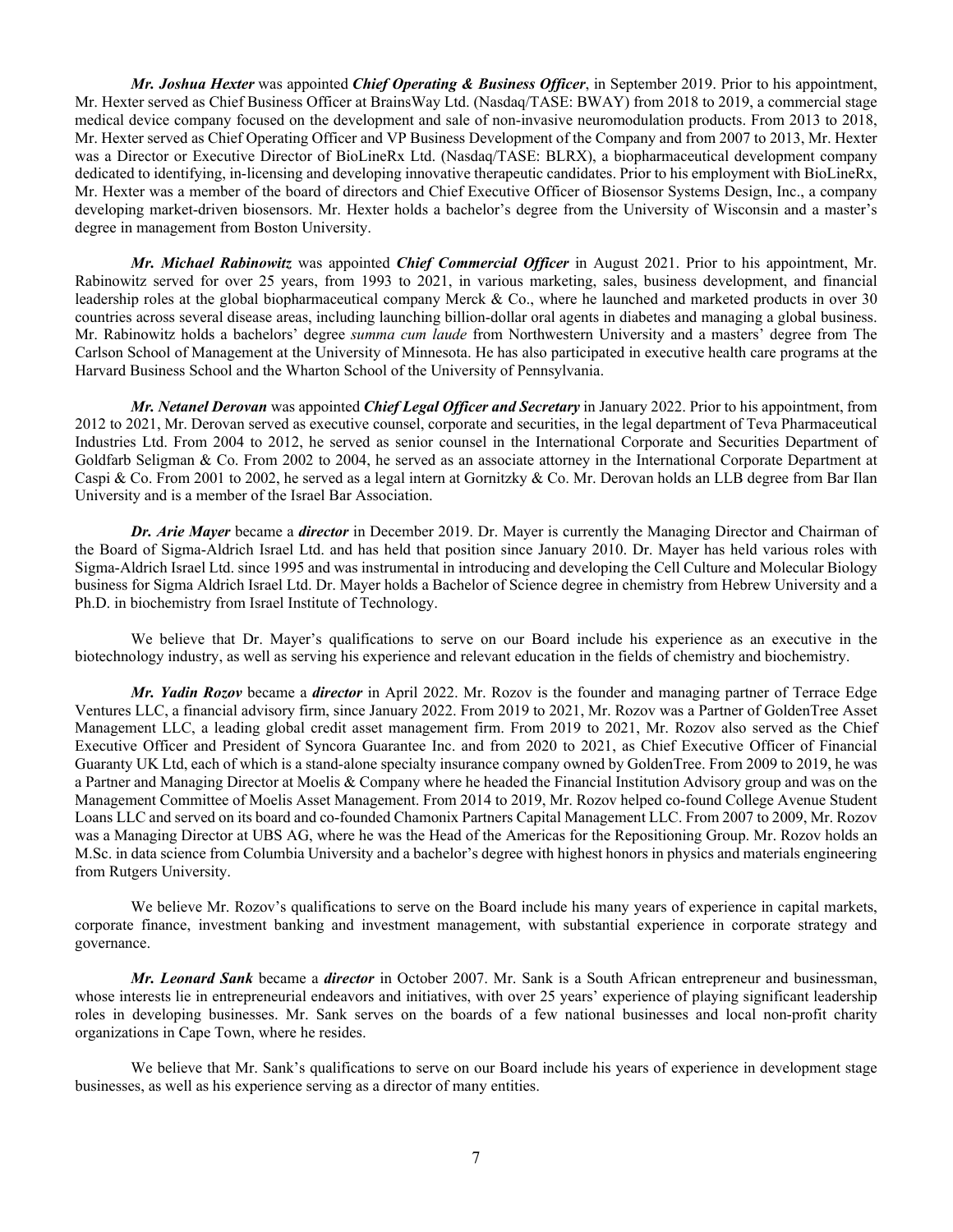#### **Board Diversity Matrix (As of June 2, 2022)**

Our Nominating Committee is committed to continuing to identify and recruit highly qualified candidates with diverse experiences, perspectives, and backgrounds to join our Board. The table below provides certain information regarding the composition of our Board. Each of the categories listed in the below table has the meaning as it is used in Nasdaq Rule 5605(f) and related instructions.

### **Total number of directors 7**

|                                                                  |        |          |                   | Did Not         |
|------------------------------------------------------------------|--------|----------|-------------------|-----------------|
|                                                                  |        |          |                   | <b>Disclose</b> |
|                                                                  |        |          |                   |                 |
|                                                                  | Female | Male     | <b>Non-Binary</b> | Gender          |
| <b>Directors</b>                                                 |        | $\sigma$ |                   |                 |
| Number of Directors who identify in Any of the Categories Below: |        |          |                   |                 |
| African American or Black                                        |        |          |                   |                 |
| Alaskan Native of Native American                                |        |          |                   |                 |
| Asian                                                            |        |          |                   |                 |
| Hispanic or Latinx                                               |        |          |                   |                 |
| Native Hawaiian or Pacific Islander                              |        |          |                   |                 |
| White                                                            |        | 6        |                   |                 |
| Two or more races or ethnicities                                 |        |          |                   |                 |
| LGBTQ+                                                           |        |          |                   |                 |
| Did not disclose demographic background                          |        |          |                   |                 |

#### **Board of Directors**

There are no agreements with respect to the election of directors. Each director is currently elected for a period of one year at our annual meeting of stockholders and serves until the next such meeting and until his or her successor is duly elected or until his or her earlier resignation or removal. The Board may also appoint additional directors. A director so chosen or appointed will hold office until the next annual meeting of stockholders and until his or her successor is duly elected and qualified or until his or her earlier resignation or removal.

The Board has determined that Dr. Arie Mayer, Yadin Rozov and Leonard Sank are independent as defined under the rules promulgated by the Nasdaq. Except for Dr. Arie Mayer, who serves on the Board of Directors of Oravax Medical Inc. ("Oravax"), a company 63% owned by us, none of the independent directors has any relationship with us besides serving on our Board.

We have determined that each of the directors is qualified to serve as a director of the Company based on a review of the experience, qualifications, attributes and skills of each director. In reaching this determination, we have considered a variety of criteria, including, among other things: character and integrity; ability to review critically, evaluate, question and discuss information provided, to exercise effective business judgment and to interact effectively with the other directors; and willingness and ability to commit the time necessary to perform the duties of a director.

#### **Board Meeting Attendance**

During Fiscal 2021, our Board held eight meetings and took actions by written consent on four occasions. During the Transition Period, our Board held five meetings and took actions by written consent on one occasion. All of our directors attended at least 75% of the aggregate number of meetings of the Board and the committees that were held during the period such director served on the Board. Board members are encouraged to attend our annual meetings of stockholders.

#### **Committees**

#### *Audit Committee and Audit Committee Financial Expert*

The members of our Audit Committee are Yadin Rozov, Kevin Rakin and Arie Mayer. Following the Annual Meeting, the Board will consider the composition of the Audit Committee. Our Board has determined that Yadin Rozov is an "audit committee financial expert" as set forth in Item 407(d)(5) of Regulation S-K and that all members of the Audit Committee are "independent" as defined by the rules of the SEC and the Nasdaq rules and regulations. The Audit Committee operates under a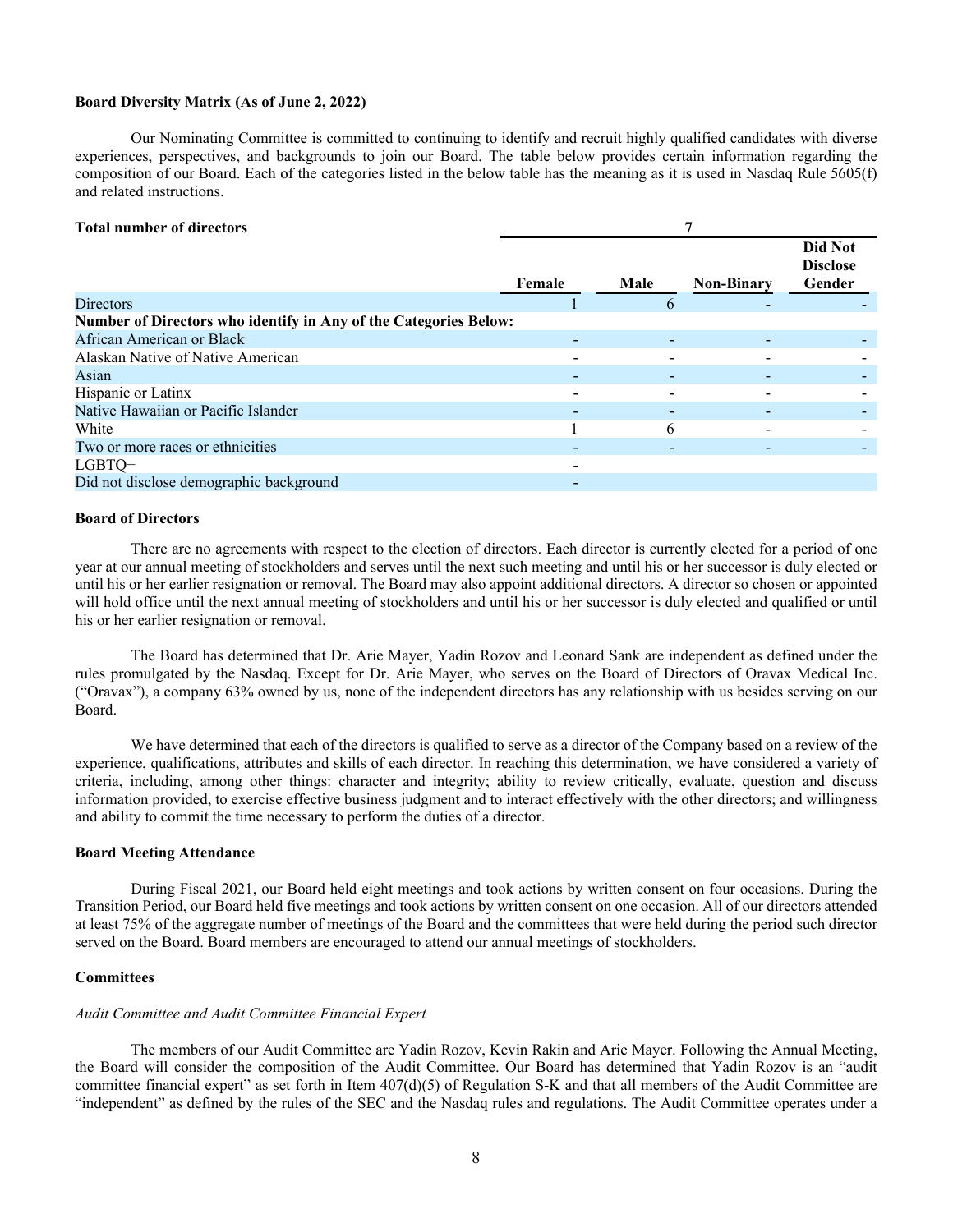written charter that is posted on the "Investors" section of our website, www.oramed.com. The primary responsibilities of our Audit Committee include:

- Overseeing the accounting and financial reporting processes of the Company and the audits of the financial statements of the Company;
- Appointing, compensating and retaining our registered independent public accounting firm;
- Overseeing the work performed by any outside accounting firm;
- Assisting the Board in fulfilling its responsibilities by reviewing: (i) the financial reports provided by us to the SEC, our stockholders or to the general public and (ii) our internal financial and accounting controls;
- Reviewing the Company's policies with respect to cyber security risks and relevant contingent liabilities and risks that may be material to the Company;
- Recommending, establishing and monitoring procedures designed to improve the quality and reliability of the disclosure of our financial condition and results of operations; and
- Reviewing major financial risk exposures and the steps management has taken to monitor and control such exposures, and discussing the guidelines and polices to govern the process by which risk assessment and management is undertaken.

Our Audit Committee met four times and took action by written consent on three occasions during Fiscal 2021. Our Audit Committee met three times and took action by written consent on two occasions during the Transition Period.

#### *Compensation Committee*

The members of our Compensation Committee are Leonard Sank, Kevin Rakin and Yadin Rozov. The Board has determined that all of the members of the Compensation Committee are "independent" as defined by the rules of the SEC and Nasdaq rules and regulations. The Compensation Committee operates under a written charter that is posted on the "Investors" section of our website, www.oramed.com. The primary responsibilities of our Compensation Committee include:

- Reviewing, negotiating and approving, or recommending for approval by our Board the salaries and incentive compensation of our executive officers;
- Administering our equity based plans and making recommendations to our Board with respect to our incentivecompensation plans and equity-based plans; and
- Making recommendations to our Board with respect to director compensation.

The Compensation Committee meets as often as it deems necessary, without the presence of any executive officer when approving compensation, except that the Company's Chief Executive Officer, at the discretion of the Compensation Committee, may be present during the approval of, or deliberations with respect to, other executive officer compensation. The Compensation Committee may delegate any authority granted to it to one or more subcommittees of the Compensation Committee, in its sole discretion.

Our Compensation Committee met one time and took action by written consent on five occasions during Fiscal 2021. Our Compensation Committee met one time and took action by written consent on two occasions during the Transition Period.

#### *Compensation Committee Interlocks and Insider Participation*

During Fiscal 2021 and the Transition Period, Mr. Aviad Friedman, Mr. Kevin Rakin and Mr. Leonard Sank served as the members of our Compensation Committee. None of the members of our Compensation Committee is, or has been, an officer or employee of ours. Following the Annual Meeting, the Board will consider the composition of the Compensation Committee.

During Fiscal 2021 and during the Transition Period, none of our Named Executive Officers served as: (1) a member of the compensation committee (or other committee of the Board performing equivalent functions or, in the absence of any such committee, the entire board of directors) of another entity, one of whose executive officers served on the compensation committee; (2) a director of another entity, one of whose executive officers served on the compensation committee; or (3) a member of the compensation committee (or other committee of the board of directors performing equivalent functions or, in the absence of any such committee, the entire board of directors) of another entity, one of whose executive officers served as a director on our Board.

#### *Nominating Committee*

The members of our Nominating Committee are Arie Mayer and Kevin Rakin. Following the Annual Meeting, the Board will consider the composition of the Nominating Committee. The Board has determined that all of the members of the Nominating Committee are "independent" as defined by the rules of the SEC and Nasdaq rules and regulations. The Nominating Committee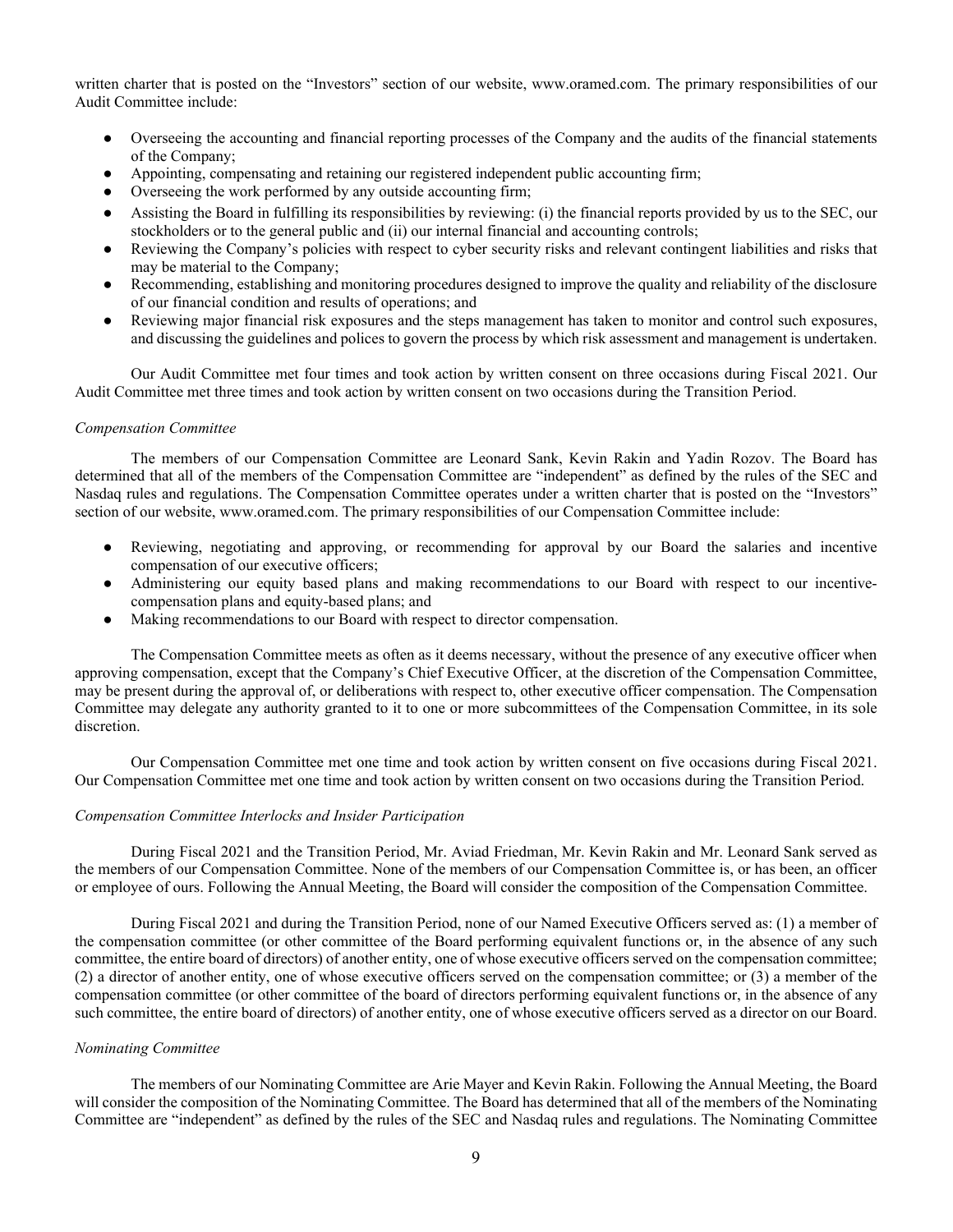operates under a written charter that is posted on the "Investors" section of our website, www.oramed.com. The primary responsibilities of our Nominating Committee include:

- Overseeing the composition and size of the Board, developing qualification criteria for Board members based on background, skills, experience and diversity, and actively seeking, interviewing and screening individuals qualified to become Board members for recommendation to the Board;
- Recommending the composition of the Board for each annual meeting of stockholders; and
- Reviewing periodically with the Chairman of the Board and the Chief Executive Officer the succession plans relating to positions held by directors, and making recommendations to the Board with respect to the selection and development of individuals to occupy those positions.

Our Nominating Committee took action by written consent on two occasions during Fiscal 2021. Our Nominating Committee did not meet or take action by written consent during the Transition Period.

#### *Director Nominations*

The Nominating Committee is responsible for developing and approving criteria, with Board approval, for candidates for Board membership. The Nominating Committee is responsible for overseeing the compensation and size of the Board, developing qualification criteria for Board members and actively seeking, interviewing and screening individuals qualified to become Board members for recommendation to the Board and for recommending the composition of the Board for each of the Company's annual meetings. The Board as a whole is responsible for nominating individuals for election to the Board by the stockholders and for filling vacancies on the Board that may occur between annual meetings of the stockholders.

Nominees for director will be selected on the basis of their integrity, business acumen, knowledge of our business and industry, age, experience, diligence, conflicts of interest and the ability to act in the interests of all stockholders. No particular criteria will be a prerequisite or will be assigned a specific weight, nor does the Company have a diversity policy. The Company believes that the backgrounds and qualifications of its directors, considered as a group, should provide a composite mix of experience, knowledge and abilities that will allow the Board to fulfill its responsibilities.

The Company has never received communications from stockholders nominating individuals for appointment to our Board. Therefore, we do not yet have a policy with regard to the consideration of any director candidates recommended by stockholders. In Fiscal 2021, and during the Transition Period, we did not pay a fee to any third party to identify or evaluate, or assist in identifying or evaluating, potential nominees to our Board. All of the Director Nominees for election at the Annual Meeting are current members of our Board.

#### **Delinquent Section 16(a) Reports**

Based solely upon a review of Forms 3, 4 and 5, and amendments thereto, furnished to us during Fiscal 2021 and the Transition Period, we believe that during Fiscal 2021 and the Transition Period, our executive officers, directors and all persons who own more than ten percent of a registered class of our equity securities complied with all Section 16(a) filing requirements, except: (a) Dr. Miriam Kidron, our Chief Scientific Officer and one of our directors, failed to timely file a Form 4 reporting her February 3, 2021 acquisition of options to purchase 100,000 shares of our common stock. Dr. Kidron filed a Form 4 reporting this transaction on February 8, 2021, (b) Nadav Kidron, our President, Chief Executive Officer and one of our directors, failed to timely file a Form 4 reporting his February 3, 2021 acquisition of options to purchase 150,000 shares of our common stock. Mr. Kidron filed a Form 4 reporting this transaction on February 8, 2021, (c) Joshua Hexter, our Chief Operating and Business Officer, failed to timely file a Form 4 reporting his February 3, 2021 acquisition of options to purchase 50,000 shares of our common stock. Mr. Hexter filed a Form 4 reporting this transaction on February 8, 2021, (d) Avraham Gabay, our former Chief Financial Officer, failed to timely file a Form 4 reporting his February 3, 2021 acquisition of options to purchase 40,000 shares of our common stock. Mr. Gabay filed a Form 4 reporting this transaction on February 8, 2021, and (e) Arie Mayer, one of our directors, failed to timely file a Form 4 reporting his November 3, 2021 sale of 3,000 shares of our common stock. Mr. Mayer filed a Form 4 reporting this transaction on May 10, 2022.

#### **Code of Ethics**

We have adopted a Code of Ethics and Business Conduct for our senior officers, directors and employees. A copy of the Code of Ethics and Business Conduct is located at our website at www.oramed.com. We intend to satisfy the disclosure requirement regarding any amendment to, or a waiver from, a provision of the Code of Ethics that applies to our Chief Executive Officer, Chief Financial Officer or controller, or persons performing similar functions and that relates to the Code of Ethics by posting such information on our website, www.oramed.com.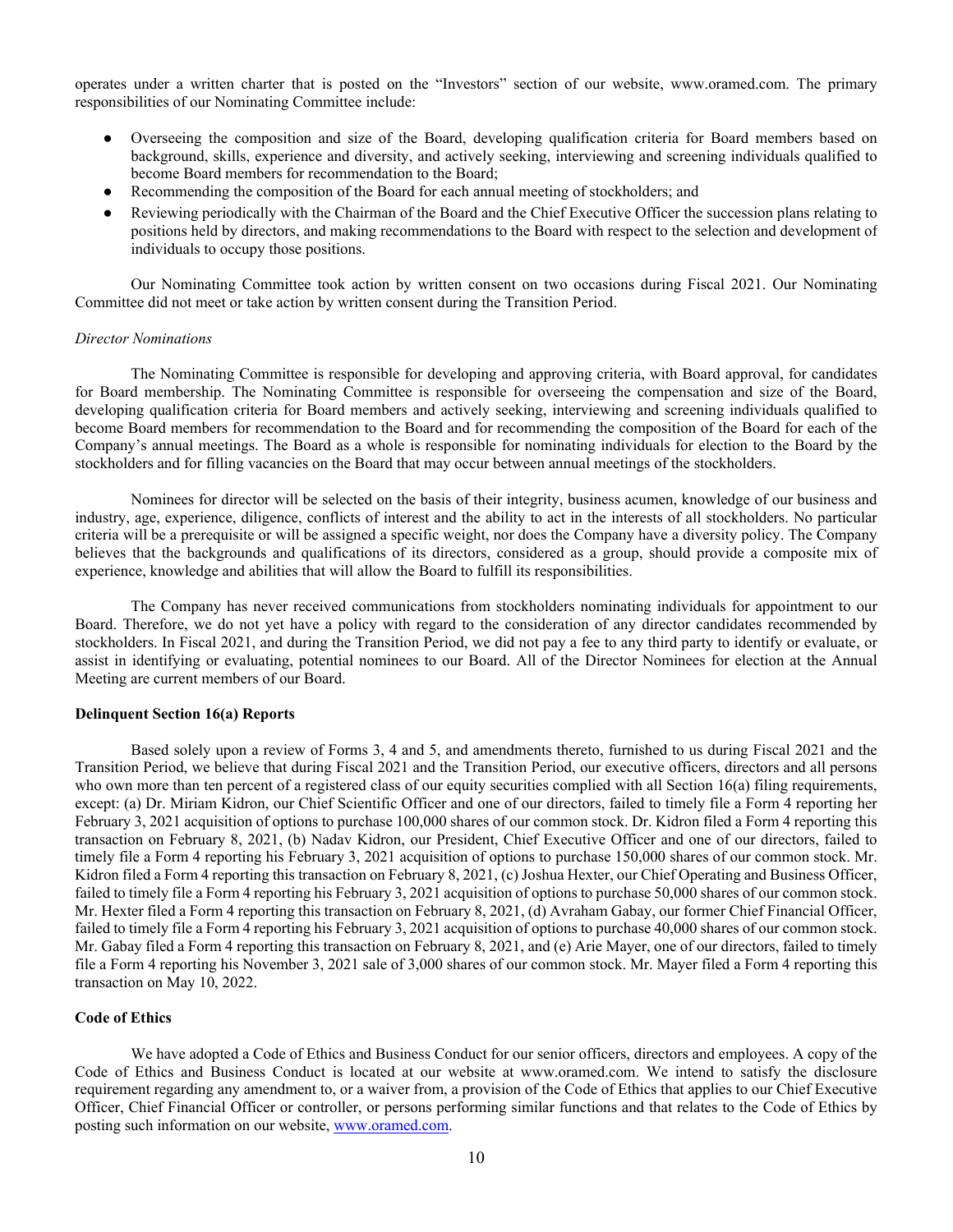## **Anti-Hedging Policy**

Under our insider trading policy, our directors, officers and employees are prohibited from engaging in short sales of our securities, purchases of our securities on margin, hedging or monetization transactions, including through the use of financial instruments.

#### **Board Leadership Structure and Role in Risk Oversight**

Mr. Nadav Kidron serves as our President, Chief Executive Officer and, effective as of June 30, 2022, as Chairman of our Board. We believe that this leadership structure is appropriate to our Company given the current circumstances, including the size and operations of the Company.

The Board does not have a formal policy on whether the roles of Chairman and Chief Executive Officer should be combined or separated. The Board believes that a leadership structure that separates the roles of Chief Executive Officer and Chairman, fosters effective governance and oversight of the Company. The Chairman is responsible for advising the Chief Executive Officer and presiding over meetings of the Board and consulting with the Chief Executive Officer on Board meeting agendas. The Chief Executive Officer is responsible for setting the Company's strategy and leading the Company's day to day performance. We believe this governance structure promotes balance between the authority of those who oversee our business and those who manage it on a day to day basis. However, the Board also believes that the Company's stockholders are best served by the Board having flexibility to consider the relevant facts and circumstances and determine, at the time of the Chairman's election, the best leadership structure for the Company rather than by adhering to a formal standing policy on the subject. In light of the departure of Mr. Rakin from the Board following the Annual Meeting, the Board has recently determined to combine the roles of Chairman and Chief Executive Officer with Mr. Kidron until such time as it determines a replacement for Mr. Rakin as an independent Chairman.

The role of our Board and each of our committees, as appropriate, in risk oversight includes risk analysis and assessment in connection with each financial and business review, update and decision-making proposal and is an integral part of all Board deliberations. Each of our Board Committees is focused on specific risks within their areas of responsibility, but the Board believes that the overall enterprise risk management process is more properly overseen by all of the members of the Board. The Audit Committee is responsible for overseeing the management of financial and accounting risks. The Compensation Committee is responsible for overseeing the management of risks relating to executive compensation plans and arrangements. The Nominating Committee is responsible for overseeing the management of governance risks.

The Board's role in our risk oversight is consistent with our leadership structure, with our President and Chief Executive Officer and other members of senior management having responsibility for assessing and managing our risk exposure, and the Board providing oversight in connection with those efforts.

#### **Attendance at Special and Annual Stockholder Meetings**

We encourage our directors to attend our special and annual stockholders' meetings. Dr. Miriam Kidron, our Chief Scientific Officer and director and Mr. Nadav Kidron, our President and Chief Executive Officer and a director, attended our last annual stockholder meeting.

### **Stockholder Communications**

Although we have not adopted a formal process for stockholder communications with our Board, we believe stockholders should have the ability to communicate directly with the Board so that their views can be heard by the Board or individual directors, as applicable, and that appropriate and timely responses are provided to stockholders. All communications regarding general matters should be directed to the Secretary of the Company at the address below and should prominently indicate on the outside of the envelope that it is intended for the complete Board or for any particular director(s). If no designation is made, the communication will be forwarded to the entire Board. Stockholder communications to the Board should be sent to:

Corporate Secretary Oramed Pharmaceuticals Inc. 1185 Avenue of the Americas, Third Floor New York, New York 10036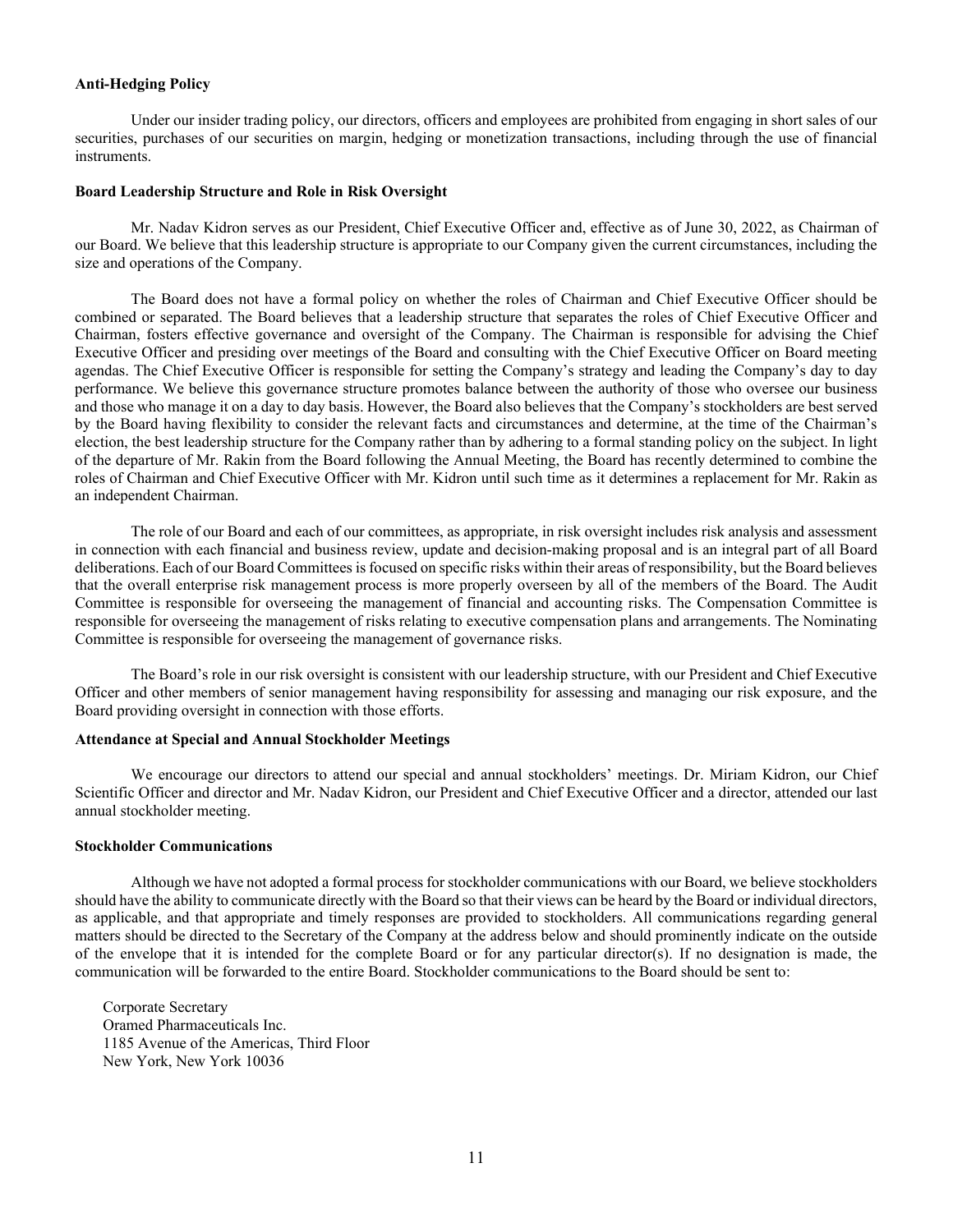#### **Certain Relationships and Related Transactions**

During fiscal years 2021 and 2020, except for compensation arrangements described elsewhere herein, we did not participate in any transaction, and we are not currently participating in any proposed transaction, or series of transactions, in which the amount involved exceeded the lesser of \$120,000 or one percent of the average of our total assets at year end for the last two completed fiscal years, and in which, to our knowledge, any of our directors, officers, five percent beneficial security holders, or any member of the immediate family of the foregoing persons had, or will have, a direct or indirect material interest.

Our policy is to enter into transactions with related persons on terms that, on the whole, are no less favorable than those available from unaffiliated third parties. Based on our experience in the business sectors in which we operate and the terms of our transactions with unaffiliated third parties, we believe that all of the transactions described below met this policy standard at the time they occurred. All related person transactions are approved by our Board.

On November 30, 2015, we, our Israeli subsidiary and HTIT entered into a Technology License Agreement, which was further amended, according to which we granted HTIT an exclusive commercialization license in the Territory related to our oral insulin capsule, ORMD-0801. Pursuant to this license agreement, HTIT will conduct certain pre-commercialization and regulatory activities with respect to our subsidiary's technology related to the ORMD-0801 capsule and will pay certain royalties and an aggregate of approximately \$37.5 million. On November 30, 2015, we also entered into a securities purchase agreement with HTIT, pursuant to which, among other things, Mr. Kidron would serve as proxy and attorney in fact of HTIT, with full power of substitution, to cast on behalf of HTIT all votes that HTIT is entitled to cast with respect to the Purchased Shares at any and all meetings of our stockholders to consent or dissent to any action taken without a meeting and to vote all the Purchased Shares held by HTIT in any manner Mr. Kidron deemed appropriate except for matters related to our activities in the People's Republic of China, on which Mr. Kidron would consult with HTIT before taking any action as proxy. On August 19, 2021, the proxy was revoked in accordance with its terms by HTIT.

#### **REPORT OF THE AUDIT COMMITTEE**

In the course of our oversight of the Company's financial reporting process, we have: (1) reviewed and discussed the audited financial statements for Fiscal 2021 with management; (2) discussed with the Independent Auditors the matters required to be discussed by the applicable requirements of the Public Company Accounting Oversight Board ("PCAOB") and the Commission; (3) received the written disclosures and the letter from the independent registered public accounting firm required by applicable requirements of the standards of the PCAOB regarding the independent accountant's communications with the Audit Committee concerning independence, and has discussed with the independent accountant the independent accountant's independence; (4) discussed with the independent registered public accounting firm its independence; and (5) considered whether the provision of non-audit services by the independent registered public accounting firm is compatible with maintaining its independence and concluded that it is compatible at this time.

Based on the foregoing review and discussions, the Audit Committee recommended to the Board that the audited financial statements be included in our Annual Report on Form 10-K for Fiscal 2021 for filing with the SEC.

> By the Audit Committee of the Board of Directors of Oramed Pharmaceuticals Inc.\*

 Yadin Rozov Kevin Rakin Arie Mayer

\* Mr. Rozov was appointed as a member of the Audit Committee effective as of April 12, 2022. Prior to such time, and during Fiscal 2021 and the Transition Period, Mr. Friedman served as a member of the Audit Committee.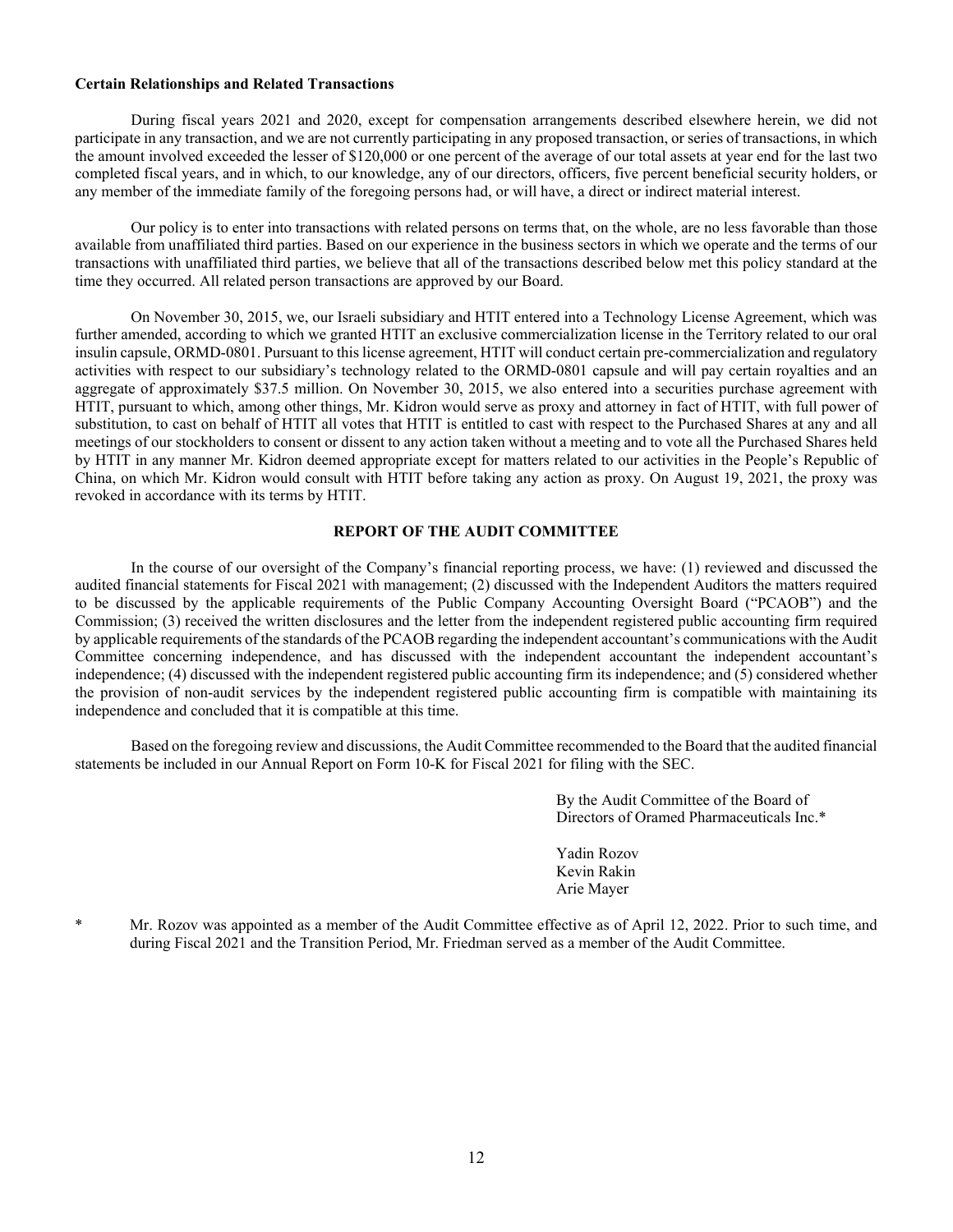#### **COMPENSATION OF EXECUTIVE OFFICERS AND DIRECTORS**

#### **Compensation Discussion and Analysis**

This section explains the policies and decisions that shape our executive compensation program, including its specific objectives and elements, as it relates to our "named executive officers" ("NEOs").

Our NEOs for Fiscal 2021 and the Transition Period are those five individuals listed in the "Summary Compensation Table" below. The Compensation Committee believes that our executive compensation is appropriately designed to incentivize our NEOs to work for our long-term prosperity, is reasonable in comparison with the levels of compensation provided by comparable companies and reflects a reasonable cost. We believe our NEOs are critical to the achievement of our corporate goals, through which we can drive stockholder value.

The Compensation Committee of our Board is comprised solely of independent directors as defined by Nasdaq and nonemployee directors as defined by Rule 16b-3 under the Securities Exchange Act of 1934, as amended (the "Exchange Act"). The Compensation Committee has the authority and responsibility to review and approve the compensation of our President and Chief Executive Officer and other executive officers. Other information concerning the structure, roles and responsibilities of our Compensation Committee is set forth in "Board Meetings and Committees—Compensation Committee" section.

Our executive compensation program and our NEOs' compensation packages are designed around the following objectives:

- attract, hire, and retain talented and experienced executives;
- motivate, reward and retain executives whose knowledge, skills and performance are critical to our success;
- ensure fairness among the executive management team via recognizing the contributions of each executive to our success;
- focus executive behavior on achievement of our corporate objectives and strategy; and
- align the interests of management and stockholders by providing management with longer-term incentives through equity ownership.

The Compensation Committee reviews the allocation of compensation components regularly to ensure alignment with strategic and operating goals, competitive market practices and legislative changes. The Compensation Committee does not apply a specific formula to determine the allocation between cash and non-cash forms of compensation. Certain compensation components, such as base salaries, benefits and perquisites, are intended primarily to attract, hire, and retain well-qualified executives. Other compensation elements, such as long-term incentive opportunities, are designed to motivate and reward performance. Long-term incentives are intended to reward NEOs for our long-term performance and executing our business strategy, and to strongly align NEOs' interests with those of stockholders.

With respect to equity compensation, the Compensation Committee makes awards to executives under our 2019 Incentive Plan. Executive compensation is paid or granted based on such matters as the Compensation Committee deems appropriate, including our financial and operating performance and the alignment of the interests of the executive officers and our stockholders.

#### *Elements of Compensation*

Our executive officer compensation program is comprised of: (i) base salary or monthly compensation; (ii) discretionary bonus; (iii) long-term equity incentive compensation in the form of stock option and RSU grants; and (iv) benefits and perquisites.

In establishing overall executive compensation levels and making specific compensation decisions for our NEOs in Fiscal 2021 and the Transition Period, the Compensation Committee considered a number of criteria, including the executive's position, scope of responsibilities, prior base salary and annual incentive awards and expected contribution.

Generally, our Compensation Committee reviews and, as appropriate, approves compensation arrangements for the NEOs from time to time but not less than once each year. The Compensation Committee also takes into consideration the President and Chief Executive Officer's recommendations for executive compensation of the other NEOs. The President and Chief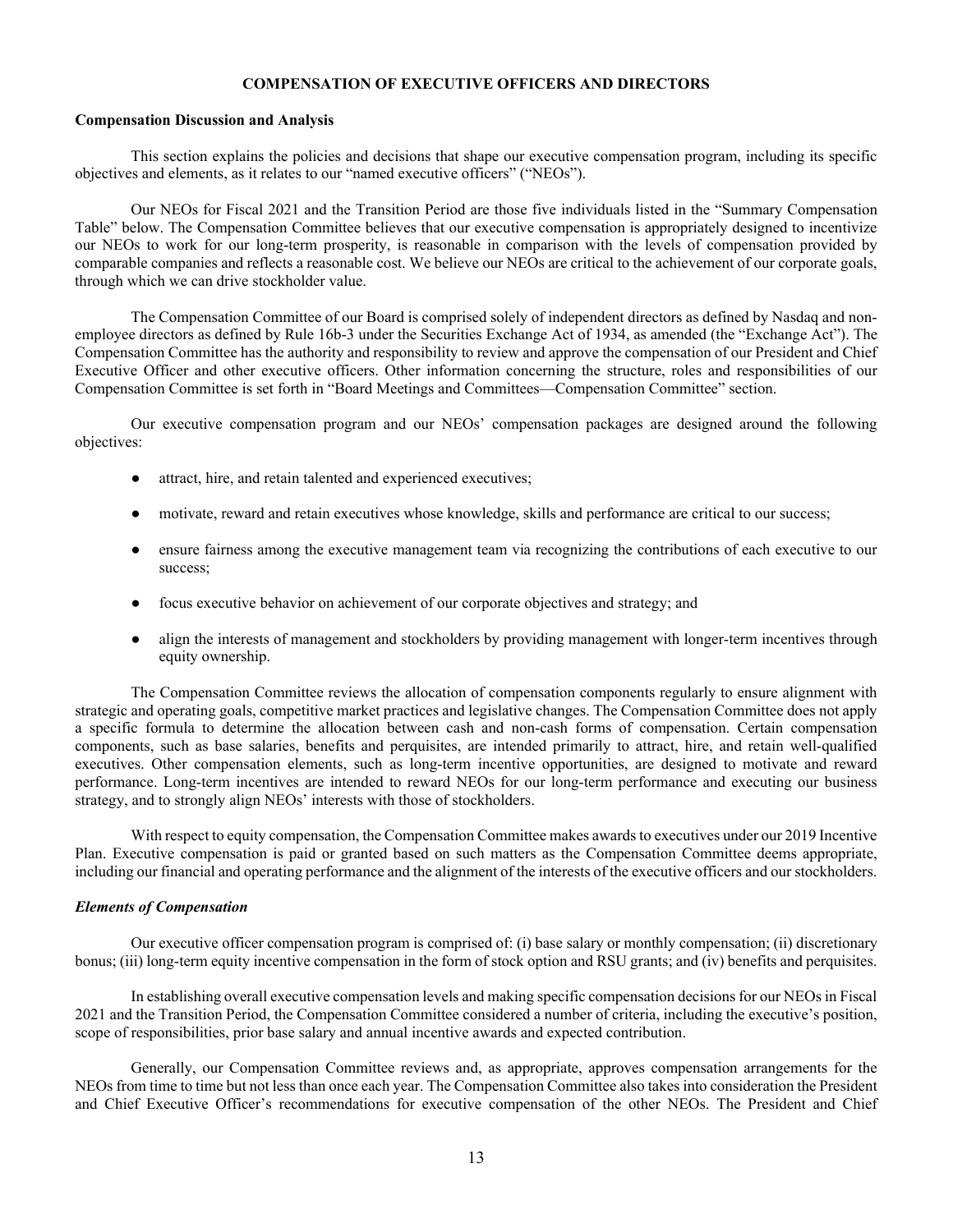Executive Officer generally presents these recommendations at the time of our Compensation Committee's review of executive compensation arrangements.

In Fiscal 2021, the Compensation Committee received consulting services from Aon Consulting, Inc. ("Aon"), through its Radford subdivision (part of Aon Hewitt) ("Radford"), with regard to management and Board compensation. The Compensation Committee engaged the consultant to review the Company's current compensation plans for its management and Board and collect and analyze data regarding management and Board compensation at other companies comparable to the Company, in order to provide a competitive compensation benchmark. Aon collected SEC filings data and Radford survey data regarding U.S. and Israeli compensation practices and developed a peer group of predominantly U.S. companies with some representation of Israeli-headquartered companies. Aon's peer group consisted of the following companies: Anavex Life Sciences Corp., Arbutus Biopharma Corp., Athersys, Inc., Avadel Pharmaceuticals plc, Chimerix Inc., Compugen Ltd., Gamida Cell Ltd., Immunic, Inc., KemPharm, Inc., Marinus Pharmaceuticals, Inc., Oncternal Therapeutics, Inc., Relmada Therapeutics, Inc., Seelos Therapeutics, Inc., Sesen Bio, Inc., Tyme Technologies, Inc., Viking Therapeutics, Inc., VistaGen Therapeutics, Inc., XOMACorp. And Zynerba Pharmaceuticals, Inc. Following its review, in August 2021, Aon provided recommendations for cash and equity compensation at various percentiles for the Compensation Committee's consideration.

#### *Base Salary*

The Compensation Committee performs a review of base salaries and monthly compensation for our NEOs from time to time as appropriate. In determining salaries, the Compensation Committee members also take into consideration the scope of the NEOs' responsibilities and independent third-party market data, such as compensation surveys to industry, individual experience and performance and contribution to our clinical, regulatory, commercial and operational performance. None of the factors above has a dominant weight in determining the compensation of our NEOs, and our Compensation Committee considers the factors as a whole when considering such compensation. In addition, our Compensation Committee uses comparative data regarding compensation paid by peer companies in order to obtain a general understanding of current trends in compensation practices and ranges of amounts being awarded by other public companies, and not as part of an analysis or a formula.

We believe that a competitive base salary and monthly compensation is a necessary element of any compensation program that is designed to attract and retain talented and experienced executives. We also believe that attractive base salaries can motivate and reward executives for their overall performance. Base salary and monthly compensation are established in part based on the individual experience, skills and expected contributions to our performance, as well as such executive's performance during the prior year. Generally, we believe that executives' base salaries should be targeted near the median of the range of salaries for executives in similar positions with similar responsibilities, experience and performance at comparable companies. Compensation adjustments are made occasionally based on changes in an executive's level of responsibility, company progress or on changed local and specific executive employment market conditions.

In Fiscal 2021, our Compensation Committee increased the base salary of one of our NEOs by 15% as it deemed this to be a reasonable rate based on, among other factors, such NEO's increased responsibilities and time passed since the last salary increase. In the Transition Period, our Compensation Committee increased the base salary of most of our NEOs by 15% based on the report from Aon, as it determined salaries were not in line with market compensation.

#### *Performance Based Bonus*

Our NEOs are eligible to receive discretionary annual bonuses based upon performance. The amount of annual bonus to our NEOs is based on various factors, including, among others, the achievement of scientific and business goals and our financial and operational performance. The Compensation Committee takes into account the overall performance of the individuals, as well as the overall performance of the Company over the period being reviewed and the recommendation of management. For any given year, the compensation objectives vary, but relate generally to strategic factors such as developments in our clinical path, the execution of a license agreement for the commercialization of product candidates, the establishment of key strategic collaborations, the build-up of our pipeline and financial factors such as capital raising. Bonuses are awarded generally based on corporate performance, with adjustments made within a range for individual performance, at the discretion of the Compensation Committee. The Compensation Committee determines, on a discretionary basis, the size of the entire bonus pool and the amount of the actual award to each NEO. The overall payment is also based on historic compensation of the NEOs.

We believe that annual bonuses payable based on the achievement of short-term corporate goals incentivize our NEOs to create stockholder value and attain short-term performance objectives.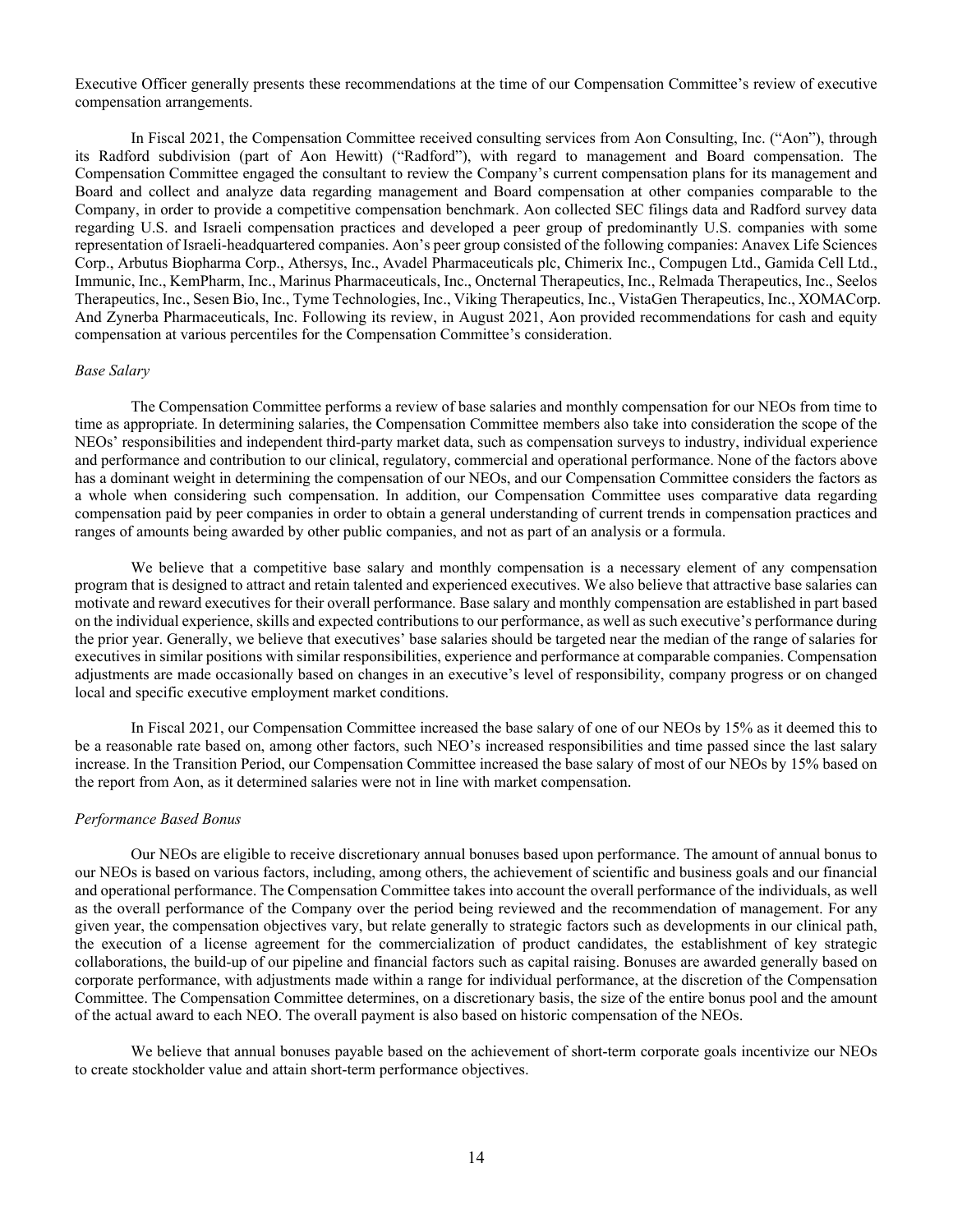#### *Long-Term Equity Incentive Compensation*

Long-term incentive compensation allows the NEOs to share in any appreciation in the value of our common stock. The Compensation Committee believes that stock participation aligns executive officers' interests with those of our stockholders. Equity incentive awards are generally made at the commencement of employment and following a significant change in job responsibilities, or to meet other special retention or performance objectives. The amounts of the awards are designed to reward past performance and create incentives to meet long-term objectives. Awards are made at a level expected to be competitive within the biotechnology industry, as well as with Israeli-based companies. Awards are made on a discretionary basis and not pursuant to specific criteria set out in advance. In determining the amount of each grant, the Compensation Committee also takes into account the number of shares held by the executive prior to the grant. The vesting schedule for NEOs generally provides for annual installments for new grants, though the Compensation Committee also utilizes quarterly vesting from time to time, as well as performance-based vesting. The Compensation Committee believes that time-based vesting encourages recipients to build stockholder value over a long period of time and that performance-based vesting encourages recipients to achieve goals that benefit the Company.

As part of its engagement in fiscal 2021 described above, Aon also provided consulting services in connection with grants of equity awards to our executive officers and directors. Aon reviewed annual long-term incentive grants at peer companies, as well as such grants made by companies in the broader market, based on a blend of Black-Scholes valuations and grants as a percentage of the applicable company's capitalization. Following such consultation, the Compensation Committee is considering alternative models and equity vehicles for future equity-based grants.

#### *Benefits and Perquisites*

Generally, benefits available to NEOs are available to all employees on similar terms and include welfare benefits, paid time-off, life and disability insurance and other customary or mandatory social benefits in Israel. We provide some of our NEOs with a phone and a company car, which are customary benefits in Israel to managers and officers.

We do not believe that the benefits and perquisites described above deviate materially from the customary practice for compensation of executive officers by other companies similar in size and stage of development in Israel. These benefits represent a relatively small portion of the executive officers' total compensation.

The Company pays for certain direct costs, related taxes and expenses incurred in connection with the relocation of our President and Chief Executive Officer to the United States. During Fiscal 2021 and the Transition Period, such relocation expenses totaled approximately \$377,000 and \$109,000, respectively, and included mainly payments intended to reflect the difference in the cost of living between Israel and the United States, relocation expenses, accommodation allowances, education allowances, health insurance and related taxes.

#### *Say-on-Pay Vote*

Our stockholders approved, on an advisory basis, our executive compensation program at our annual meeting of stockholders held on August 3, 2020. We did not seek or receive any specific feedback from our stockholders concerning our executive compensation program during the past fiscal year. The Compensation Committee did not specifically rely on the results of the prior vote in making any compensation-related decisions during Fiscal 2021 and the Transition Period.

## **REPORT OF THE COMPENSATION COMMITTEE**

The Compensation Committee has reviewed and discussed the foregoing Compensation Discussion and Analysis required by Item 402(b) of Regulation S-K with our management and, based on such review and discussions, the Compensation Committee recommended to our Board that the Compensation Discussion and Analysis be included in our Annual Report on Form 10-K for Fiscal 2021 and in this proxy statement.

Compensation Committee Members:\*

 Yadin Rozov Kevin Rakin Leonard Sank

\* Mr. Rozov was appointed as a member of the Compensation Committee effective as of April 12, 2022. Prior to such time, and during Fiscal 2021 and the Transition Period, Mr. Friedman served as a member of the Compensation Committee.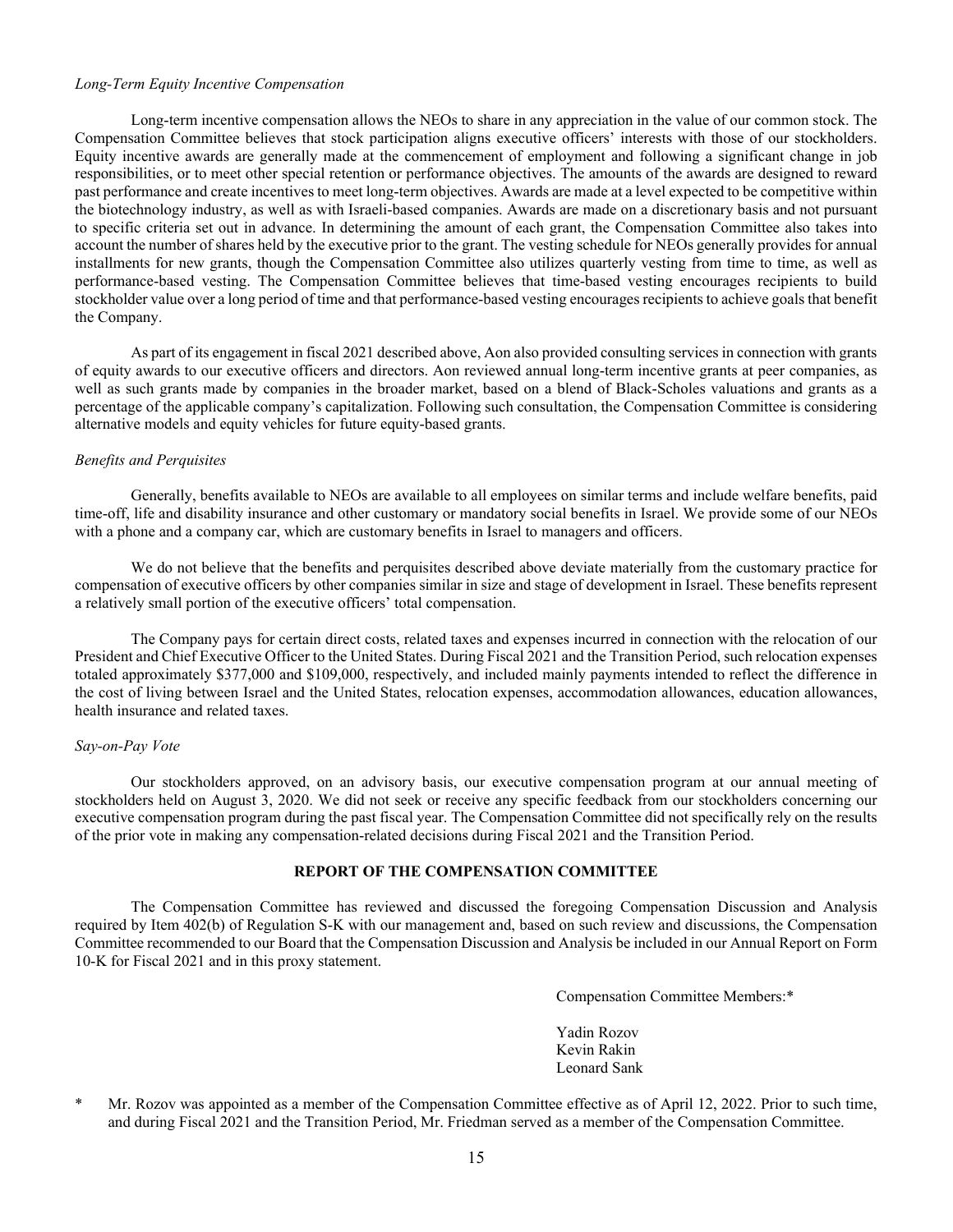## **SUMMARY COMPENSATION TABLE**

The following table sets forth the compensation earned by our NEOs for the Transition Period and fiscal years 2021, 2020 and 2019.

| <b>Name and Principal Position</b>                                    | Year<br>(1)                       | <b>Salary</b><br>$(\$)$<br>(2) | (S)<br>(2)(3)   | $(\$)$<br>(4) | <b>Bonus RSUs Awards Option Awards Compensation</b><br>$(S)$<br>(4)(5) | <b>All Other</b><br>(S)<br>(2)(6) | <b>Total</b><br>$(\$)$ |
|-----------------------------------------------------------------------|-----------------------------------|--------------------------------|-----------------|---------------|------------------------------------------------------------------------|-----------------------------------|------------------------|
| Nadav Kidron<br>President,                                            | Transition Period 183,543 565,634 |                                |                 |               |                                                                        | 117,294                           | 866,471                |
| Chief Executive Officer<br>and director <sup>(7)</sup>                | 2021                              |                                | 465,982 300,000 | 1,995,666     | 876,693                                                                |                                   | 382,240 4,020,581      |
|                                                                       | 2020                              | 439,076 220,582                |                 |               | 569,062                                                                |                                   | 539,131 1,767,851      |
|                                                                       | 2019                              | 419,460 224,975                |                 |               | 398,910                                                                |                                   | 507,750 1,551,095      |
| Miriam Kidron<br>Chief Scientific Officer and                         | Transition Period 134,505 285,273 |                                |                 |               |                                                                        | 5,327                             | 425,105                |
| director $(8)$                                                        | 2021                              | 319,868                        | 86,000          | 1,330,451     | 584,462                                                                | 14,193                            | 2,334,974              |
|                                                                       | 2020                              | 305,840                        | 70,000          |               | 299,506                                                                | 13,354                            | 688,700                |
|                                                                       | 2019                              | 267,386 123,149                |                 |               | 211,128                                                                | 14,503                            | 616,166                |
| David Silberman<br>Chief Financial Officer $(9)$                      | <b>Transition Period</b><br>2021  | 60,388<br>27,762               | 41,759          | 661,654       | 573,744                                                                | 9,546<br>4,376                    | 1,347,091<br>32,138    |
| Joshua Hexter<br>Chief Operating & Business                           | <b>Transition Period</b>          |                                | 67,256 148,661  |               |                                                                        | 21,578                            | 237,495                |
| Office $r$ <sup>(10)</sup>                                            | 2021                              | 206,223                        | 60,000          | 665,215       | 292,231                                                                | 60,720                            | 1,284,389              |
|                                                                       | 2020                              | 190,801                        | 12,169          |               | 351,128                                                                | 54,735                            | 608,833                |
|                                                                       | 2019                              | 52,848                         |                 |               |                                                                        | 9,022                             | 61,870                 |
| <b>Michael Rabinowitz</b><br>Chief Commercial Officer <sup>(11)</sup> | Transition Period 120,059         |                                | 68,750          |               |                                                                        | 2,015                             | 190,824                |
|                                                                       | 2021                              | 30,015                         |                 | 986,352       | 860,416                                                                |                                   | $-1,876,783$           |

<sup>(1)</sup> The information is provided for each fiscal year, which began on September 1 and ended on August 31 and for the Transition Period, which began on September 1, 2021 and ended on December 31, 2021.

(4) For RSU awards, the amounts reflect the grant date fair value, as calculated pursuant to FASB ASC Topic 718. The assumptions used to determine the fair value of the RSU awards are set forth in Note 8 to our audited consolidated

<sup>(2)</sup> Amounts paid for Salary, Bonus and All Other Compensation were originally denominated in NIS and were translated into U.S. Dollars at the then current exchange rate for each payment.

<sup>(3)</sup> Bonuses were granted at the discretion of the Compensation Committee.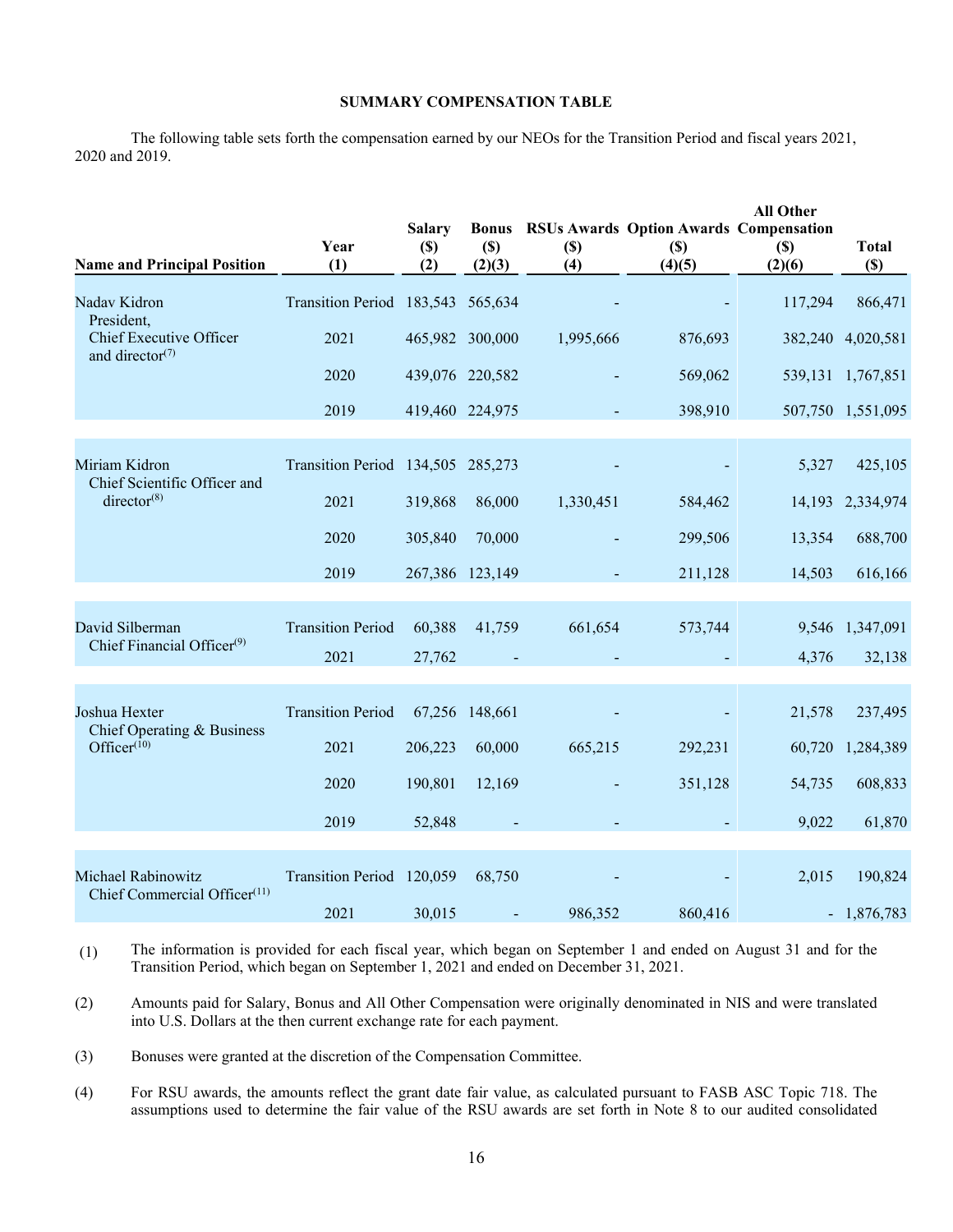financial statements included in the Annual Report. Our NEOs will not realize the value of these awards in cash unless and until the awards vest and the underlying shares are issued and subsequently sold.

- (5) The amounts reflect the grant date fair value, as calculated pursuant to FASB ASC Topic 718, of these option awards. The assumptions used to determine the fair value of the option awards are set forth in Note 8 to our audited consolidated financial statements included in the Annual Report. Our NEOs will not realize the value of these awards in cash unless and until these awards are exercised and the underlying shares subsequently sold.
- (6) Amounts exclude the fair market value of the options that were re-granted on September 11, 2019, as it was offset by the negative amount created by the cancelled options (that is, it was accounted for as a modification under FASB ASC Topic 718, and no incremental compensation expense was recorded). For more information about the regrant see Note 7(a) to our audited consolidated financial statements included in the Annual Report. For more information about the regrant fair market value see "Grants of Plan-Based Awards" below.
- (6) See "All Other Compensation Table" below.
- (7) Mr. Kidron receives certain compensation from Oramed Ltd. through KNRY, Ltd., an Israeli entity owned by Dr. Miriam Kidron, or KNRY. See "—Employment and Consulting Agreements" below.
- (8) Dr. Kidron receives compensation from Oramed Ltd. through KNRY. See "—Employment and Consulting Agreements" below.
- (9) Mr. Silberman was appointed as Chief Financial Officer, effective July 5, 2021.
- (10) Mr. Hexter was appointed Chief Operating & Business Officer, effective September 19, 2019. From 2013 to 2018, Mr. Hexter served as Chief Operating Officer and VP Business Development of the Company.
- (11) Mr. Rabinowitz was appointed as Chief Commercial Officer, effective August 1, 2021.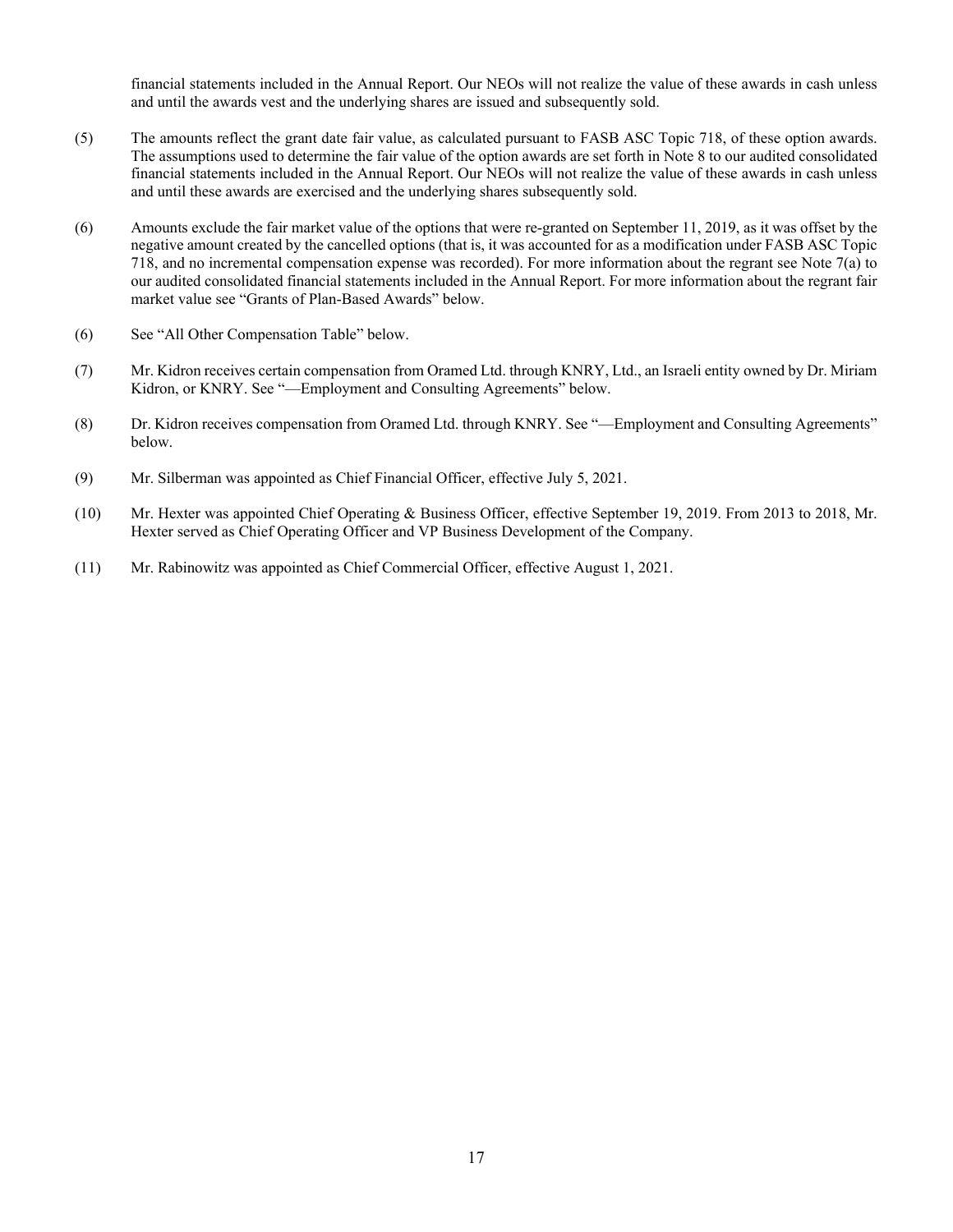## **All Other Compensation Table**

The "All Other Compensation" amounts set forth in the Summary Compensation Table above consist of the following:

| Name          | Year       | Automobile-<br><b>Related</b><br><b>Expenses</b><br>$(\$)$ | Manager's<br>Insurance*<br>$(\$)$ | <b>Education</b><br>Fund*<br>$(\$)$ | Relocation<br>Expenses*<br>$\star$<br>(S) | Health<br><b>Insurance</b><br><b>Premiums</b><br>$(\$)$ | <b>Cell Phone</b><br><b>Allowance</b><br>$\left( \mathbb{S}\right)$ | <b>Total</b><br>$(\$)$ |
|---------------|------------|------------------------------------------------------------|-----------------------------------|-------------------------------------|-------------------------------------------|---------------------------------------------------------|---------------------------------------------------------------------|------------------------|
|               | Transition |                                                            |                                   |                                     |                                           |                                                         |                                                                     |                        |
| Nadav Kidron  | Period     | 8,568                                                      |                                   |                                     | 108,726                                   |                                                         |                                                                     | 117,294                |
|               | 2021       | 4,926                                                      |                                   |                                     | 377,314                                   |                                                         |                                                                     | 382,240                |
|               | 2020       | 23,438                                                     |                                   |                                     | 515,693                                   |                                                         |                                                                     | 539,131                |
|               | 2019       | 21,090                                                     |                                   | $\blacksquare$                      | 486,660                                   |                                                         |                                                                     | 507,750                |
|               | Transition |                                                            |                                   |                                     |                                           |                                                         |                                                                     |                        |
| Miriam Kidron | Period     | 5,327                                                      |                                   |                                     |                                           |                                                         |                                                                     | 5,327                  |
|               | 2021       | 14,193                                                     |                                   |                                     |                                           |                                                         |                                                                     | 14,193                 |
|               | 2020       | 13,354                                                     |                                   |                                     |                                           |                                                         |                                                                     | 13,354                 |
|               | 2019       | 14,503                                                     |                                   |                                     |                                           |                                                         |                                                                     | 14,503                 |
|               |            |                                                            |                                   |                                     |                                           |                                                         |                                                                     |                        |
| David         | Transition |                                                            |                                   |                                     |                                           |                                                         |                                                                     |                        |
| Silberman     | Period     |                                                            | 7,677                             | 1,869                               |                                           |                                                         |                                                                     | 9,546                  |
|               | 2021       |                                                            | 3,527                             | 849                                 |                                           |                                                         |                                                                     | 4,376                  |
|               | Transition |                                                            |                                   |                                     |                                           |                                                         |                                                                     |                        |
| Joshua Hexter | Period     | 6,189                                                      | 9,288                             | 6,101                               |                                           |                                                         |                                                                     | 21,578                 |
|               | 2021       | 18,163                                                     | 28,327                            | 14,230                              |                                           |                                                         | $\blacksquare$                                                      | 60,720                 |
|               | 2020       | 13,685                                                     | 26,820                            | 14,230                              |                                           |                                                         |                                                                     | 54,735                 |
|               | 2019       | 4,409                                                      | 1,985                             | 2,628                               |                                           |                                                         | ۰                                                                   | 9,022                  |
|               |            |                                                            |                                   |                                     |                                           |                                                         |                                                                     |                        |
| Michael       | Transition |                                                            |                                   |                                     |                                           |                                                         | 246                                                                 |                        |
| Rabinowitz    | Period     |                                                            |                                   |                                     |                                           | 1,769                                                   |                                                                     | 2,015                  |
|               | 2021       |                                                            |                                   |                                     |                                           |                                                         |                                                                     |                        |

\* Manager's insurance and education funds are customary benefits provided to employees based in Israel. Manager's insurance is a combination of severance savings (in accordance with Israeli law), defined contribution tax-qualified pension savings and disability insurance premiums. An education fund is a savings fund of pre-tax contributions to be used after a specified period of time for educational or other permitted purposes.

\*\* Relocation expenses represents additional compensation for the period during which Mr. Kidron was in the United States. These expenses mainly include relocation expenses, supplemental living expenses, accommodation allowances, education allowances, health insurance and related costs.

## **Employment and Consulting Agreements**

On July 1, 2008, Oramed Ltd. entered into a consulting agreement with KNRY, whereby Mr. Nadav Kidron, through KNRY, provides services as President and Chief Executive Officer of both the Company and Oramed Ltd., or the Nadav Kidron Consulting Agreement. Additionally, on July 1, 2008, Oramed Ltd. entered into a consulting agreement with KNRY whereby Dr. Miriam Kidron, through KNRY, provides services as Chief Scientific Officer of both the Company and Oramed Ltd., or the Miriam Kidron Consulting Agreement. We refer to the Miriam Kidron Consulting Agreement and Nadav Kidron Consulting Agreement collectively as the Consulting Agreements.

The Consulting Agreements are both terminable by either party upon 140 days prior written notice. The Consulting Agreements, as amended, provide that KNRY will be reimbursed for reasonable expenses incurred in connection with performance of the Consulting Agreements and that Nadav Kidron receives a monthly consulting fee of NIS 127,570 and Dr. Miriam Kidron receives a monthly consulting fee of NIS 92,522. Pursuant to the Consulting Agreements, KNRY, Nadav Kidron and Dr. Miriam Kidron each agree that during the term of the Consulting Agreements and for a 12-month period thereafter, none of them will compete with Oramed Ltd. nor solicit employees of Oramed Ltd. Starting September 1, 2021, Nadav Kidron receives a monthly consulting fee of NIS 146,705 and Dr. Miriam Kidron receives a monthly consulting fee of NIS 106,400.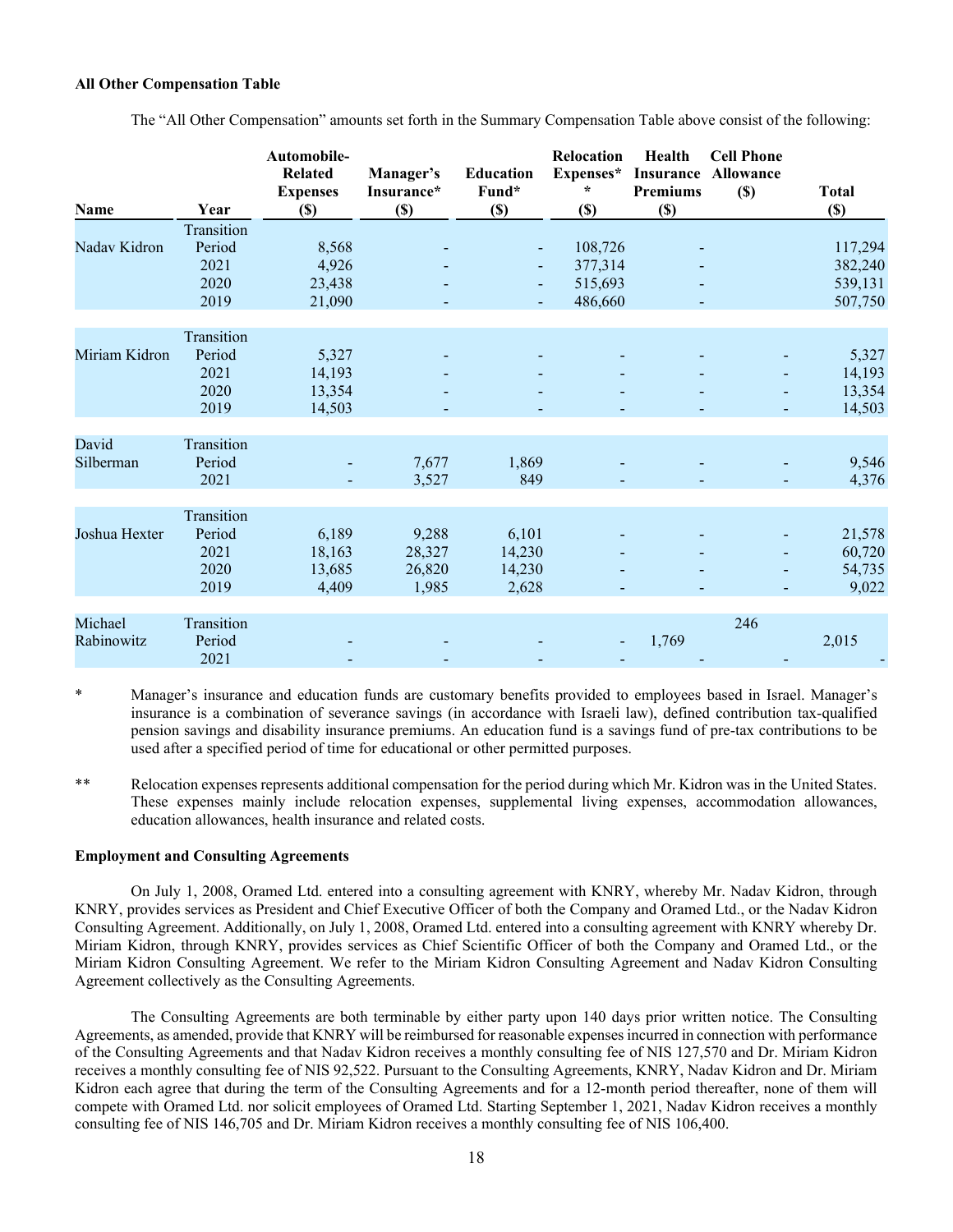We, through Oramed Ltd., have entered into an employment agreement with David Silberman as of May 23, 2021, pursuant to which Mr. Silberman was appointed as Chief Financial Officer, Treasurer and Secretary of the Company and Oramed Ltd., effective July 5, 2021. In accordance with the employment agreement, as amended, Mr. Silberman's current gross monthly salary is NIS 37,500. In addition, Mr. Silberman is provided with a cellular phone and a company car allowance pursuant to the terms of his agreement. Starting September 1, 2021, Mr. Silberman's gross monthly salary is NIS 43,125.

We, through Oramed Ltd., have entered into an employment agreement with Joshua Hexter as of August 18, 2019, pursuant to which Mr. Hexter was appointed as Chief Operating & Business Officer of the Company and Oramed Ltd., effective September 19, 2019. In accordance with the employment agreement, as amended, Mr. Hexter's current gross monthly salary is NIS 56,000. In addition, Mr. Hexter is provided with a cellular phone and a company car pursuant to the terms of his agreement. Starting September 1, 2021, Mr. Hexter's gross monthly salary is NIS 64,400.

We, through Oramed Inc., have entered into an employment agreement with Michael Rabinowitz as of July 25, 2021, pursuant to which Mr. Rabinowitz was appointed as Chief Commercial Officer of the Company, effective August 1, 2021. In accordance with the employment agreement, as amended, Mr. Rabinowitz's current gross monthly salary is \$27,500. In addition, Mr. Rabinowitz is entitled to a monthly reimbursement of his cell phones expenses and medical and dental benefits up to a certain amount per year.

We have entered into indemnification agreements with our directors and officers pursuant to which we agreed to indemnify each director and officer for any liability he or she may incur by reason of the fact that he or she serves as our director or officer, to the maximum extent permitted by law.

#### *Potential Payments upon Termination or Change-in-Control*

We have no plans or arrangements in respect of remuneration received or that may be received by our NEOs to compensate such officers in the event of termination of employment (as a result of resignation, retirement, change-in- control) or a change of responsibilities following a change-in-control.

#### *Pension, Retirement or Similar Benefit Plans*

We have no arrangements or plans under which we provide pension, retirement or similar benefits for directors or executive officers. Our directors and executive officers may receive stock options, RSUs or restricted shares at the discretion of our Compensation Committee in the future.

### **GRANTS OF PLAN-BASED AWARDS**

The following table shows grants of plan-based equity awards made to our NEOs during Fiscal 2021 and during the Transition Period.

| Name                                           | <b>Grant Date</b> | <b>Options</b><br><b>Awards:</b><br>Number of<br><b>Securities</b><br>Underlying<br><b>Options</b><br>(#) | <b>All Other</b><br><b>Stock</b><br><b>Awards:</b><br>Number of<br><b>Securities</b><br>Underlying<br><b>RSUs</b><br>$(\#)$ | <b>Grant Date</b><br><b>Fair Value</b><br>of<br><b>Stock</b><br>Awards<br><b>(\$)</b> |
|------------------------------------------------|-------------------|-----------------------------------------------------------------------------------------------------------|-----------------------------------------------------------------------------------------------------------------------------|---------------------------------------------------------------------------------------|
| Nadav Kidron <sup>(1)</sup>                    | 02/03/2021        | 150,000                                                                                                   |                                                                                                                             | 876,693                                                                               |
| Naday Kidron <sup><math>(2)</math></sup>       | 02/03/2021        |                                                                                                           | 300,000                                                                                                                     | 1,995,666                                                                             |
| Miriam Kidron <sup>(3)</sup>                   | 02/03/2021        | 100,000                                                                                                   |                                                                                                                             | 584,462                                                                               |
| Miriam Kidron $(4)$                            | 02/03/2021        |                                                                                                           | 200,000                                                                                                                     | 1,330,451                                                                             |
| Joshua Hexter <sup>(5)</sup>                   | 02/03/2021        | 50,000                                                                                                    |                                                                                                                             | 292,231                                                                               |
| Joshua Hexter <sup>(6)</sup>                   | 02/03/2021        |                                                                                                           | 100,000                                                                                                                     | 665,215                                                                               |
| Michael Rabinowitz <sup><math>(7)</math></sup> | 08/04/2021        | 100,000                                                                                                   | $\overline{\phantom{a}}$                                                                                                    | 860,416                                                                               |
| Michael Rabinowitz <sup><math>(8)</math></sup> | 08/04/2021        |                                                                                                           | 100,000                                                                                                                     | 986,352                                                                               |
| David Silberman <sup>(9)</sup>                 | 01/09/2021        | 50,000                                                                                                    |                                                                                                                             | 573,744                                                                               |
| David Silberman $(10)$                         | 01/09/2021        |                                                                                                           | 50,000                                                                                                                      | 661,654                                                                               |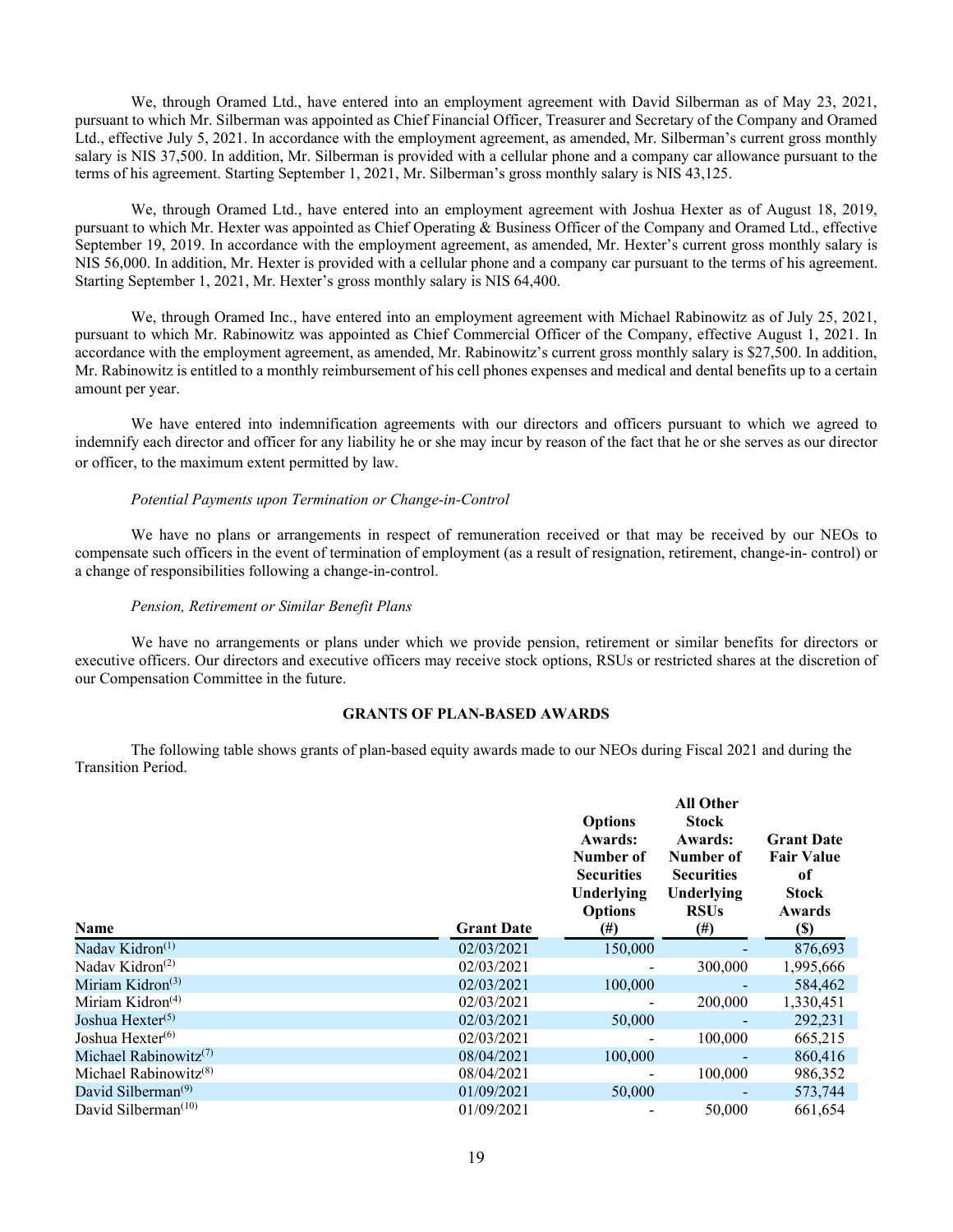- (1) These options were granted under our 2019 Incentive Plan. 37,500 vested on December 31, 2021 and the balance vests in three equal installments of 37,500 on each of December 31, 2022, December 31, 2023 and December 31, 2024.
- (2) These RSUs were granted under our 2019 Incentive Plan and shall vest as follows: 100,000 shall vest upon our common stock achieving a price per share of \$15 during 20 days out of any 30-day trading period, 100,000 shall vest upon our common stock achieving a price per share of \$25 during 20 days out of any 30-day trading period and 100,000 upon achievement of a certain licensing agreement as specified by the Board.
- (3) These options were granted under our 2019 Incentive Plan. 25,000 vested on December 31, 2021 and the balance vests in three equal installments of 25,000 on each of December 31, 2022, December 31, 2023 and December 31, 2024.
- (4) These RSUs were granted under our 2019 Incentive Plan and shall vest as follows: 66,667 shall vest upon our common stock achieving a price per share of \$15 during 20 days out of any 30-day trading period, 66,667 shall vest upon our common stock achieving a price per share of \$25 during 20 days out of any 30-day trading period, and 66,666 upon achievement of a certain licensing agreement as specified by the Board.
- (5) These options were granted under our 2019 Incentive Plan. 12,500 vested on December 31, 2021 and the balance vests in three equal installments of 12,500 on each of December 31, 2022, December 31, 2023 and December 31, 2024.
- (6) These RSUs were granted under our 2019 Incentive Plan and shall vest as follows: 33,333 shall vest upon our common stock achieving a price per share of \$15 during 20 days out of any 30-day trading period, 33,333 shall vest upon our common stock achieving a price per share of \$25 during 20 days out of any 30-day trading period, and 33,334 upon achievement of a certain licensing agreement as specified by the Board.
- (7) These options were granted under our 2019 Incentive Plan. 12,500 vested on December 31, 2021, 25,000 shall vest on each of December 31, 2022, December 31, 2023 and December 31, 2024 and 12,500 shall vest on August 4, 2025.
- (8) These RSUs were granted under our 2019 Incentive Plan and shall vest as follows: 33,333 shall vest upon our common stock achieving a price per share of \$15 during 20 days out of any 30-day trading period, 33,333 shall vest upon our common stock achieving a price per share of \$25 during 20 days out of any 30-day trading period, and 33,334 upon achievement of a certain licensing agreement as specified by the Board.
- (9) These options were granted under our 2019 Incentive Plan. 12,500 shall vest on each of June 27, 2022, June 27, 2023, June 27, 2024 and June 27, 2025.
- (10) These RSUs were granted under our 2019 Incentive Plan and shall vest as follows: (i) 33,333 shall vest upon our common stock achieving a price per share of \$25 for at least 20 days out of any 30-day trading period and (a) if the first condition is met any time before June 27, 2022, then the RSUs will vest in three equal installments (on June 27, 2022, June 27, 2023 and June 27, 2024), (b) if the first condition is met any time between June 27, 2022 and June 27, 2023, then 1/3 of the RSUs will vest immediately, and the remainder will vest in two equal installments (on June 27, 2023 and June 27, 2024), (c) if the first condition is met anytime between June 27, 2023 and June 27, 2024, then 2/3 of the RSUs will vest immediately, and the remaining 1/3 will vest on June 27, 2024) and (d) if the first condition is met any time after June 27, 2024, then the RSUs will vest immediately; and (ii) 16,667 upon achievement of a certain licensing agreement as specified by the Board and (a) if the first condition is met any time before June 27, 2022, then the RSUs will vest in three equal installments (on June 27, 2022, June 27, 2023 and June 27, 2024), (b) if the first condition is met any time between June 27, 2022 and June 27, 2023, then 1/3 of the RSUs will vest immediately, and the remainder will vest in two equal installments (on June 27, 2023 and June 27, 2024), (c) if the first condition is met anytime between June 27, 2023 and June 27, 2024, then 2/3 of the RSUs will vest immediately, and the remaining 1/3 will vest on June 27, 2024) and (d) if the first condition is met any time after June 27, 2024, then the RSUs will vest immediately.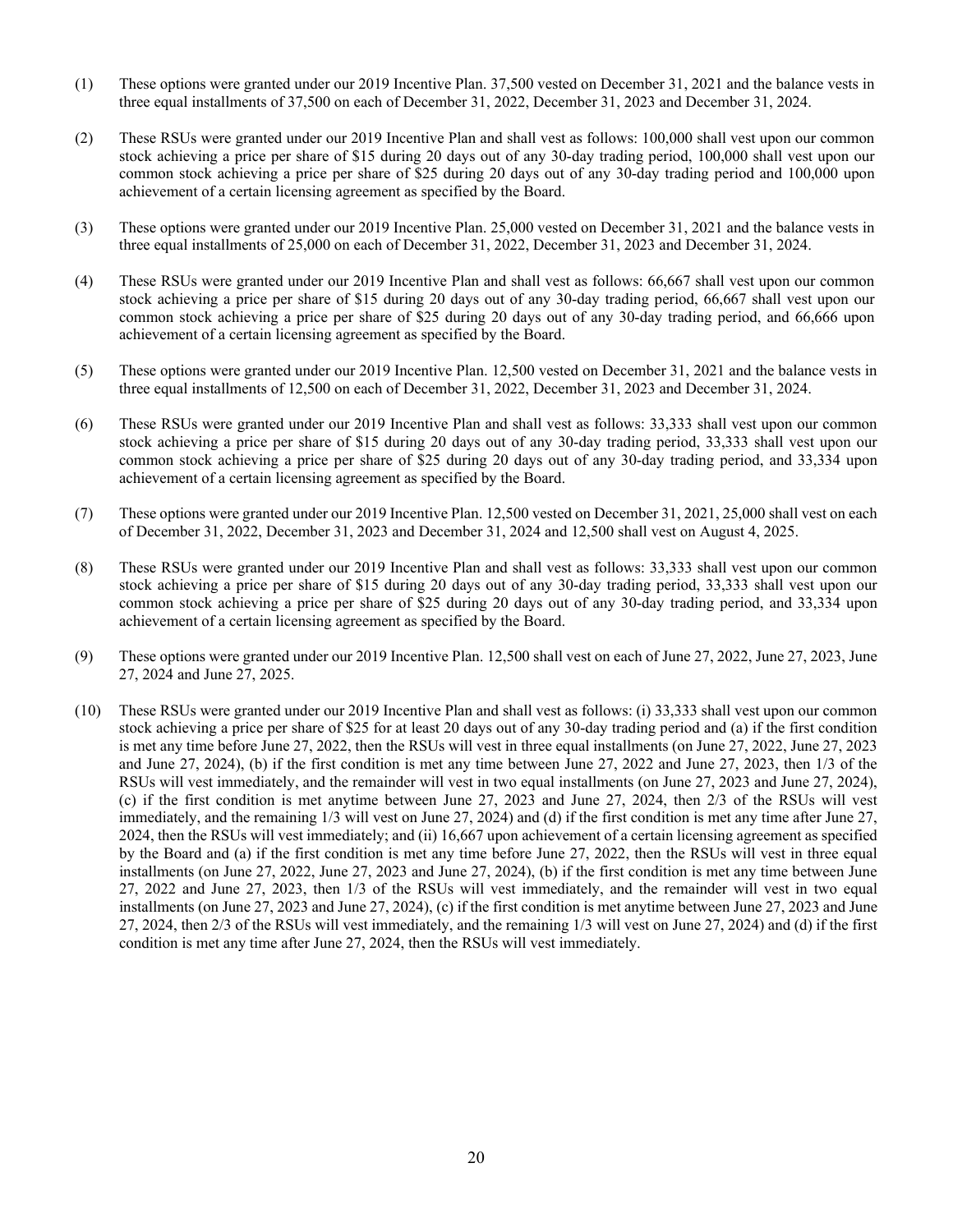## **OUTSTANDING EQUITY AWARDS AT DECEMBER 31, 2021**

The following table sets forth information concerning stock options and stock awards held by the NEOs as of the end of the Transition Period on December 31, 2021.

|                       |                                                                                                                               | <b>Option Awards</b>                                                                               |                                                        |                                                                       |                                                             | <b>Stock Awards</b>                                                      |
|-----------------------|-------------------------------------------------------------------------------------------------------------------------------|----------------------------------------------------------------------------------------------------|--------------------------------------------------------|-----------------------------------------------------------------------|-------------------------------------------------------------|--------------------------------------------------------------------------|
| Name                  | Number of<br><b>Securities</b><br>Underlying<br>Unexercised<br><b>Options</b> (#)<br><b>Exercisable</b>                       | Number of<br><b>Securities</b><br>Underlying<br>Unexercised<br><b>Options</b> (#)<br>Unexercisable | Option<br><b>Exercise</b><br>Price<br>$(\$)$           | Option<br><b>Expiration</b><br>Date                                   | Number of<br>shares that<br>have not<br>vested<br>$($ # $)$ | <b>Market</b><br>value of<br>shares that<br>have not<br>vested<br>$(\$)$ |
| Nadav Kidron          | $72,000^{(1)}$<br>$47,134^{(2)}$<br>$49,000^{(3)}$<br>$97,000^{(4)}$<br>$147,375^{(5)}$<br>$95,000^{(7)}$<br>37,500           | $49,125^{(5)(6)}$<br>$95,000^{(7)}$<br>112,500(8)                                                  | 4.08<br>12.45<br>7.77<br>8.14<br>3.16<br>4.80<br>10.40 | 8/8/22<br>4/9/24<br>6/30/27<br>1/31/28<br>2/26/29<br>1/8/30<br>2/3/31 | $200,000^{(9)(10)(11)}$                                     | 2,856,000                                                                |
| Miriam Kidron         | $72,000^{(1)}$<br>$47,134^{(2)}$<br>$69,999^{(12)}$<br>$47,000^{(13)}$<br>$78,000^{(14)}$<br>$50,000^{(15)}$<br>$25,000$ (16) | $26,000^{(14)(6)}$<br>$50,000^{(15)}$<br>$75,000^{(16)}$                                           | 4.08<br>12.45<br>7.77<br>8.14<br>3.16<br>4.80<br>10.40 | 8/8/22<br>4/9/24<br>6/30/27<br>1/31/28<br>2/26/29<br>1/8/30<br>2/3/31 | 133,334 <sup>(17)(18)</sup>                                 | 1,904,010                                                                |
| Joshua Hexter         | $68,750^{(19)}$<br>$12,500^{(20)}$                                                                                            | $131,250^{(19)}$<br>$37,500^{(20)}$                                                                | 3.69<br>10.40                                          | 9/11/29<br>2/3/31                                                     | $66,667^{(21)}$                                             | 952,005                                                                  |
| Michael<br>Rabinowitz | $12,500^{(22)}$                                                                                                               | $87,500^{(22)}$                                                                                    | 15.10                                                  | 8/4/31                                                                | $66,667^{(23)}$                                             | 952,005                                                                  |
| David Silberman       |                                                                                                                               | $50,000^{(24)}$                                                                                    | 20.19                                                  | 9/1/31                                                                | $50,000^{(25)}$                                             | 714,000                                                                  |

(1) On August 8, 2012, 72,000 options were granted to each of Nadav Kidron and Dr. Miriam Kidron under the Second Amended and Restated 2008 Stock Incentive Plan (the "2008 Plan"), at an exercise price of \$4.08 per share; 21,000 of such options vested immediately on the date of grant and the remainder vested in seventeen equal monthly installments, commencing on August 31, 2012. The options have an expiration date of August 8, 2022.

- (2) On April 9, 2014, 47,134 options were granted to each of Nadav Kidron and Dr. Miriam Kidron under the 2008 Plan at an exercise price of \$12.45 per share; 15,710 of such options vested on April 30, 2014 and the remainder vested in eight equal monthly installments, commencing on May 31, 2014. The options have an expiration date of April 9, 2024.
- (3) On June 30, 2017, 147,000 options were granted to Nadav Kidron under the 2008 Plan at an exercise price of \$7.77 per share; 49,000 of such options vested on December 31, 2017 and the remainder vest in two equal installments of 49,000 on each of December 31, 2018 and December 31, 2019, subject to the Company share price reaching the target of \$9.50 and \$12.50 per share, respectively. The options expire on June 30, 2027. As of December 31, 2021, 98,000 options were forfeited.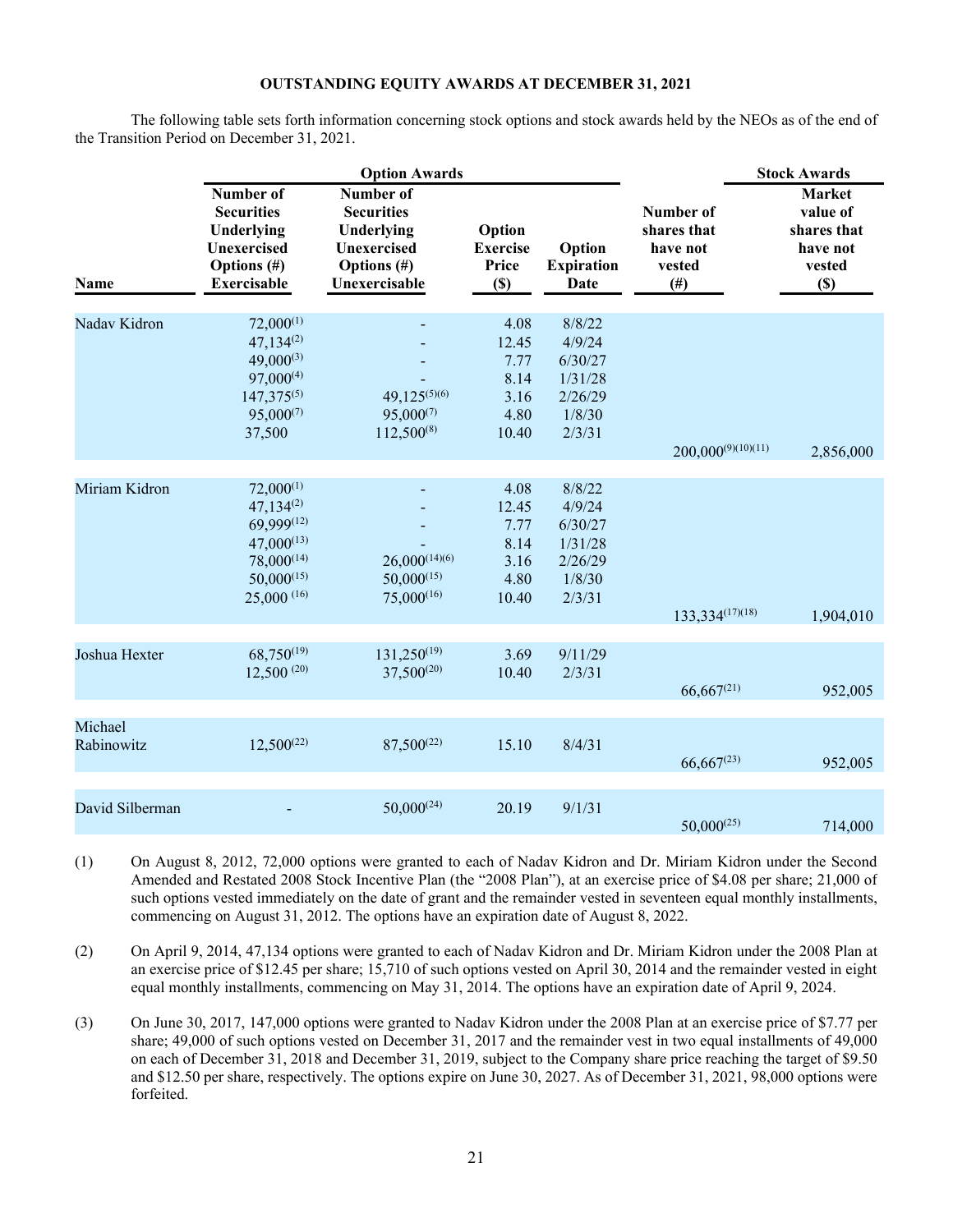- (4) On January 31, 2018, 97,000 options were granted to Nadav Kidron under the 2008 Plan at an exercise price of \$8.14 per share; 72,250 of such options vested on each of January 1, 2019, January 1, 2020 and January 1, 2021 and the remainder of 24,250 shall vest on January 1, 2022. The options expire on January 31, 2028.
- (5) On February 26, 2019, 196,500 options were granted to Nadav Kidron under the 2008 Plan at an exercise price of \$3.16 per share; 98,250 of such option vested on December 31, 2019 and December 31, 2020 and the remainder shall vest in two equal installments of 49,125 on each of December 31, 2021 and December 31, 2022. The options expire on February 26, 2029. For additional information please see note 6 below.
- (6) On September 11, 2019, the options in this table were canceled and re-granted under the 2019 Incentive Plan in the same amounts and under the same terms as the original grants.
- (7) On January 8, 2020, 190,000 options were granted to Nadav Kidron under the 2019 Incentive Plan at an exercise price of \$4.80 per share. 47,500 of the options vested on December 31, 2020 and the remainder shall vest in three equal installments of 47,500 on each of December 31, 2021, December 31, 2022 and December 31, 2023. The options expire on January 8, 2030.
- (8) On February 3, 2021, 150,000 options were granted to Nadav Kidron under the 2019 Incentive Plan at an exercise price of \$10.40 per share. Such options shall vest in four equal installments of 37,500 on each of December 31, 2021, December 31, 2022, December 31, 2023 and December 31, 2024. The options expire on February 3, 2031.
- (9) On November 13, 2014, 9,788 RSUs, representing a right to receive shares of the Company's common stock, were granted to Nadav Kidron. The RSUs vested in two equal installments, each of 4,894 shares, on November 30 and December 31, 2014. The shares of common stock underlying the RSUs will be issued upon request of the grantee.
- (10) On February 23, 2015, 79,848 RSUs, representing a right to receive shares of the Company's common stock, were granted to Nadav Kidron. The RSUs vested in 23 installments consisting of one installment of 6,654 shares on February 28, 2015 and 22 equal monthly installments of 3,327 shares each, commencing March 31, 2015. The shares of common stock underlying the RSUs will be issued upon request of the grantee.
- (11) On February 3, 2021, 300,000 RSUs, representing a right to receive shares of the Company's common stock, were granted to Nadav Kidron. 100,000 RSUs vested in one installment on August 31, 2021 and the remainder shall vest per the following: 100,000 shares shall vest upon our common stock achieving a specified price per share, and 100,000 shall vest upon our achievement of certain business objectives. The shares of common stock underlying the RSUs will be issued upon request of the grantee.
- (12) On June 30, 2017, 69,999 options were granted to Dr. Miriam Kidron under the 2008 Plan at an exercise price of \$7.77 per share; Such options vested in 3 equal installments of 23,333 on each of December 31, 2017, December 31, 2018 and December 31, 2019. The options have an expiration date of June 30, 2027.
- (13) On January 31, 2018, 47,000 options were granted to Dr. Miriam Kidron under the 2008 Plan at an exercise price of \$8.14 per share; 35,250 of such options vested in three equal installments of 11,750 on each of January 1, 2019, January 1, 2020 and January 1, 2021 and the remainder of 11,750 shall vest on January 1, 2022. The options expire on January 31, 2028.
- (14) On February 26, 2019, 104,000 options were granted to Dr. Miriam Kidron under the 2008 Plan at an exercise price of \$3.16 per share; 52,000 of such option vested on December 31, 2019 and December 31, 2020 and the remainder shall vest in two equal installments of 26,000 on each of December 31, 2021 and December 31, 2022. The options expire on February 26, 2029. For additional information please see note 6 above.
- (15) On January 8, 2020, 100,000 options were granted to Dr. Miriam Kidron under the 2019 Incentive Plan at an exercise price of \$4.80 per share. 25,000 of the options vested on December 31, 2020 and the remainder shall vest in three equal installments of 25,000 on each of December 31, 2021, December 31, 2022 and December 31, 2023. The options expire on January 8, 2030.
- (16) On February 3, 2021, 100,000 options were granted to Dr. Miriam Kidron under the 2019 Incentive Plan at an exercise price of \$10.40 per share. Such options shall vest in four equal installments of 25,000 on each of December 31, 2021, December 31, 2022, December 31, 2023 and December 31, 2024. The options expire on February 3, 2031.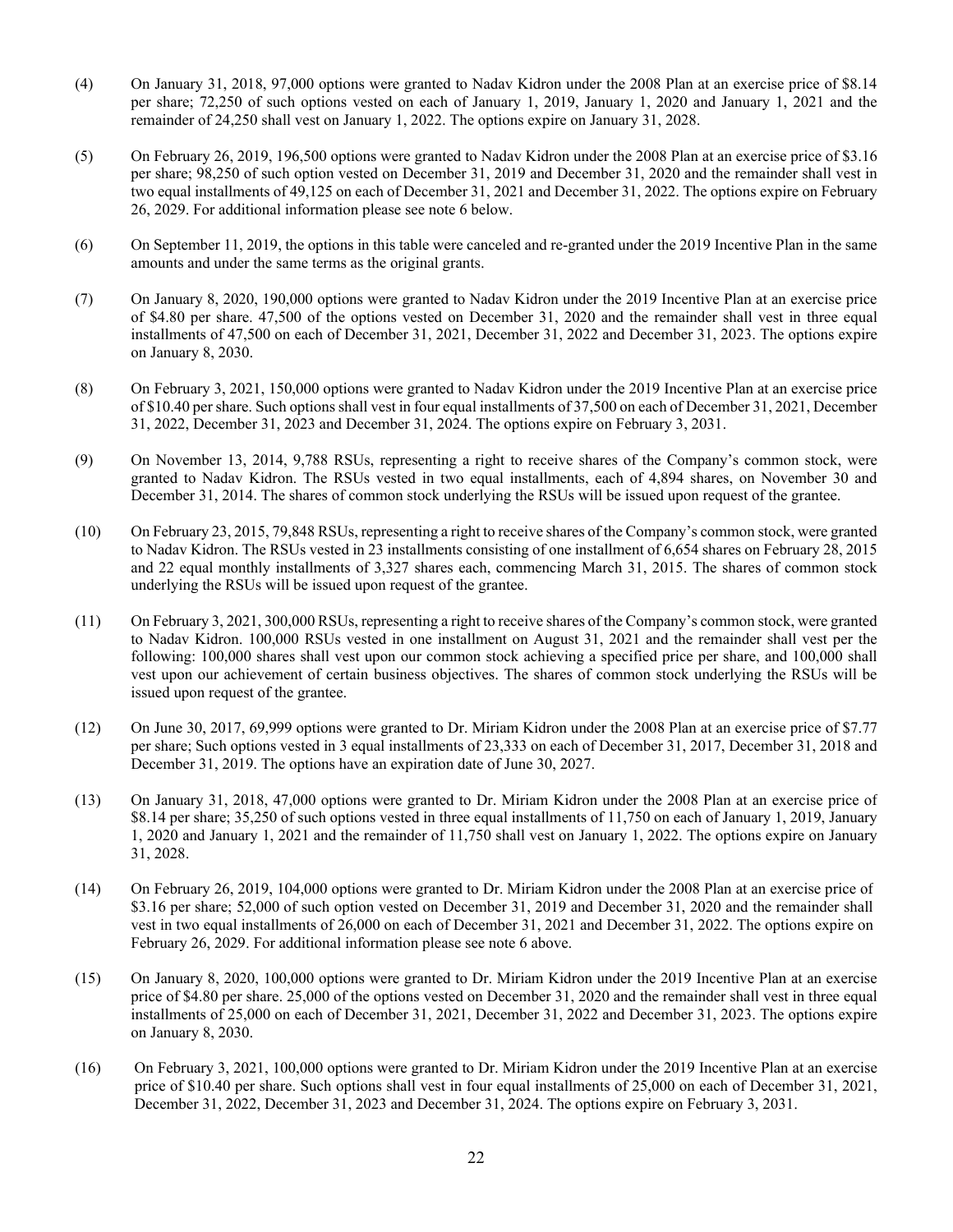- (17) On June 30, 2017, 75,000 RSUs, representing a right to receive shares of the Company's common stock, were granted to Dr. Miriam Kidron. The RSUs vested immediately, have an exercise price of \$0.012 per share of common stock and expire on June 30, 2027.
- (18) On February 3, 2021, 200,000 RSUs, representing a right to receive shares of the Company's common stock, were granted to Dr. Miriam Kidron. 66,666 RSUs vested in one installment on August 31, 2021 and the remainder shall vest per the following: 66,667 shares shall vest upon our common stock achieving a specified price per share, and 66,667 shall vest upon our achievement of certain business objectives. The shares of common stock underlying the RSUs will be issued upon request of the grantee.
- (19) On September 11, 2019, 200,000 options were granted to Joshua Hexter under the 2019 Incentive Plan at an exercise price of \$3.69 per share; 100,000 of such options shall vest in 16 equal installments of 6,250 on the first day of every three month period beginning November 1, 2019 and the remaining 100,000 shall vest upon achievement of certain performance conditions, such as consummating licensing agreements and entering into R&D collaboration agreements. The options expire on September 11, 2029.
- (20) On February 3, 2021, 50,000 options were granted to Joshua Hexter under the 2019 Incentive Plan at an exercise price of \$10.40 per share. Such options shall vest in four equal installments of 12,500 on each of December 31, 2021, December 31, 2022, December 31, 2023 and December 31, 2024. The options expire on February 3, 2031.
- (21) On February 3, 2021, 100,000 RSUs, representing a right to receive shares of the Company's common stock, were granted to Joshua Hexter. 33,333 RSUs vested in one installment on August 31, 2021 and the remainder shall vest per the following: 33,333 shares shall vest upon our common stock achieving a specified price per share, and 33,334 shall vest upon our achievement of certain business objectives. The shares of common stock underlying the RSUs will be issued upon request of the grantee.
- (22) On August 4, 2021, 100,000 options were granted to Michael Rabinowitz under the 2019 Incentive Plan at an exercise price of \$15.10 per share. The options shall vest as follows: 12,500 on December 31, 2021, three equal annual installments of 25,000 on each of December 31, 2022, 2023 and 2024 and 12,500 on August 4, 2025. The options expire on August 4, 2031.
- (23) On August 4, 2021, 100,000 RSUs, representing a right to receive shares of the Company's common stock, were granted to Michael Rabinowitz. 66,666 shares shall vest upon our common stock achieving a specified price per share, and 33,334 shall vest upon our achievement of certain business objectives.
- (24) On September 1, 2021, 50,000 options were granted to David Silberman under the 2019 Incentive Plan at an exercise price of \$20.19 per share. Such options shall vest in four equal installments of 12,500 options on each of June 27, 2022, June 27, 2023, June 27, 2024 and June 27, 2025. The options expire on September 1, 2031.
- (25) On September 1, 2021, 50,000 RSUs, representing a right to receive shares of the Company's common stock, were granted to David Silberman. These RSUs vest as follows: (i) 33,333 shall vest upon our common stock achieving a price per share of \$25 for at least 20 days out of any 30-day trading period and (a) if the first condition is met any time before June 27, 2022, then the RSUs will vest in three equal installments (on June 27, 2022, June 27, 2023 and June 27, 2024), (b) if the first condition is met any time between June 27, 2022 and June 27, 2023, then 1/3 of the RSUs will vest immediately, and the remainder will vest in two equal installments (on June 27, 2023 and June 27, 2024), (c) if the first condition is met anytime between June 27, 2023 and June 27, 2024, then 2/3 of the RSUs will vest immediately, and the remaining 1/3 will vest on June 27, 2024) and (d) if the first condition is met any time after June 27, 2024, then the RSUs will vest immediately; and (ii) 16,667 upon achievement of a certain licensing agreement as specified by the Board and (a) if the first condition is met any time before June 27, 2022, then the RSUs will vest in three equal installments (on June 27, 2022, June 27, 2023 and June 27, 2024), (b) if the first condition is met any time between June 27, 2022 and June 27, 2023, then 1/3 of the RSUs will vest immediately, and the remainder will vest in two equal installments (on June 27, 2023 and June 27, 2024), (c) if the first condition is met anytime between June 27, 2023 and June 27, 2024, then 2/3 of the RSUs will vest immediately, and the remaining 1/3 will vest on June 27, 2024) and (d) if the first condition is met any time after June 27, 2024, then the RSUs will vest immediately.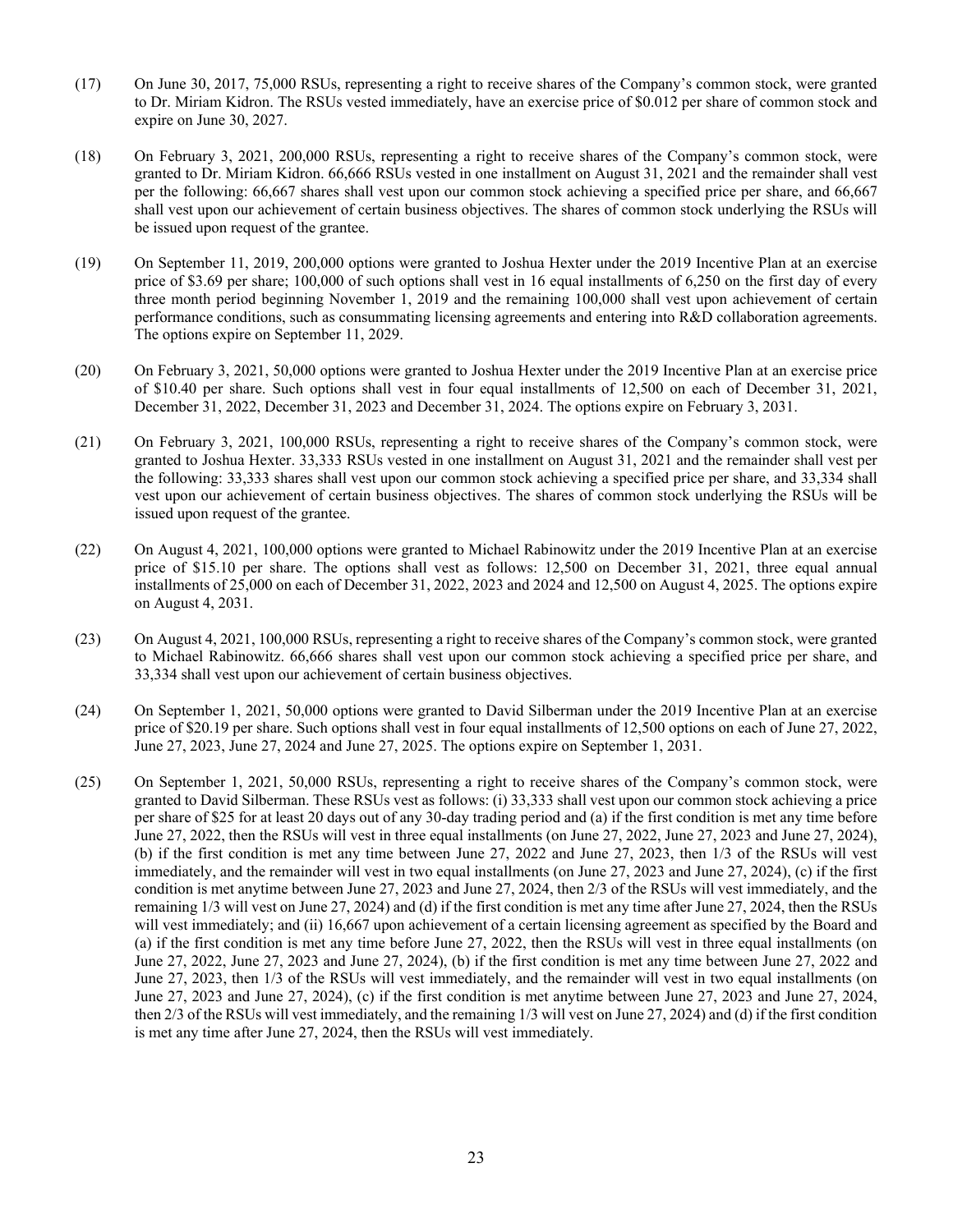### **DIRECTOR COMPENSATION**

The following table provides information regarding compensation earned by, awarded or paid to each person for serving as a director who is not an executive officer during Fiscal 2021:

| <b>Name of Director</b>     | Fees<br><b>Earned</b> or<br>Paid in<br>Cash<br><b>(\$)</b> | <b>Stock</b><br>Awards<br>(S) | Option<br>Awards<br><b>(\$)</b> | <b>All Other</b><br>Compensation | <b>Total</b><br><b>(\$)</b> |
|-----------------------------|------------------------------------------------------------|-------------------------------|---------------------------------|----------------------------------|-----------------------------|
| Nadav Kidron <sup>(1)</sup> |                                                            |                               |                                 |                                  |                             |
| Miriam Kidron $(1)$         |                                                            |                               |                                 |                                  |                             |
| Aviad Friedman              | 20,000                                                     | $\blacksquare$                |                                 |                                  | 20,000                      |
| Arie Mayer                  | 20,000                                                     |                               |                                 | $\blacksquare$                   | 20,000                      |
| Kevin Rakin                 | 20,000                                                     | 217,764                       | 98,048                          | $\blacksquare$                   | 335,812                     |
| Leonard Sank                | 20,000                                                     | $\overline{\phantom{a}}$      |                                 | Ξ.                               | 20,000                      |
| Gao Xiaoming $(4)$          | 20,000                                                     |                               |                                 |                                  | 20,000                      |

The following table provides information regarding compensation earned by, awarded or paid to each person for serving as a director who is not an executive officer during the Transition Period:

| <b>Name of Director</b>      | Fees<br><b>Earned or</b><br>Paid in<br>Cash<br><b>(\$)</b> | <b>Stock</b><br>Awards<br>$(2)$ $(3)$ $(5)$ | Option<br>Awards<br>$(2)$ $(3)$ $(5)$ | <b>All Other</b><br>Compensation | <b>Total</b><br>(S) |
|------------------------------|------------------------------------------------------------|---------------------------------------------|---------------------------------------|----------------------------------|---------------------|
| Nadav Kidron <sup>(1)</sup>  |                                                            | ٠                                           |                                       | -                                |                     |
| Miriam Kidron <sup>(1)</sup> |                                                            | $\overline{\phantom{a}}$                    |                                       |                                  |                     |
| <b>Aviad Friedman</b>        | \$8,344                                                    | $\overline{\phantom{a}}$                    |                                       | -                                | \$8,344             |
| Arie Mayer <sup>(5)</sup>    | \$70,561                                                   | -                                           | -                                     |                                  | \$70,561            |
| Kevin Rakin                  | \$10,781                                                   | ٠                                           |                                       | ٠                                | \$10,781            |
| Leonard Sank                 | \$7,875                                                    | $\overline{\phantom{a}}$                    |                                       | -                                | \$7,875             |

(1) Please refer to the Summary Compensation Table for executive compensation with respect to the named individual.

(2) As of the end of the Transition Period on December 31, 2021, our non-employee directors then in office held options to purchase shares of our common stock and RSUs as follows:

|                         | Aggregate<br><b>Number</b><br>of Shares<br>Underlying<br><b>Stock</b> | Aggregate<br><b>Number</b><br>of Shares<br>Underlying<br>Option |
|-------------------------|-----------------------------------------------------------------------|-----------------------------------------------------------------|
| <b>Name of Director</b> | Awards                                                                | Awards                                                          |
| Aviad Friedman          |                                                                       | 40,857                                                          |
| Arie Mayer              |                                                                       | 20,000                                                          |
| Kevin Rakin             | 20,000                                                                | 28,334                                                          |

- (3) The amounts reflect the grant date fair value, as calculated pursuant to FASB ASC Topic 718, of these option awards. The assumptions used to determine the fair value of the option awards are set forth in Note 8 to our audited consolidated financial statements included in the Annual Report. Our directors will not realize the value of these awards in cash unless and until these awards are exercised and the underlying shares subsequently sold.
- (4) Gao Xiaoming's term as a director expired on August 30, 2021.
- (5) Includes \$62,280 as remuneration for Dr. Mayer's service as a member of the Board of Directors of Oravax.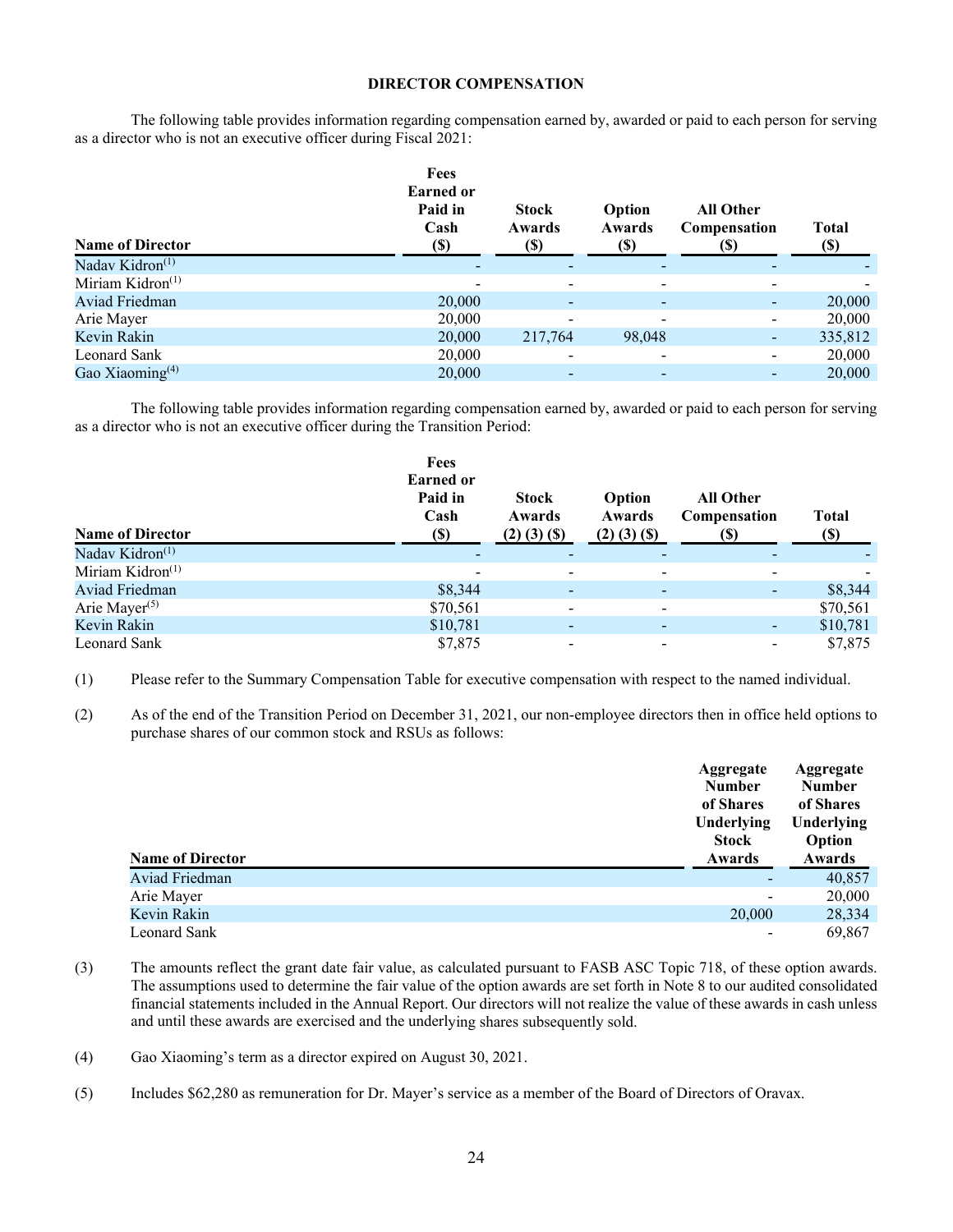Our directors are entitled to reimbursement for reasonable travel and other out-of-pocket expenses incurred in connection with attendance at meetings of our Board. Based on the report from Aon, effective as of December 1, 2021, each independent director is entitled to receive as remuneration for his or her service as a member of the Board a sum equal to \$30,000 per annum. The Chairman of our Board is entitled to receive an additional sum equal to \$25,500. The members of our Audit Committee are each entitled to receive an additional sum equal to \$5,625. The members of our Compensation Committee are each entitled to receive an additional sum equal to \$4,500. The members of our Nominating Committee are each entitled to receive an additional sum equal to \$3,750. All remuneration is to be paid quarterly after the close of each quarter. Our executive officers did not receive additional compensation for service as directors. The Board may award special remuneration to any director undertaking any special services on behalf of us other than services ordinarily required of a director.

Other than as described above, we have no present formal plan for compensating our directors for their service in their capacity as directors. Other than indicated above, no director received and/or accrued any compensation for his services as a director, including committee participation and/or special assignments during Fiscal 2021 and the Transition Period.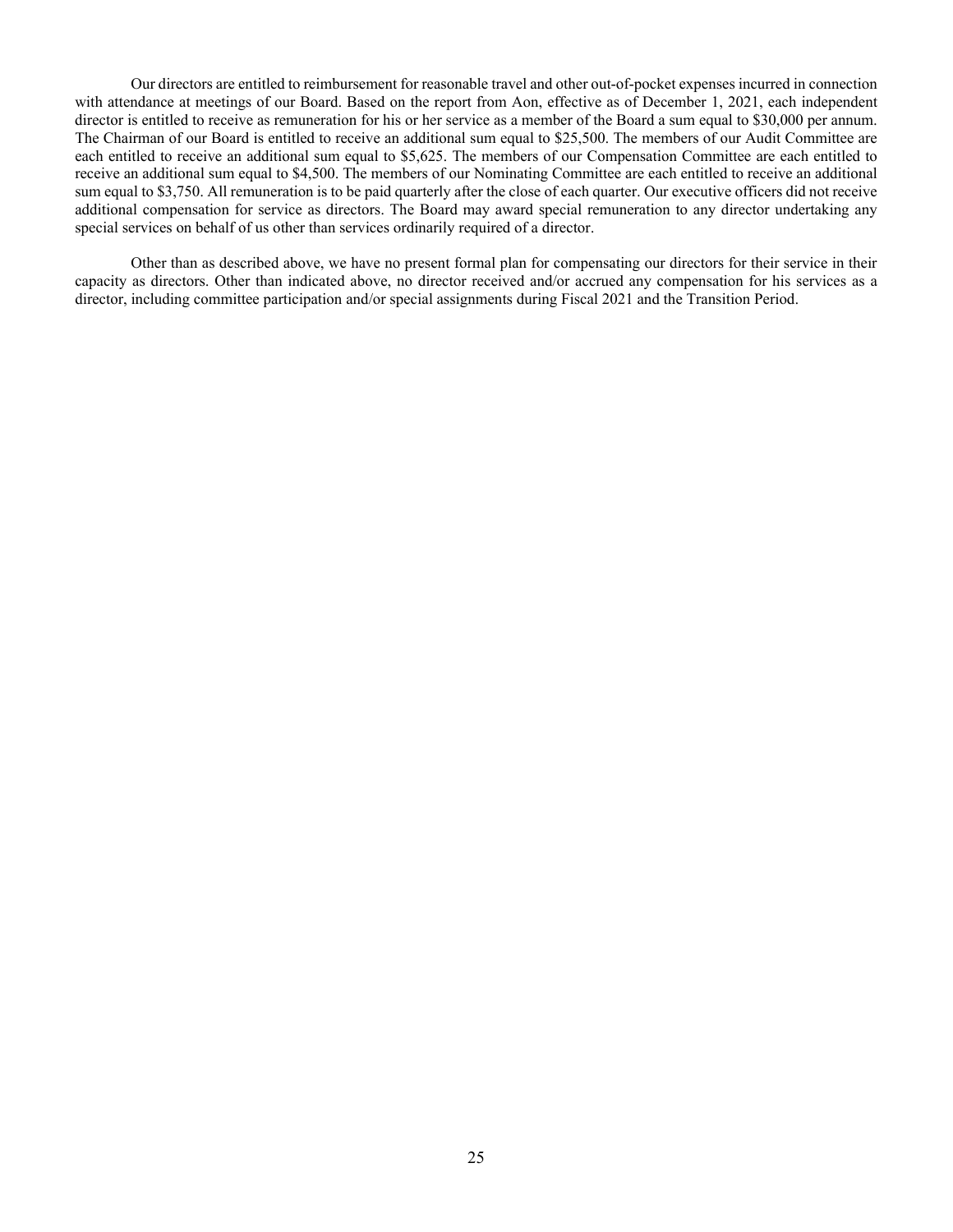## **PROPOSAL 2: ADVISORY VOTE ON THE COMPENSATION OF OUR NAMED EXECUTIVE OFFICERS**

In accordance with the requirements of Section 14A of the Exchange Act, as amended, and related rules of the SEC, we are including a separate proposal subject to stockholder vote to approve, on a non-binding, advisory basis, the compensation of our NEOs listed in the Summary Compensation Table appearing elsewhere in this proxy statement pursuant to Item 402 of Regulation S-K. To learn more about our executive compensation, see "Compensation of Executive Officers and Directors" elsewhere in this proxy statement.

Our stockholders voted on August 3, 2020, to have advisory votes every two years to approve, on a non-binding advisory basis, the compensation paid to the Company's NEOs, and we have adopted that approach. At the annual meeting of our stockholders held on August 3, 2020, approximately 90% of the total stockholders' votes cast were cast in favor of the fiscal 2019 compensation of our NEOs. The Compensation Committee has and will consider this result in future executive compensation decisions. Following the vote on this Proposal at the Annual Meeting, we will present a similar advisory vote on the compensation of our NEOs at our 2024 annual meeting of stockholders.

The vote on this Proposal 2 is not intended to address any specific element of compensation; rather, the vote relates to the compensation of our NEOs, as described in this proxy statement in accordance with the compensation disclosure rules of the SEC. To the extent there is any significant vote against our NEO compensation as disclosed in this proxy statement, our Compensation Committee of our Board will evaluate whether any actions are necessary to address the concerns of stockholders.

Based on the above, we request that you indicate your support for our executive compensation, by voting in favor of the following resolution:

"RESOLVED, that the Company's stockholders approve, on a non-binding, advisory basis, the compensation of the Company's Named Executive Officers as described in this proxy statement, including the "Compensation of Executive Officers and Directors" section, the related compensation tables and other narrative compensation disclosures."

The opportunity to vote on this Proposal 2 is required pursuant to Section 14A of the Exchange Act. However, as an advisory vote, the vote on Proposal 2 is not binding upon us and serves only as a recommendation to our Board. Nonetheless, our Compensation Committee, which is responsible for designing and administering our executive compensation program, and the Board value the opinions expressed by stockholders, and will consider the outcome of the vote when making future compensation decisions for our NEOs.

#### **Vote Required**

The approval of Proposal 2 requires the affirmative vote of the holders of a majority of the number of shares of common stock present in person or represented by proxy at the Annual Meeting and entitled to vote on the subject matter.

**The Board unanimously recommends that you vote "FOR" the approval of the compensation of our NEOs, as disclosed in this proxy statement.**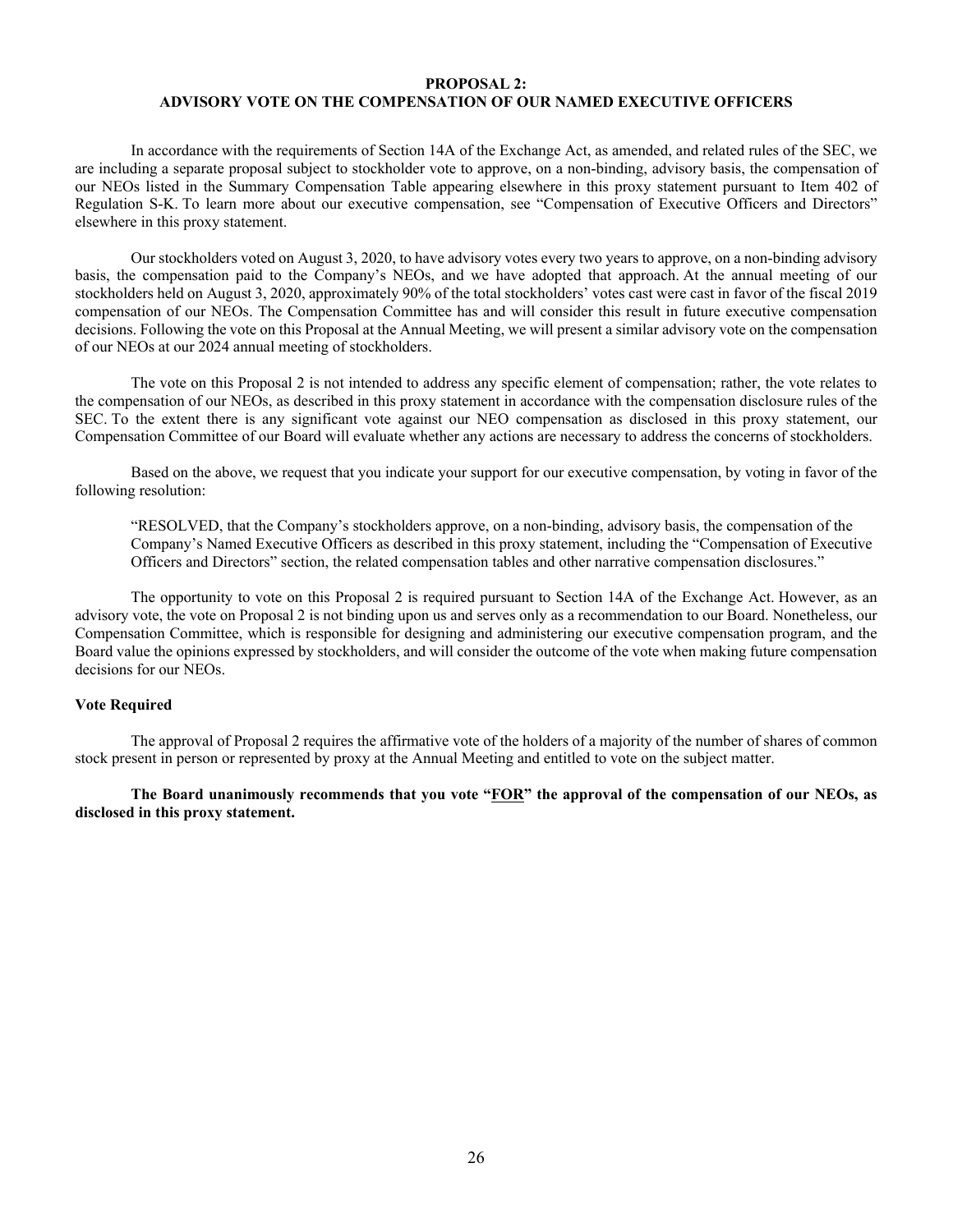#### **PROPOSAL 3: AMENDMENT TO INCENTIVE PLAN**

At the Annual Meeting, the Company's stockholders will be asked to approve an amendment to our 2019 Incentive Plan (the "Plan Amendment"), in order to increase the aggregate number of shares authorized for issuance under the 2019 Incentive Plan by 4,500,000 shares to 7,500,000 shares of common stock, assuming that Proposal 3 is approved. Currently, 3,000,000 shares of common stock are reserved for issuance pursuant to awards granted under the 2019 Incentive Plan. As of May 26, 2022, there were 124,387 shares available for future award grants under the 2019 Incentive Plan and options to acquire 1,761,917 shares of common stock were outstanding under the 2019 Incentive Plan.

The proposed Plan Amendment is set out in Appendix A to this proxy statement. The text of the proposed Plan Amendment is subject to modification to include such changes as the Board deems necessary and advisable to affect the increase in the number of shares of common stock reserved and available for issuance under the 2019 Incentive Plan.

Our Board, the Compensation Committee and management believe that the effective use of stock-based long-term incentive compensation is vital to our ability to achieve strong performance in the future. In addition, our future success depends, in large part, upon our ability to maintain a competitive position in attracting, retaining and motivating key personnel. We believe that the Plan Amendment is essential to permit our management to continue to provide long-term, equity-based incentives to present and future key employees, consultants and directors.

#### **Material Features of the 2019 Incentive Plan**

The following description of certain material features of the 2019 Incentive Plan is intended to be a summary only. This summary is qualified in its entirety by the full text of the 2019 Incentive Plan.

*Shares Available*. The maximum number of shares authorized for issuance under the 2019 Incentive Plan following the Plan Amendment will be 7,500,000 shares of common stock, which is an increase of 4,500,000 shares from the number of shares currently authorized for issuance under the 2019 Incentive Plan. Other than in the case of options intended to qualify as incentive stock options ("ISOs") for U.S. federal income tax purposes, the shares underlying any awards that are forfeited, canceled or expired (whether voluntarily or involuntarily) under the 2019 Incentive Plan will be added back to the shares authorized for issuance under the 2019 Incentive Plan. Shares that actually have been issued under the 2019 Incentive Plan pursuant to an award will not be available for future issuance under the 2019 Incentive Plan, except that if unvested shares are forfeited, or repurchased by the Company at the lower of their original purchase price or their fair market value at the time of repurchase, such shares shall become available for future grant under the 2019 Incentive Plan. To the extent not prohibited by the listing requirements of Nasdaq and applicable law, shares surrendered upon exercise or purchase of award (including pursuant to a net exercise) or to satisfy tax withholding obligations will be added back to the shares authorized for issuance under the 2019 Incentive Plan, unless otherwise determined by the administrator. In no event will ISOs be issued under the 2019 Incentive Plan following the Plan Amendment with respect to more than 7,500,000 shares, adjusted as described below.

*Types of Awards*. The 2019 Incentive Plan permits the issuance of equity-based awards, including options (including stock options that qualify under Section 102 of the Israeli Income Tax Ordinance (New Version) 1961 (the "Tax Ordinance"), stock options that qualify under Section 3(i) of the Tax Ordinance and stock options that qualify as ISOs for U.S. federal income tax purposes), stock appreciation rights, restricted stock and RSUs.

*Plan Administration*. The 2019 Incentive Plan is administered by the Board or the Compensation Committee. The administrator of the 2019 Incentive Plan has the power and authority to: select the employees, directors and consultants to whom awards will be granted from time to time; determine whether and to what extent awards are granted under the 2019 Incentive Plan; determine the number of shares or the amount of other consideration to be covered by each award granted thereunder, the exercise price or purchase price of each option or other award, the duration of each award and the times at which each award will become exercisable; approve forms of award agreements for use under the 2019 Incentive Plan; approve the time or times when options or other awards vest, which may be based on performance criteria and may include any vesting acceleration or waiver of forfeiture restrictions and any restriction or limitation regarding any award or shares related thereto based in each case on such factors as the administrator, in its sole discretion, determines; subject to certain limitations, amend the terms of any outstanding award under the 2019 Incentive Plan; construe and interpret the terms of the 2019 Incentive Plan and awards, including without limitation, any notice of award or award agreement, granted pursuant to the 2019 Incentive Plan; grant awards to employees, directors and consultants employed outside the United States on such terms and conditions different from those specified in the 2019 Incentive Plan as may, in the judgment of the administrator, be necessary or desirable to further the purpose of the 2019 Incentive Plan; designate awards as ISOs or non-qualified stock options, or as 102 options (whether through a trustee or not) or 3(i) options subject to the limitations under the Israeli Tax Authorities or any other applicable law and to determine the type and route of Trustee 102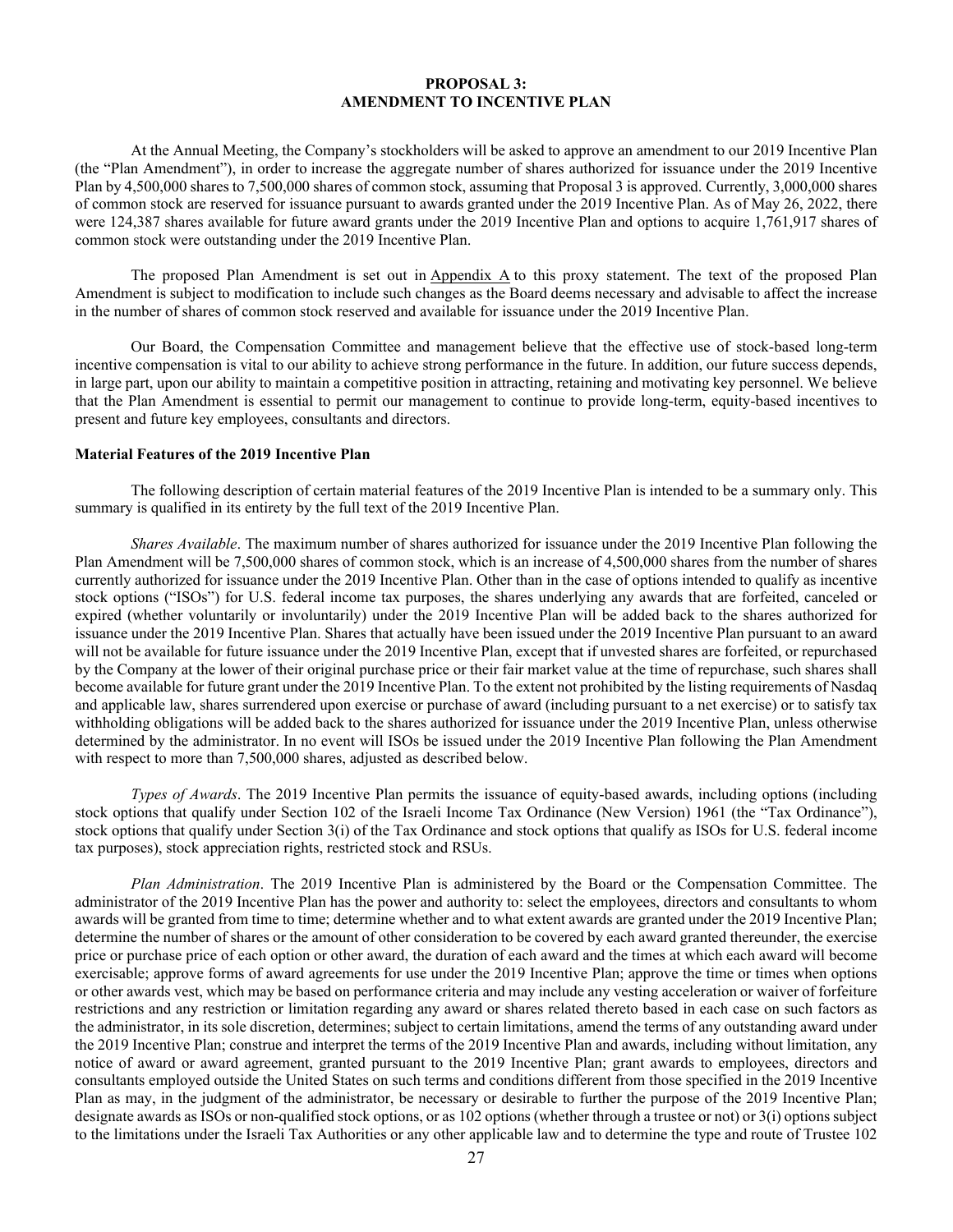options; determine the fair market value of the shares in accordance with the provisions of the 2019 Incentive Plan; and take all such other action and make all such other determinations and interpretations, not inconsistent with the terms of the 2019 Incentive Plan, as the administrator deems appropriate. Except in the case of options, stock appreciation rights and performance-based compensation (as discussed further below), the Board may delegate to officers of the Company, as defined in Section 16 of the Exchange Act, the authority to grant awards to consultants and employees, other than our directors or officers, provided that the Board may limit such authority from time to time.

*Eligibility and Limitations on Grants*. All employees, directors and consultants of the Company or a subsidiary of the Company are eligible to participate in the 2019 Incentive Plan subject to the discretion of the administrator. Approximately 13 employees and directors are currently eligible to participate in the 2019 Incentive Plan. The number of consultants eligible to participate in the 2019 Incentive Plan fluctuates from time to time. Awards other than ISOs may be granted to employees, directors and consultants. ISOs may be granted only to employees of the Company or certain subsidiaries of the Company. The maximum number of shares of common stock with respect to which options and stock appreciation rights, and restricted stock and RSUs to the extent such awards are performance-based, may be granted to any grantee in any calendar year is 400,000 shares, subject to adjustment as discussed below.

*Performance-Based Compensation*. Certain awards of restricted stock or RSUs under the 2019 Incentive Plan may vest contingent on the satisfaction of performance goals ("performance-based compensation").

The 2019 Incentive Plan permits the Compensation Committee to condition vesting on the satisfaction of any one or more of the following performance criteria: (1) increase in share price, (2) earnings per share, (3) total stockholder return, (4) operating margin, (5) gross margin, (6) return on equity, (7) return on assets, (8) return on investment, (9) operating income, (10) net operating income, (11) pre-tax profit, (12) cash flow, (13) revenue, (14) expenses, (15) earnings before interest, taxes and depreciation, (16) economic value added, (17) market share, (18) satisfactory completion of clinical trials or scientific benchmarks and (19) receipt of regulatory approvals. These criteria may be applied to the Company or any subsidiary as a whole, or with respect to a division, operating unit or business segment of the Company or a subsidiary, or any combination of the foregoing. The Compensation Committee must select the particular performance criteria before 25% of the applicable performance period has elapsed (or within 90 days of the date of award), if earlier. The Compensation Committee may make adjustments as necessary to the performance criteria to eliminate the effect on the stated performance goals of unplanned acquisitions or dispositions, changes in foreign exchange rates, discrete tax items identified by the Compensation Committee, changes in accounting standards and variances to planned annual incentive compensation expense.

*Stock Options*. The administrator may award ISOs, non-qualified stock options, stock options that qualify under Section 102 or Section 3(i) of the Tax Ordinance. The exercise price of stock options awarded under the 2019 Incentive Plan may not be less (and in the case of certain ISO grants must be more) than the fair market value per share of the common stock on the date of the option grant. The administrator will determine at what times and under what conditions options may be exercised, subject to certain provisions in the case of options granted to Israeli grantees.

To qualify as ISOs, stock options must meet additional U.S. federal income tax requirements under the Internal Revenue Code of 1986, as amended (the "Code"), including a \$100,000 limit on the value of shares subject to ISOs that first become exercisable in any one calendar year, a term of 10 years and a shorter term and higher minimum exercise price in the case of certain large stockholders.

*Stock Appreciation Rights*. The administrator may award a stock appreciation right independently of a stock option. The base appreciation amount of stock appreciation rights awarded under the 2019 Incentive Plan may not be less than the fair market value per share of the common stock on the date of grant of the stock appreciation right. The maximum number of shares of common stock with respect to which stock appreciation rights may be granted to any grantee in any calendar year is 400,000 shares, subject to adjustment as discussed below.

*Restricted Stock and RSUs*. The administrator may award shares of restricted stock or RSUs to grantees subject to such conditions and restrictions as the administrator may determine. RSUs are similar to restricted stock except that no shares are actually awarded to the grantee on the grant date. No monetary payment, other than for applicable taxes, is due by the grantee in connection with the grant of restricted stock or issuance of shares in connection with an RSU, except that the grantee must pay the Company the par value of the restricted stock or the shares of common stock underlying the RSU. The maximum number of shares of common stock with respect to which restricted stock and RSUs may be granted to any grantee in any calendar year is 400,000 shares, subject to adjustment as discussed below.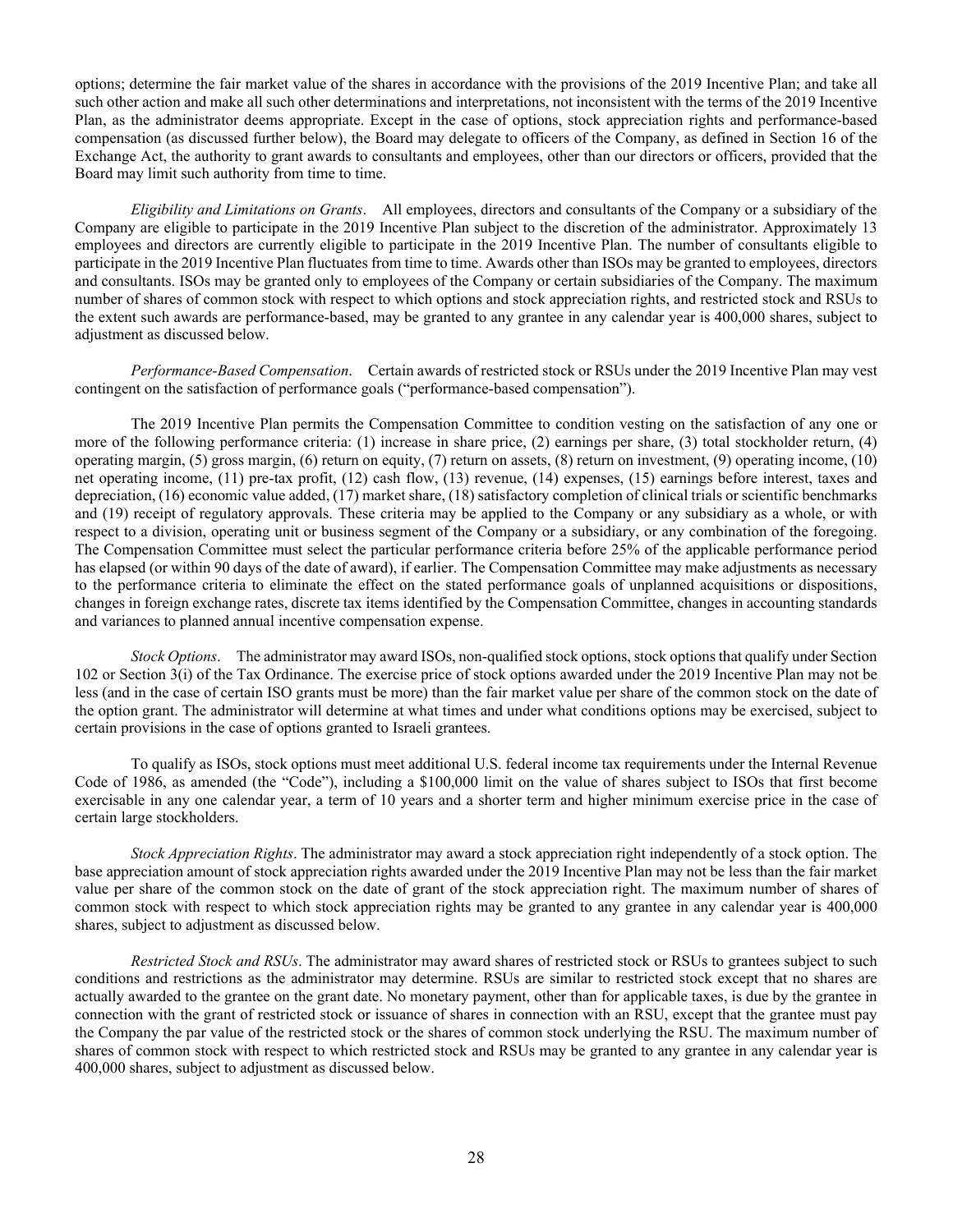*Tax Withholding*. Grantees of awards made or outstanding under the 2019 Incentive Plan are responsible for the payment of any federal, state or local taxes that the Company is required by law to withhold, including, without limitation, obligations incident to the receipt of shares upon any option exercise or vesting of other awards.

*Change of Control Provisions*. Unless otherwise set forth in the award agreement, in the event of a "change in control" as defined in the 2019 Incentive Plan, the administrator may, in its sole discretion, provide for the (1) termination of an award upon the consummation of the change in control, but only if such award has vested and been paid out or the holder has been permitted to exercise the option in full for a period of not less than 30 days prior to the change in control, (2) acceleration of all or any portion of an award, (3) payment of an amount (in cash or, in the discretion of the administrator, in the form of consideration paid to shareholders of the Company in connection with such change in control) in exchange for the cancellation of an award and/or (4) issuance of substitute awards that will substantially preserve the otherwise applicable terms of any affected awards previously granted hereunder in a manner complying with applicable regulations.

*Capitalization Changes*. The total number of shares available for award under the 2019 Incentive Plan, and the annual limit on the number of shares that may be awarded to any grantee in a calendar year, are subject to adjustment pursuant to the terms of the 2019 Incentive Plan in the case of certain changes in the capital structure of the Company including, such as stock splits, reverse stock splits, stock dividends, combination or reclassifications of shares or similar transactions.

*Term*. No awards may be granted under the 2019 Incentive Plan after the 10-year anniversary of the date that the 2019 Incentive Plan was approved by the Board, or June 29, 2030.

*Amendments*. The Board may amend, suspend or terminate the 2019 Incentive Plan at any time, subject to the approval of the Company's stockholders to the extent such approval is required by applicable laws. Generally, under Nasdaq rules and provisions of the Code in the case of Incentive Stock Options, all material amendments to the 2019 Incentive Plan will be subject to approval by our stockholders, including, but not limited to: (1) an increase in the number of shares to be issued under the 2019 Incentive Plan; (2) an increase in benefits to grantees under the 2019 Incentive Plan including any material change to (i) permit a repricing (or decrease in exercise price) of outstanding stock options and SARs or (ii) reduce the price of stock options, SARs and other awards intended to provide the benefit of appreciation in the value of common stock subsequent to grant; (3) an extension of the duration of the 2019 Incentive Plan; (4) an expansion of the class of grantees eligible to participate in the 2019 Incentive Plan; and (5) any expansion in the types of awards provided under the 2019 Incentive Plan. Otherwise, the Board may amend or discontinue the 2019 Incentive Plan at any time, provided that no such amendment may adversely affect the rights under any outstanding award without the holder's consent.

#### **New Plan Benefits**

If the Plan Amendment is approved, the number of options that will be received by or allocated to the Company's employees, directors and consultants will be determined by the Compensation Committee and is not determinable at this time. For information regarding awards made to our NEOs under the 2019 Incentive Plan outstanding as of December 31, 2021, see "Compensation of Executive Officers and Directors — Outstanding Equity Awards at December 31, 2021." For information regarding awards made to our directors under the 2008 Plan and the 2019 Incentive Plan outstanding as of December 31, 2021, and for a description of our compensation program for non-employee directors, see "Compensation of Executive Officers and Directors — Director Compensation." Since December 31, 2021, we have granted a total of 356,500 options and 356,000 RSU grants under the 2019 Incentive Plan, including the following grants to our directors and executive officers: 63,000 RSUs and 107,000 options to Mr. Nadav Kidron with a weighted average exercise price of \$13.89 per share; 42,000 RSUs and 72,000 options to Dr. Miriam Kidron with a weighted average exercise price of \$13.89 per share; 19,000 RSUs and 32,000 options to Mr. Michael Rabinowitz with a weighted average exercise price of \$13.89 per share; 19,000 RSUs and 32,000 options to Mr. David Silberman with a weighted average exercise price of \$13.89 per share; 21,000 RSUs and 36,000 options to Mr. Joshua Hexter with a weighted average exercise price of \$13.89 per share; 18,000 RSUs and 30,000 options to Mr. Netanel Derovan with a weighted average exercise price of \$12.03 per share; 6,000 RSUs and 10,000 options to each of Mr. Kevin Rakin, Mr. Leonard Sank, Dr. Arie Mayer and Mr. Aviad Friedman with a weighted average exercise price of \$13.89 per share; and 4,500 RSUs and 7,500 options to Mr. Yadin Rozov with a weighted average exercise price of \$5.14 per share.

#### **U.S. Tax Aspects**

The following is a summary of the principal U.S. federal income tax consequences of certain transactions under the 2019 Incentive Plan. It does not describe all federal tax consequences under the 2019 Incentive Plan nor does it describe state, local or foreign tax consequences.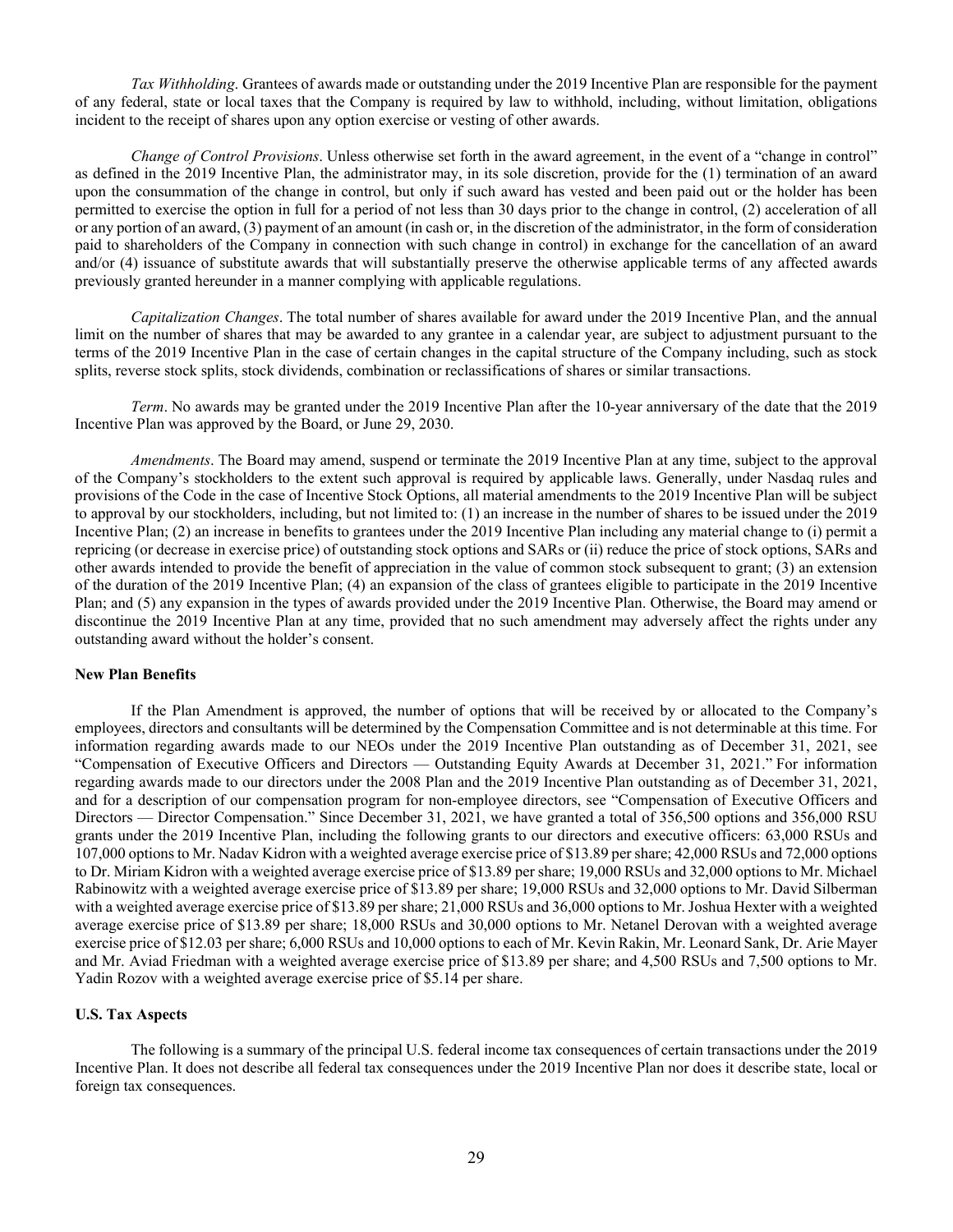*ISOs*. ISOs are intended to qualify for treatment as such under Section 422 of the Code. An ISO does not result in income recognition to the optionee or a deduction to us at the time it is granted or exercised, provided that no disposition is made by the optionee of the shares acquired pursuant to the option within two years after the date of grant of the option nor within one year after the date of issuance of shares to the optionee (referred to as the "ISO holding period"). However, the difference between the fair market value of the shares on the date of exercise and the exercise price generally will be an item of tax preference includible in "alternative minimum taxable income" of the optionee. Upon disposition of the shares after the expiration of the ISO holding period, the optionee will generally recognize long term capital gain or loss based on the difference between the disposition proceeds and the exercise price paid for the shares. If the shares are disposed of prior to the expiration of the ISO holding period (referred to as a "disqualifying disposition"), the optionee will recognize ordinary income, and we will be entitled (subject to the limitations of Section 162(m) of the Code, discussed below) to a corresponding deduction, in the year of the disposition, generally equal to the excess of the fair market value of the shares on the date of exercise of the option (or the sale price of the shares sold, if less) over the exercise price. Any additional gain or loss realized on the disposition will be capital gain or loss.

*Non-Qualified Stock Options.* Options that are not ISOs (designated as such at grant or options that would otherwise have qualified (but in fact fail to qualify) as ISOs, because, for example, the aggregate fair market value of shares with respect to which such options are first exercisable by an individual in any calendar year exceeds \$100,000 based on the fair market value of the shares on the date of grant) are considered to be "non-qualified" stock options.

A non-qualified stock option ordinarily will not result in income recognition to the optionee or deduction to us at the time of grant. The optionee will recognize compensation income at the time of exercise of a non-qualified stock option in an amount equal to the excess of the then fair market value of the shares over the exercise price per share. Compensation income of optionees will be subject to withholding (if the optionee is an employee) and employment or self-employment taxes, and a deduction (subject to the limitations of Section 162(m) of the Code, discussed below) will be allowable to us in an amount equal to the optionee's compensation income.

An optionee's initial basis in shares so acquired will be the amount paid on exercise of the non-qualified stock option plus the amount of any corresponding compensation income. Any gain or loss as a result of a subsequent disposition of the shares so acquired will be capital gain or loss (short-term or long-term, as applicable).

*Stock Appreciation Rights*. A grantee recognizes no income upon the grant of a stock appreciation right, but upon its exercise recognizes compensation income in an amount equal to the cash or cash equivalent that he or she receives at that time. If the grantee receives our shares upon exercise of the stock appreciation right, he or she recognizes compensation income equal to the fair market value of the shares received (or, if the shares are subject to a substantial risk of forfeiture at the exercise date, at the date or dates on which the risk expires, unless he or she elects to be taxed currently by filing a so-called Section 83(b) election with the Internal Revenue Service within 30 days of the receipt of the shares), less the base appreciation amount set forth in the related agreement. Compensation income of the grantee will be subject to withholding (if the grantee is an employee) and employment or self-employment taxes, and a deduction (subject to the limitations of Section 162(m) of the Code, discussed below) will be allowable to us in an amount equal to the grantee's compensation income. Any gain or loss as a result of a subsequent disposition of the shares so acquired will be capital gain or loss (short-term or long-term, as applicable).

*Stock Grants.* With respect to stock grants that are made without any restrictions, the grantee must generally recognize compensation income equal to the excess of the fair market value of shares received over the amount paid (if any). Compensation income of the grantee will be subject to withholding (if the grantee is an employee) and employment or self-employment taxes. We will be entitled to a deduction (subject to the limitations of Section  $162(m)$  of the Code, discussed below) in an amount equal to the compensation income recognized by the grantee.

If a stock grant award is subject to restrictions, the grantee generally will not recognize compensation income at the time of the award, but will instead recognize compensation income equal to the excess of the fair market value of the shares received over the amount paid (if any) when restrictions on transferability or that otherwise constitute a substantial risk of forfeiture lapse. A grantee may elect (by filing a so-called Section 83(b) election with the Internal Revenue Service within 30 days of the receipt of the shares) to instead recognize compensation income at the time of the receipt of the shares, rather than upon the lapse of restrictions on transferability or substantial risk of forfeiture, but if the grantee subsequently forfeits such shares, the grantee would not be entitled to a tax deduction for the amount of previously recognized compensation income. He or she will be entitled to a capital loss for the amount paid, if any, for the shares. Compensation income of the grantee will be subject to withholding (if the grantee is an employee) and employment or self-employment taxes. We will be entitled to a deduction (subject to the limitations of Section 162(m) of the Code, discussed below) in an amount equal to the compensation income recognized by the grantee.

When the shares are subsequently sold, the grantee generally will recognize capital gain or loss (short-term or long-term, as applicable) equal to the difference between the amount realized upon the sale of the shares and his or her tax basis (generally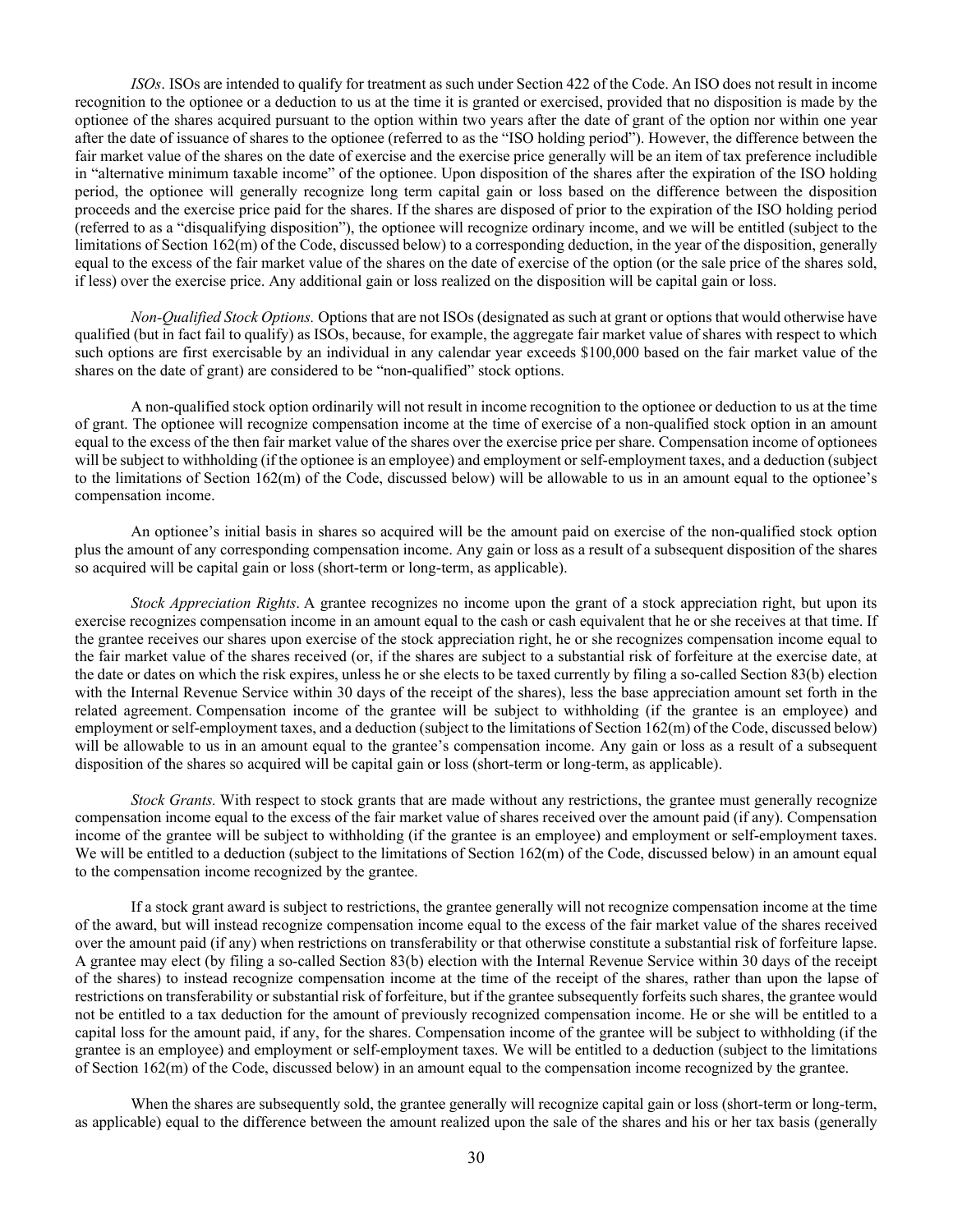the amount paid plus any compensation income recognized). The capital gain or loss will be long-term if the shares were held for more than one year or short-term if held for a shorter period.

*RSUs.* The grantee recognizes no income until the issuance of the shares at or shortly after vesting. At that time, the grantee must generally recognize compensation income equal to the fair market value of the shares received less the amount paid (if any). Compensation income of the grantee will be subject to withholding (if the grantee is an employee) and employment or self-employment taxes. We generally will be entitled to a deduction (subject to the limitations of Section 162(m) of the Code, discussed below) in an amount equal to the compensation income recognized by the grantee.

When the shares are subsequently sold, the grantee generally will recognize capital gain or loss (short-term or long-term, as applicable) equal to the difference between the amount realized upon the sale of the shares and his or her tax basis (generally the amount paid plus any compensation income recognized). The capital gain or loss will be long-term if the shares were held for more than one year or short-term if held for a shorter period.

*Limitation on the Company's Deductions*. Section 162(m) of the Code generally disallows a federal income tax deduction to public companies for compensation in excess of \$1,000,000 paid in any year to the principal executive officer and certain other executive officers. Prior to the Tax Cuts and Jobs Act of 2017 (the "TCJA"), an exception existed for "performance-based" compensation. Our 2008 Plan was generally designed such that compensation arising on award satisfied the then-effective performance-based exemption.

The TCJA modified the group of individuals to whom payments of compensation in excess of \$1,000,000 is not deductible to generally include the principal executive officer, the principal financial officer and the three other most highly compensated executive officers, and provided that each person covered by Section 162(m) of the Code for a particular year after 2016 will remain subject to this limit in subsequent years, even if otherwise not included in that group for the year. It also eliminated the performance-based exemption from Section 162(m) of the Code.

The 2019 Incentive Plan authorizes the Compensation Committee to grant compensation that is partially or wholly nondeductible. As a result, it is expected that certain of our compensation arrangements will result in non-deductible compensation when the total exceeds \$1,000,000, except certain historical awards that meet transition rules for continued deductibility under the TCJA.

## **Israeli Tax Aspects**

The following is a summary of the Israeli income tax consequences of certain transactions under the 2019 Incentive Plan with regard to the granting of awards, including, stock options, restricted stock and restricted stock units (the "Stock Awards") to Israeli Stock Award holders. It is general and does not purport to be comprehensive. Generally, the 2019 Incentive Plan provides for the granting of Stock Awards to employees, directors and consultants under either Section 102 or Section 3(i) of the Tax Ordinance. The Stock Awards granted under the 2019 Incentive Plan to employees and office holders, who are not controlling shareholders (as defined in the Tax Ordinance) are subject to the "capital gains tax route" under Section 102 of the Tax Ordinance (the "Capital Gains Tax Route") and the Stock Awards granted to participants in the 2019 Incentive Plan who do not qualify to receive Stock Awards under the Capital Gains Tax Route, including consultants, service providers and controlling shareholders, are subject to Section 3(i) of the Tax Ordinance.

The Capital Gains Tax Route generally provides, in connection with Stock Awards, for a reduced tax rate of 25% on gains realized upon the sale of its underlying shares, subject to the fulfillment of certain procedures and conditions including the deposit of such Stock Awards (or shares issued upon their exercise) for a requisite period of time with a trustee approved by the Israeli Tax Authority (currently, 24 months from the date of grant). Notwithstanding the above, in any event where the exercise price of the underlying shares subject to the Stock Awards is less than the fair market value of the underlying shares at the time of grant of the Stock Awards (calculated as the average value of a company's shares on the 30 trading days preceding the date of grant), such amount will be deemed ordinary income of the Stock Award holder, taxed at the applicable marginal tax rate (up to 50% in 2022, that is, up to a 47% marginal tax rate plus a 3% surtax, if applicable) together with health insurance and social security insurance payments, on the date of sale of the underlying shares and/or the date of the release of such underlying shares from trust. In the event the requirements of Section 102 of the Tax Ordinance for the allocation of Stock Awards according to the Capital Gains Tax Route are not met, the benefit attributed to the Stock Award holder as a result of the grant of such Stock Awards will be taxed as ordinary work income at applicable marginal income tax rates (together with health insurance and social security insurance payments). For as long as restricted stock or shares issued upon exercise of Stock Awards are registered in the name of the trustee, the voting rights with respect to such shares will remain with the trustee. Under the Capital Gains Tax Route, a company, or its Israeli subsidiary, as the case may be, is generally not entitled to recognize a deduction for Israeli tax purposes on the gain recognized by the Stock Award holder upon sale of the shares underlying the Stock Awards (except for such amount that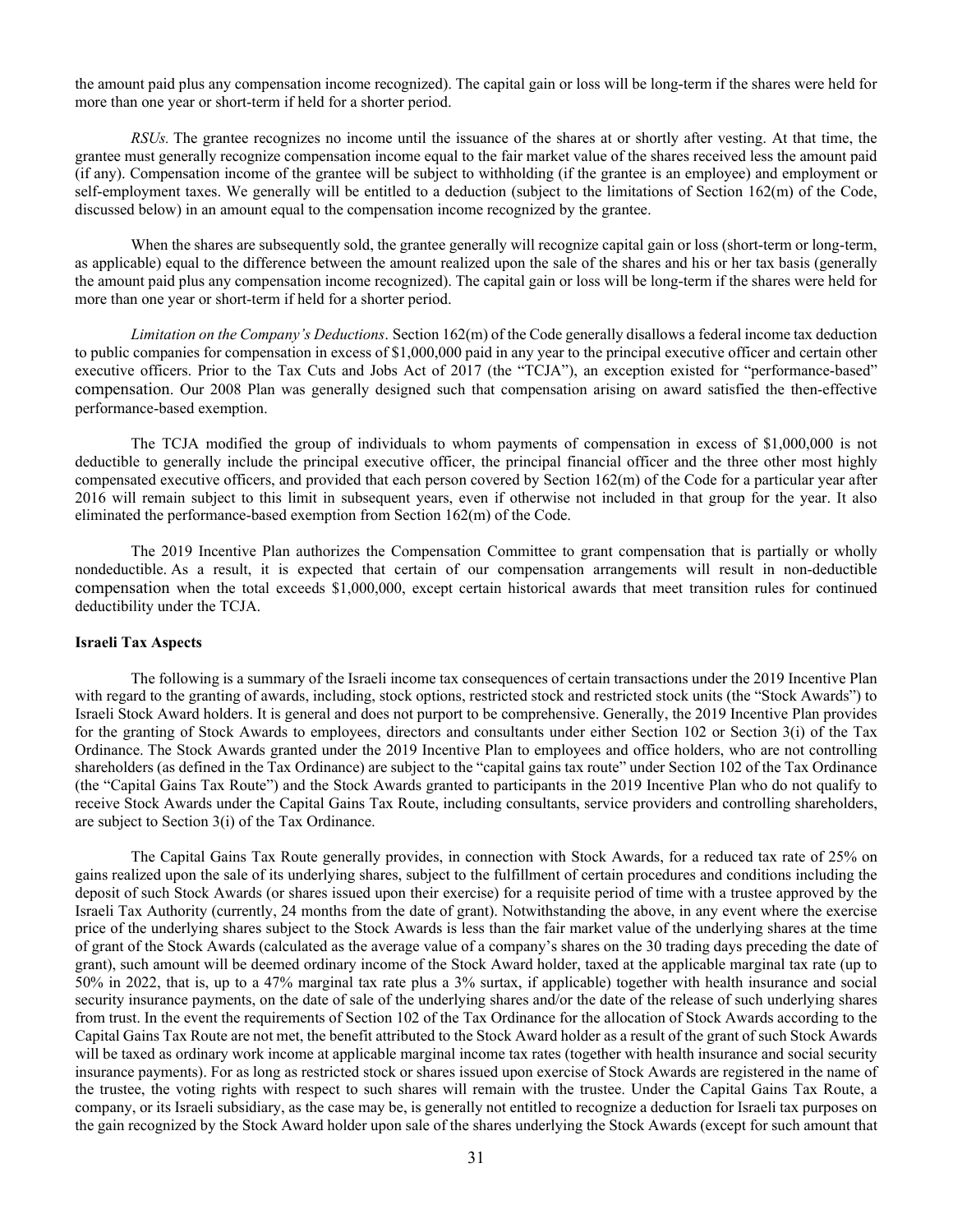will be deemed ordinary income of the Stock Award holder as explained above, provided that such subsidiary reimburses the expenses of the issuing corporation with respect to the grant of Stock Awards to Israeli grantees). The Israeli subsidiary of the Company will be required to withhold applicable tax (and social security and national health insurance charges, if applicable) at the source on behalf of the Stock Award holder and may be required to pay social security and national health insurance charges.

Generally, with respect to a holder of a 3(i) Stock Award that is not registered for trade, the taxable event shall take place on the date of exercise of the Stock Award into shares, and the income will be classified as regular employment or work income subject to marginal tax rates (if the holder is an individual) or corporate tax rates (if the holder is a corporation).

### **Equity Compensation Plan Information**

For information regarding awards made under the 2008 Plan and 2019 Incentive Plan outstanding as of December 31, 2021, see "Compensation of Executive Officers and Directors — Equity Compensation Plan Information."

## **Vote Required**

The approval of Proposal 3 requires the affirmative vote of the holders of a majority of the number of shares of common stock present in person or represented by proxy at the Annual Meeting and entitled to vote on the subject matter.

**The Board unanimously recommends that you vote "FOR" the approval of the Plan Amendment, as disclosed in this proxy statement.**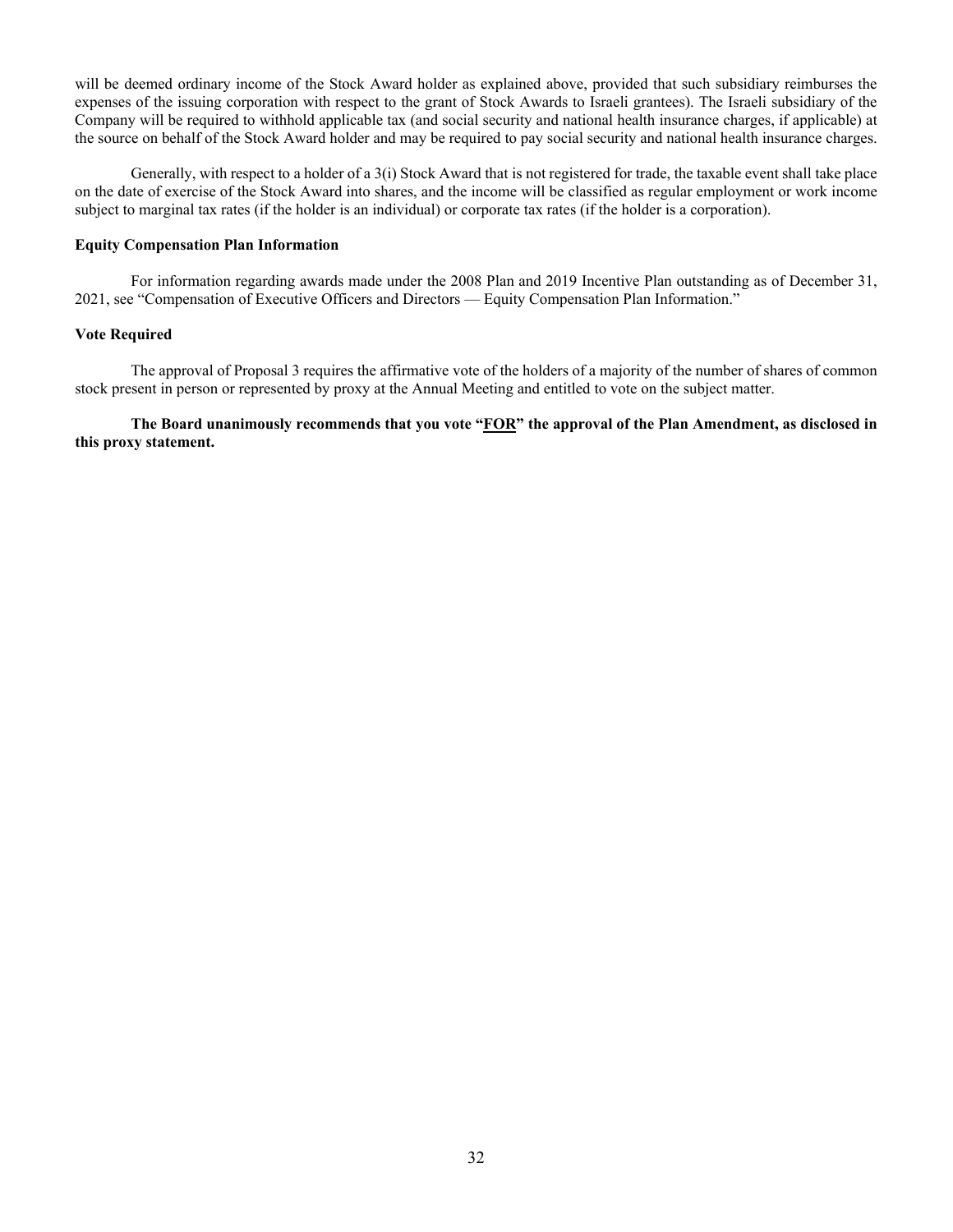## **PROPOSAL 4: RATIFICATION OF AUDITORS**

At the Annual Meeting, the stockholders will be asked to ratify the reappointment of Kesselman & Kesselman, certified public accountants in Israel, a member of PricewaterhouseCoopers International Limited, as our independent registered public accounting firm for the 2022 fiscal year. The Independent Auditors have no other relationship with us or with any of our affiliates, except as auditors and tax consultants. A representative of the Independent Auditors will not be present at the Annual Meeting.

The aggregate fees billed by Kesselman & Kesselman, independent registered public accounting firm, and member firm of PricewaterhouseCoopers International Limited, for services rendered to us during fiscal years 2021 and 2020, and during the Transition Period:

|                                   | <b>Transition</b>                    |                |
|-----------------------------------|--------------------------------------|----------------|
|                                   | Period<br>2021                       | 2020           |
| Audit $Fees^{(1)}$                | $39,000 \text{ }$ \$<br>90,000<br>\$ | 95,000         |
| Audit-Related Fees <sup>(2)</sup> | 42,000<br>47,500                     | 101,000        |
| Tax Fees $^{(3)}$                 | $\overline{\phantom{a}}$             | 2,000<br>1.400 |
| All Other Fees                    | $\overline{\phantom{0}}$             | -              |
| <b>Total Fees</b>                 | 138,900<br>81,000 \$                 | 198,000        |

- (1) Amount represents fees paid for professional services for the audit of our consolidated annual financial statements, review of our interim condensed consolidated financial statements included in quarterly reports and services that are normally provided by our independent registered public accounting firm in connection with statutory and regulatory filings or engagements.
- (2) Represents fees paid for services rendered in connection with our February 2020 public offering of common stock for fiscal year 2020, our July 2021 public offering of common stock for fiscal year 2021, our November 2021 registered direct offering of common stock for the Transition Period, at-the-market offering related fees, and fees rendered in connection with the Israeli Innovation Authority requirements.
- (3) Represents fees paid for tax consulting services.

SEC rules require that before the independent registered public accounting firm are engaged by us to render any auditing or permitted non-audit related service, the engagement be: (1) pre-approved by our Audit Committee; or (2) entered into pursuant to pre-approval policies and procedures established by the Audit Committee, provided the policies and procedures are detailed as to the particular service, the Audit Committee is informed of each service, and such policies and procedures do not include delegation of the Audit Committee's responsibilities to management.

The Audit Committee pre-approves all services provided by our independent registered public accounting firm. All of the above services and fees were reviewed and approved by the Audit Committee before the services were rendered.

#### **Vote Required**

The approval of Proposal 4 requires the affirmative vote of the holders of a majority of the number of shares of common stock present in person or represented by proxy at the Annual Meeting and entitled to vote on the subject matter.

## **The Board unanimously recommends that you vote "FOR" ratification of the appointment of the Independent Auditors.**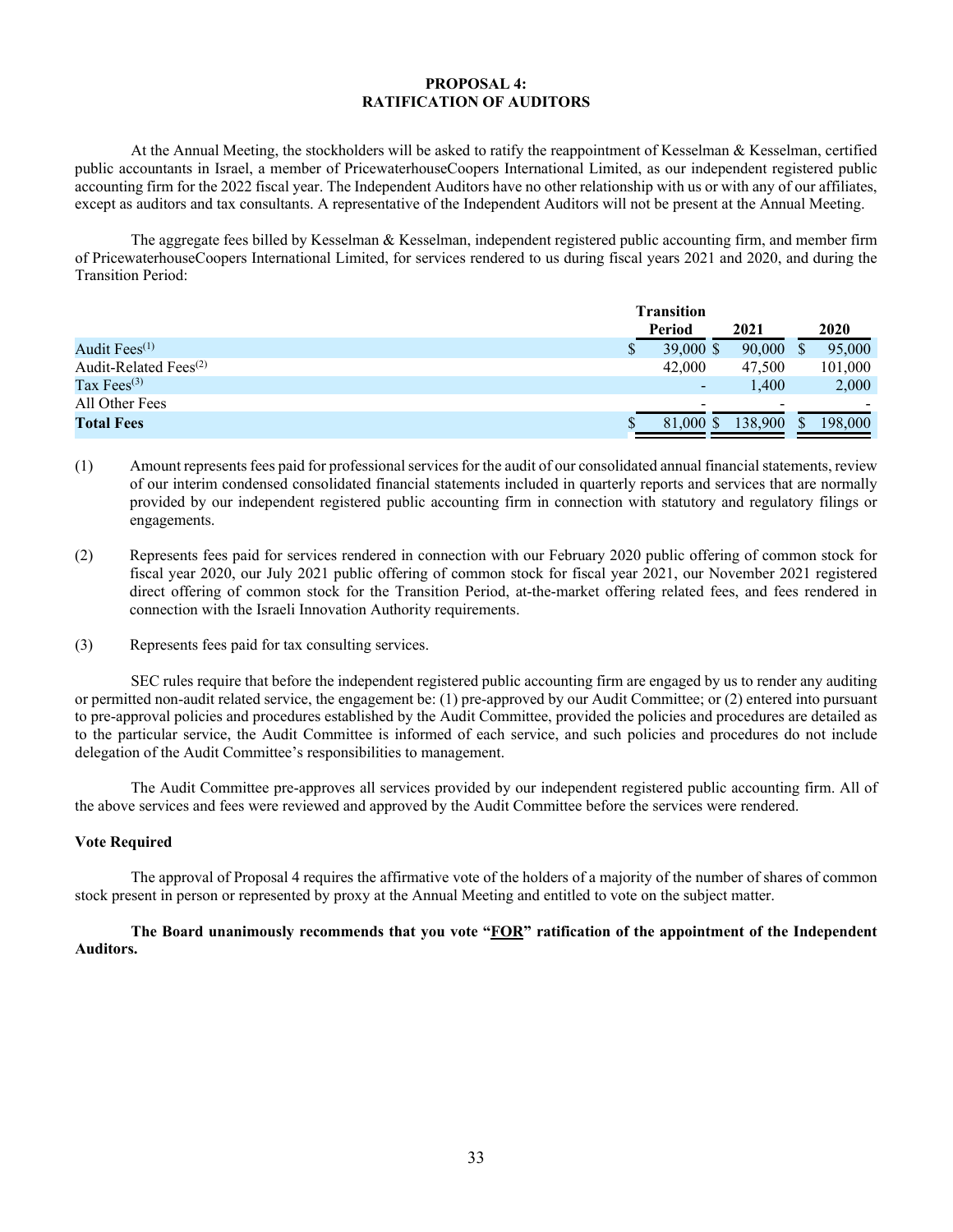#### **OTHER BUSINESS**

We do not know of any matters that are to be presented for action at the Annual Meeting other than those set forth in the accompanying Notice of Annual Meeting of Stockholders. If any other business is properly brought before the Annual Meeting, the persons named in the enclosed form of proxy will vote the shares represented by proxies in accordance with their best judgment on such matters.

#### **DEADLINE FOR RECEIPT OF STOCKHOLDER PROPOSALS FOR THE NEXT ANNUAL MEETING**

Proposals of stockholders intended to be included in the Company's proxy statement and form of proxy for use in connection with the Company's 2023 Annual Meeting of Stockholders must be received by the Company's Secretary at the Company's principal executive offices at 1185 Avenue of the Americas, Third Floor, New York, New York 10036, no later than February 2, 2023 and must otherwise satisfy the procedures prescribed by Rule 14a-8 under the Exchange Act. It is suggested that any such proposals be submitted by certified mail, return receipt requested.

Pursuant to Rule 14a-4 under the Exchange Act, stockholder proxies obtained by our Board in connection with our 2023 Annual Meeting of Stockholders will confer on the named proxies discretionary authority to vote on any matters presented at such annual meeting which were not included in the Company's proxy statement in connection with such annual meeting unless notice of the matter to be presented at such annual meeting is provided to the Company's Secretary by April 18, 2023.

## **HOUSEHOLDING OF ANNUAL MEETING MATERIALS**

Some brokers, banks and other nominee record holders may be participating in the practice of "householding" proxy statements and annual reports. This means that only one copy of our proxy statement or Annual Report may have been sent to multiple stockholders in your household. We will promptly deliver a separate copy of either document to you if you call or write us at the address shown on the first page of this proxy statement. If you want to receive separate copies of our Annual Report and any proxy statement in the future or if you are receiving multiple copies and would like to receive only one copy for your household, you should contact your broker, bank or other nominee record holders, or you may contact us at the address shown on the first page of this proxy statement or by phone at 844-967-2633.

By Order of the Board of Directors,

/s/ Nadav Kidron

 Nadav Kidron President, Chief Executive Officer and Director

New York, New York June 2, 2022